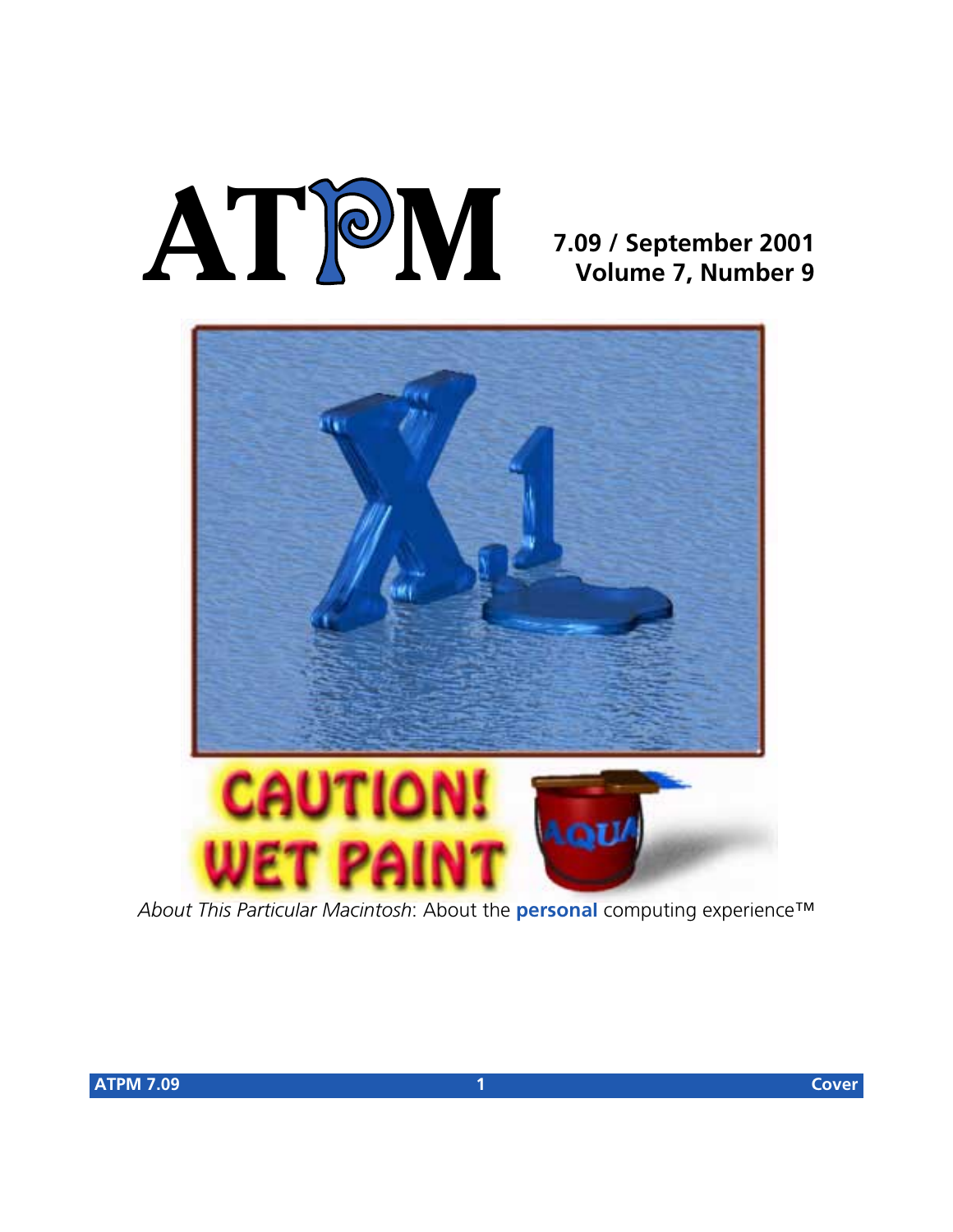### **Cover Art**

Copyright © 2001 by [Víctor M.](mailto:vickmsgmex@yahoo.com) We need new cover art each month. [Write to us!](mailto:cover-art@atpm.com)

### **Editorial Staff**

Publisher/Editor-in-Chief [Michael Tsai](mailto:mtsai@atpm.com) Managing Editor *Vacant* Associate Editor/Reviews [Paul Fatula](mailto:pfatula@atpm.com) Copy Editors [Raena Armitage](mailto:rarmitage@atpm.com) [Johann Campbell](mailto:jcampbell@atpm.com) [Ginny O'Roak](mailto:goroak@atpm.com) [Ellyn Ritterskamp](mailto:eritterskamp@atpm.com) [Brooke Smith](mailto:bsmith@atpm.com) *Vacant* Web Editor [Lee Bennett](mailto:lbennett@atpm.com) Publicity Manager *Vacant* Webmaster [Michael Tsai](mailto:mtsai@atpm.com) Assistant Webmaster *Vacant* Beta Testers [The Staff](mailto:editor@atpm.com)

### **Contributing Editors**

|                                 | At Large Robert Paul Leitao     |
|---------------------------------|---------------------------------|
| Desktop Pictures Daniel Chvatik |                                 |
|                                 | General Dierk Seeburg           |
| Graphics Vacant                 |                                 |
| How To Vacant                   |                                 |
|                                 | <b>Interviews</b> Muzamil Akram |
| Legacy Corner                   | <b>Edward Goss</b>              |
|                                 | Music David Ozab                |
|                                 | Networking Matthew Glidden      |
|                                 | Opinion Tom lovino              |
|                                 | <b>Mike Shields</b>             |
|                                 | Vacant                          |
|                                 | Reviews Eric Blair              |
|                                 | Jamie McCornack                 |
|                                 | <b>Gregory Tetrault</b>         |
|                                 | <b>Christopher Turner</b>       |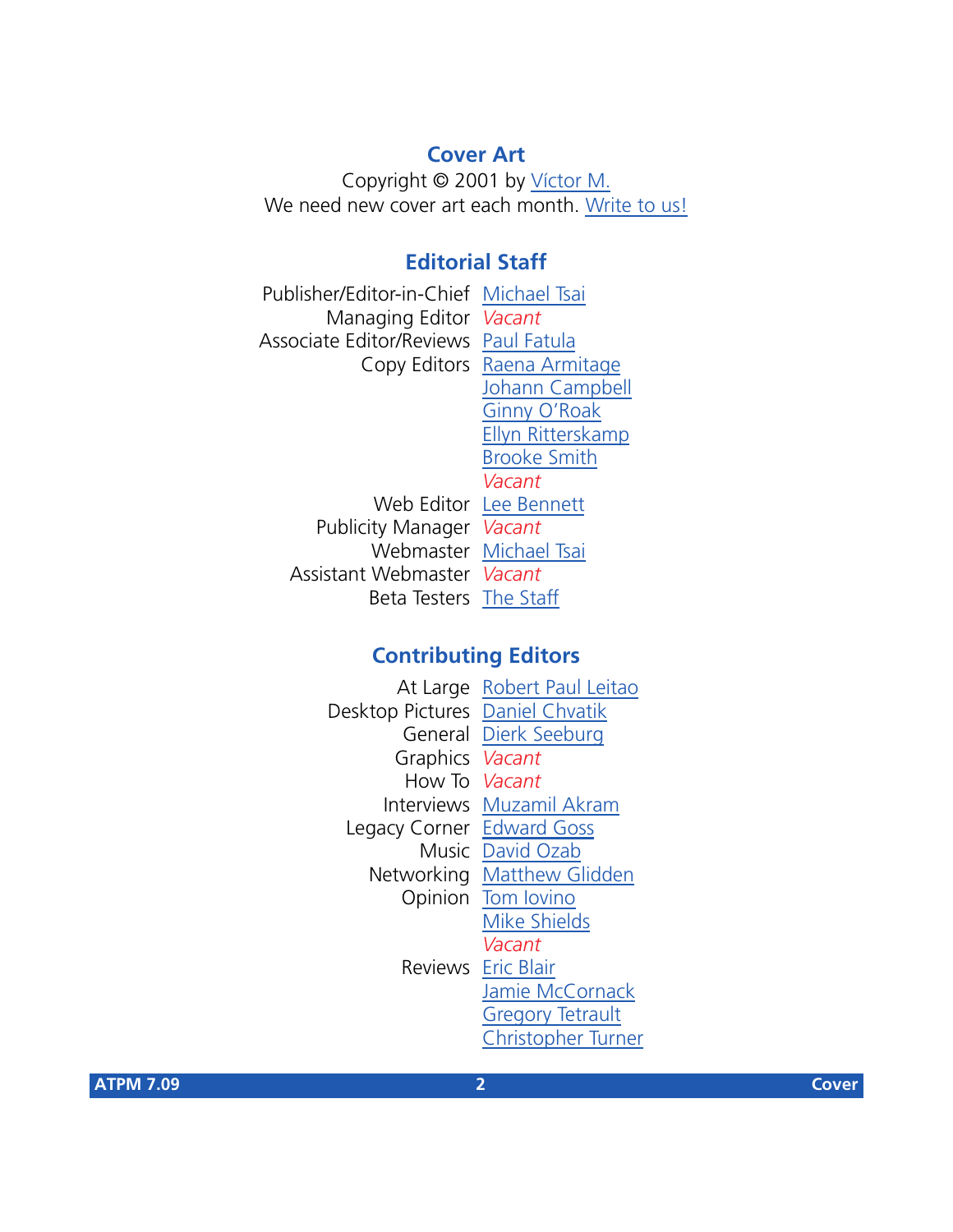*Vacant* Shareware Reviews [Brooke Smith](mailto:bsmith@atpm.com) Technical [Evan Trent](mailto:etrent@atpm.com)

### **Artwork & Design**

Graphics Director [Grant Osborne](mailto:gosborne@atpm.com) Graphic Design Consultant [Jamal Ghandour](mailto:jghandour@atpm.com) Layout and Design [Michael Tsai](mailto:mtsai@atpm.com) Cartoonist [Mike Flanagan](mailto:sensible@sensible.screaming.net) Blue Apple Icon Designs Mark Robinson Other Art RD Novo

### **Emeritus**

RD Novo Robert Madill Belinda Wagner

### **Contributors**

Muzamil Akram Michael L. Bovee Eric Blair Daniel Chvatik Paul Fatula Mike Flanagan Edward Goss Jens Grabenstein Tom Iovino David Ozab Dierk Seeburg Evan Trent Christopher Turner *Macintosh users like you*

### **Subscriptions**

Sign up for **free** subscriptions using the [Web form](http://www.atpm.com/subscribe/) or [by e-mail.](mailto:subscriptions@atpm.com)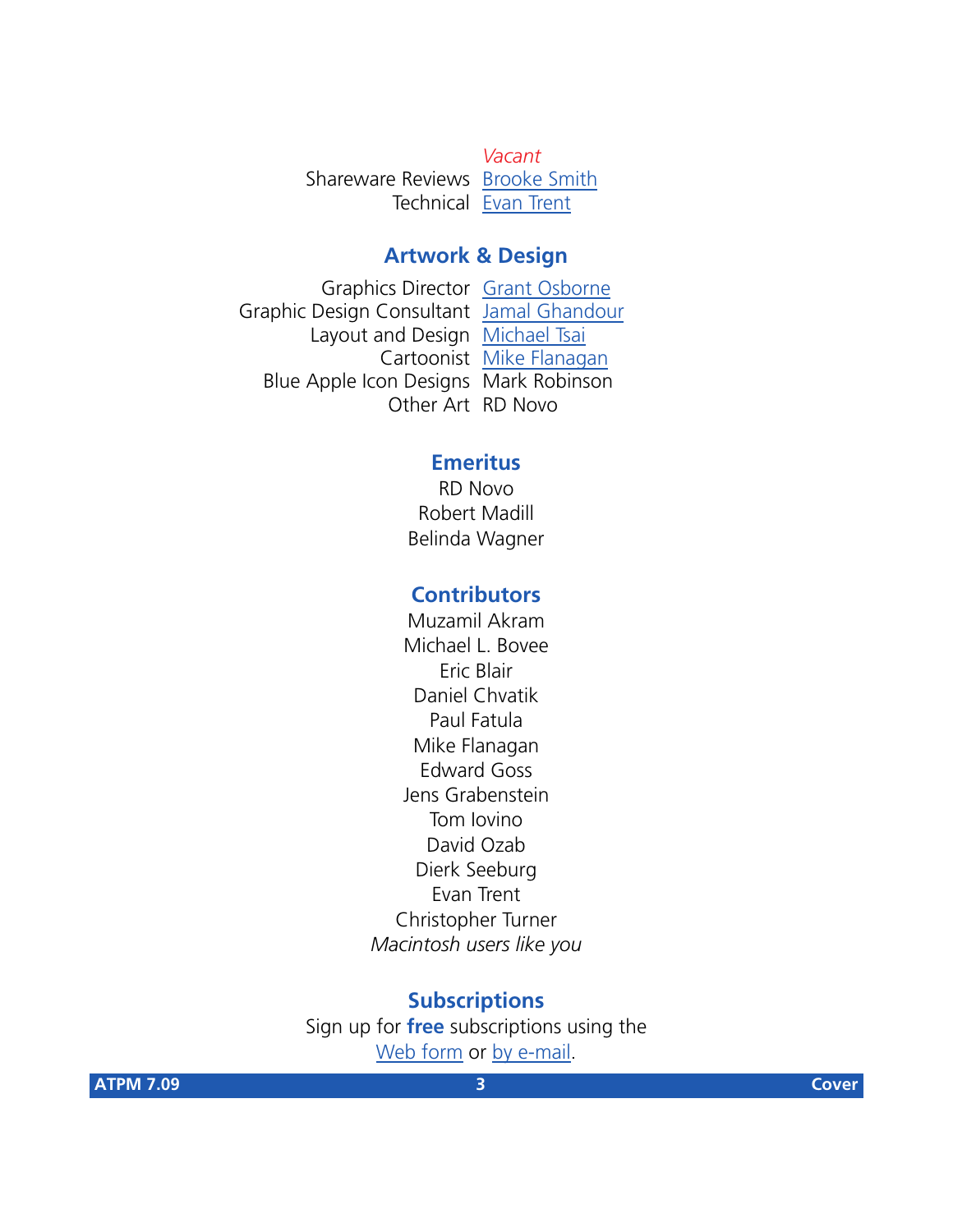### **Where to Find ATPM**

Online and downloadable issues are available at [http://www.atpm.com.](http://www.atpm.com)

ATPM is a product of ATPM, Inc. © 1995–2001, All Rights Reserved ISSN: 1093-2909

### **The Tools**

Acrobat AppleScript BBEdit CVS Disk Copy FileMaker Pro FrameMaker+SGML iCab ImageReady Interarchy ListStar MacPerl MacSQL Monitor Mailman Mailsmith Mesh **NiftyTelnet** StuffIt

### **The Fonts**

Cheltenham Frutiger Isla Bella Marydale Minion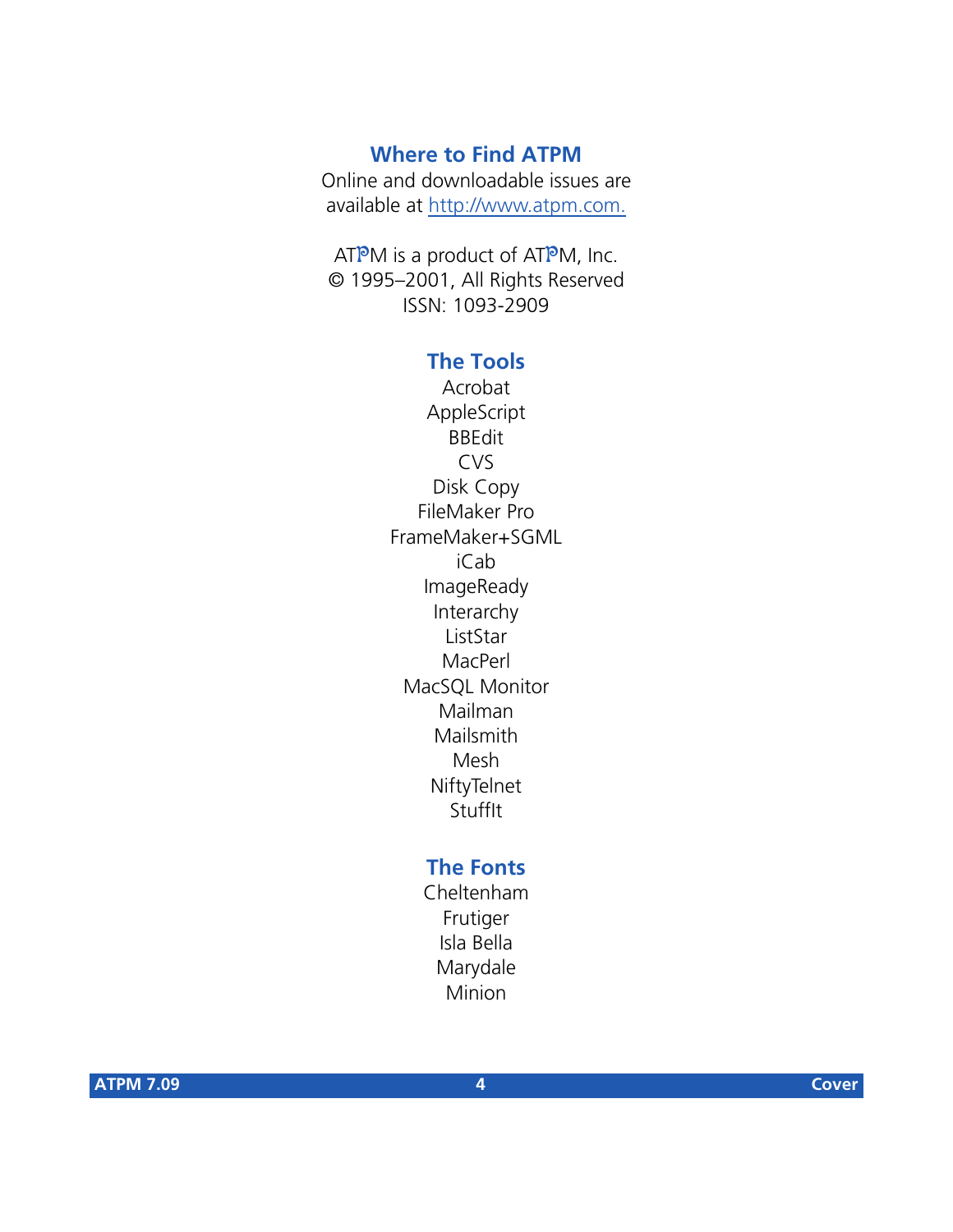### **Reprints**

Articles and original art cannot be reproduced without the express permission of ATPM, unless otherwise noted. You may, however, print copies of ATPM provided that it is not modified in any way. Authors may be contacted through ATPM's editorial staff, or at their e-mail addresses, when provided.

### **Legal Stuff**

*About This Particular Macintosh* may be uploaded to any online area or included on a CD-ROM compilation, so long as the file remains intact and unaltered, but all other rights are reserved. All information contained in this issue is correct to the best of our knowledge. The opinions expressed in ATPM are not necessarily those of this particular Macintosh. Product and company names and logos may be registered trademarks of their respective companies. Thank you for reading this far, and we hope that the rest of the magazine is more interesting than this.

Thanks for reading ATPM.

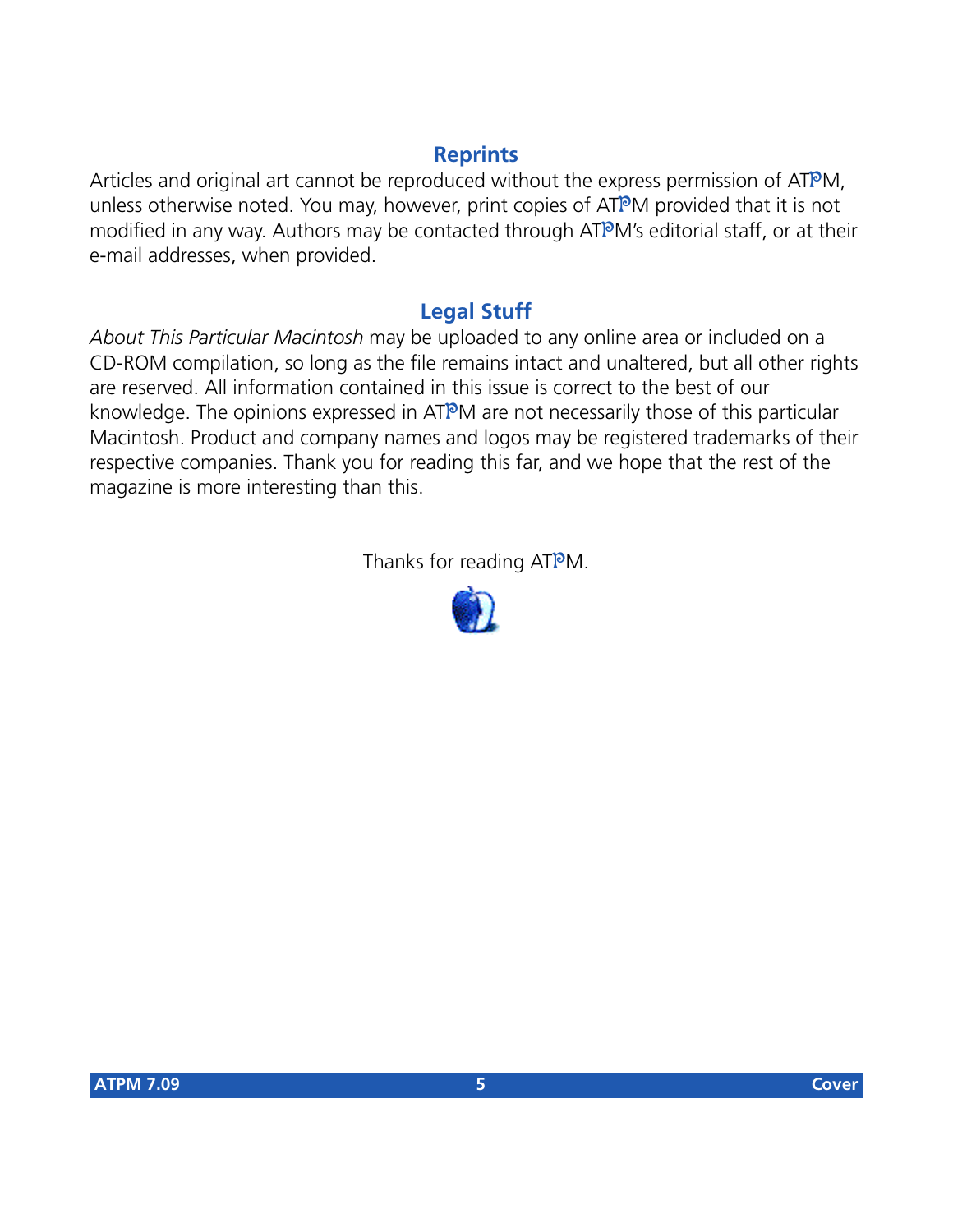## **Sponsors**

*About This Particular Macintosh* is free, and we intend to keep it that way. Our editors and staff are volunteers with "real" jobs who believe in the Macintosh way of computing. We don't make a profit, nor do we plan to. As such, we rely on advertisers to help us pay for our Web site and other expenses.

**• • •**

After many years of fruitful collaboration, ATPM is parting ways with [Small Dog](http://www.smalldog.com) [Electronics,](http://www.smalldog.com) our exclusive sponsor. We wish them good luck for the future and thank them for their support. Many of our readers and staff members have become devoted Small Dog customers, and we will miss their friendly style. We are now accepting inquiries from interested sponsors and advertisers. We have a variety of programs available to tailor to your needs. Please contact us at [advertise@atpm.com](mailto:advertise@atpm.com) for more information.

**• • •**

You can help support ATPM by buying from online retailers using the following links: [Amazon.com](http://www.amazon.com/exec/obidos/redirect-home/aboutthisparticu), [MacConnection](http://service.bfast.com/bfast/click/mid9452939?siteid=13311227&bfpage=machomepage), [MacMall](http://www.commission-junction.com/track/track.dll?AID=53427&PID=297078&URL=http%3A%2F%2Fwww%2Emacmall%2Ecom%2Fmacaffiliate), [MacZone,](http://service.bfast.com/bfast/click?bfmid=1942029&siteid=26240435&bfpage=mac_zone) and [Outpost.com.](http://www.linksynergy.com/fs-bin/stat?id=N00D3BtDeo0&offerid=2161&type=3)

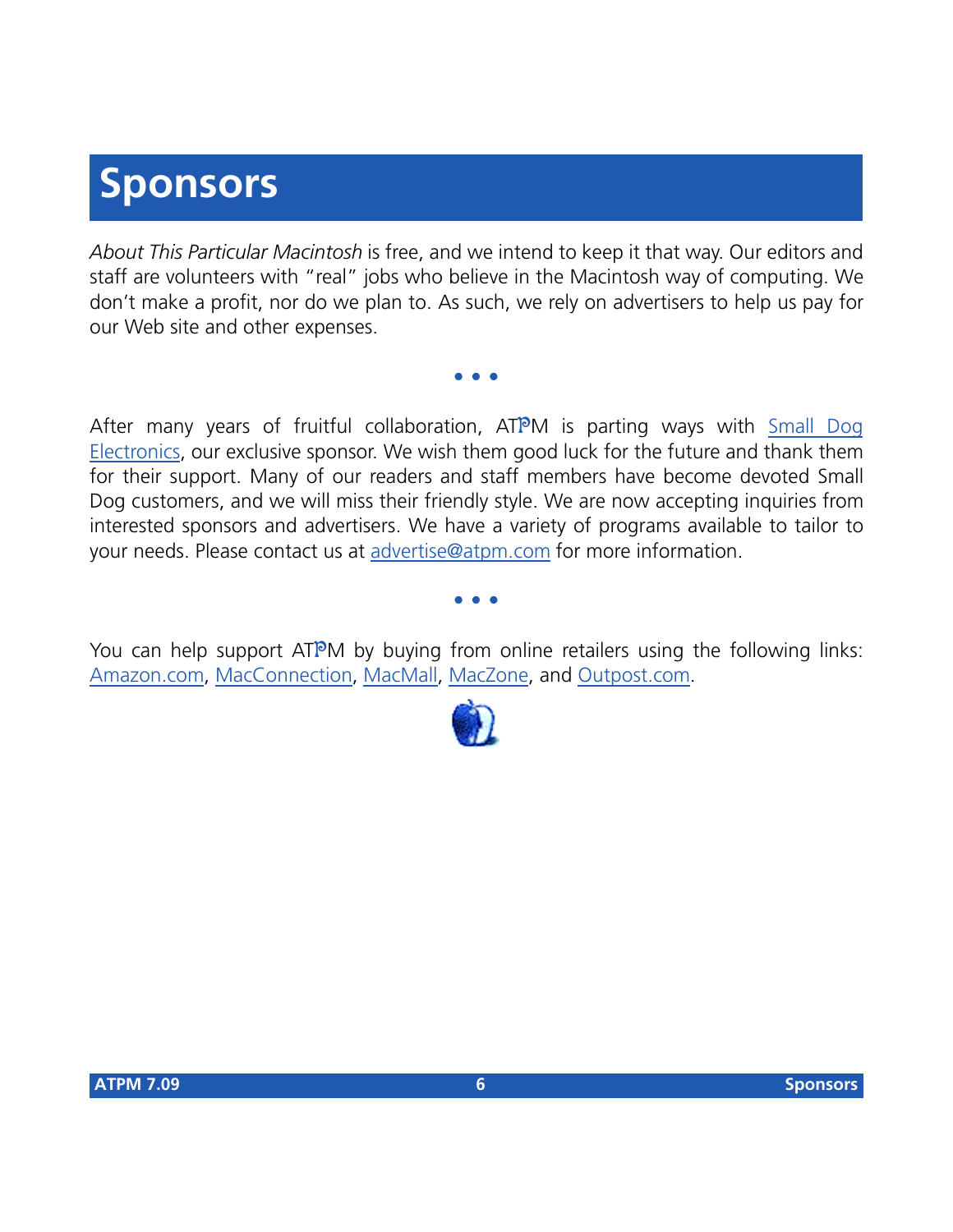# **Welcome**

As the little ones all head back to school, most Mac users are anxiously awaiting the arrival of Mac OS X 10.1. The initial release of OS X was, well…shy of perfection. There has been a good deal of discussion among ATPM staffers as to the ins and outs of OS X and what the future may hold. We are all enthusiastic and optimistic that OS X will indeed flourish into the revolutionary operating system it foreshadows. We are equally hopeful that this next release will smooth out enough of the rough edges (and perhaps fill in some of the gaps) of OS X and represent a big step forward for Apple and its loyal user base. Apple has always been the best innovator in the industry—no one would argue that it has come up with some of the best "ideas" in computing history. But it's no longer enough for Apple to have the vision. Visionaries are falling by the wayside as DSL companies drop like flies and technology stocks continue to fall (it ain't over 'till the fat lady sings). The time for action is nigh. Some might even go so far as to say long past due.

### **Apple Cider: Hey, I Recognize You!**

Tom Iovino discusses the communal joy of being a Mac user this month. "In fact, after *Independence Day* premiered, I was able to tell PC supporters that while it was great that 90% of businesses were using Wintel boxes, the Macintosh was the computer that saved the world."

### **Beyond the Barline: And They're Off!**

David Ozab sums up the state of the Mac music software industry in the context of OS X's new API "Apple has released 'OS X Audio Features Documentation' a document describing their new Core Audio system, a set of APIs that tackle the issues of timing and latency created by the preemptive multitasking and virtual memory capabilities of OS X's BSD core."

### **My Apple Wedge: Organized Mobility**

Dierk Seeburg bites the bullet and buys a VisorPhone, with a tip of the hat to Evan Trent and his review of the Smartphone in issue 7.08. A revealing comparison of the two is provided. "You can get the same functionality of the Smartphone (except for voice dialing and speakerphone) by buying a Handspring Visor for US \$200 and you will still come out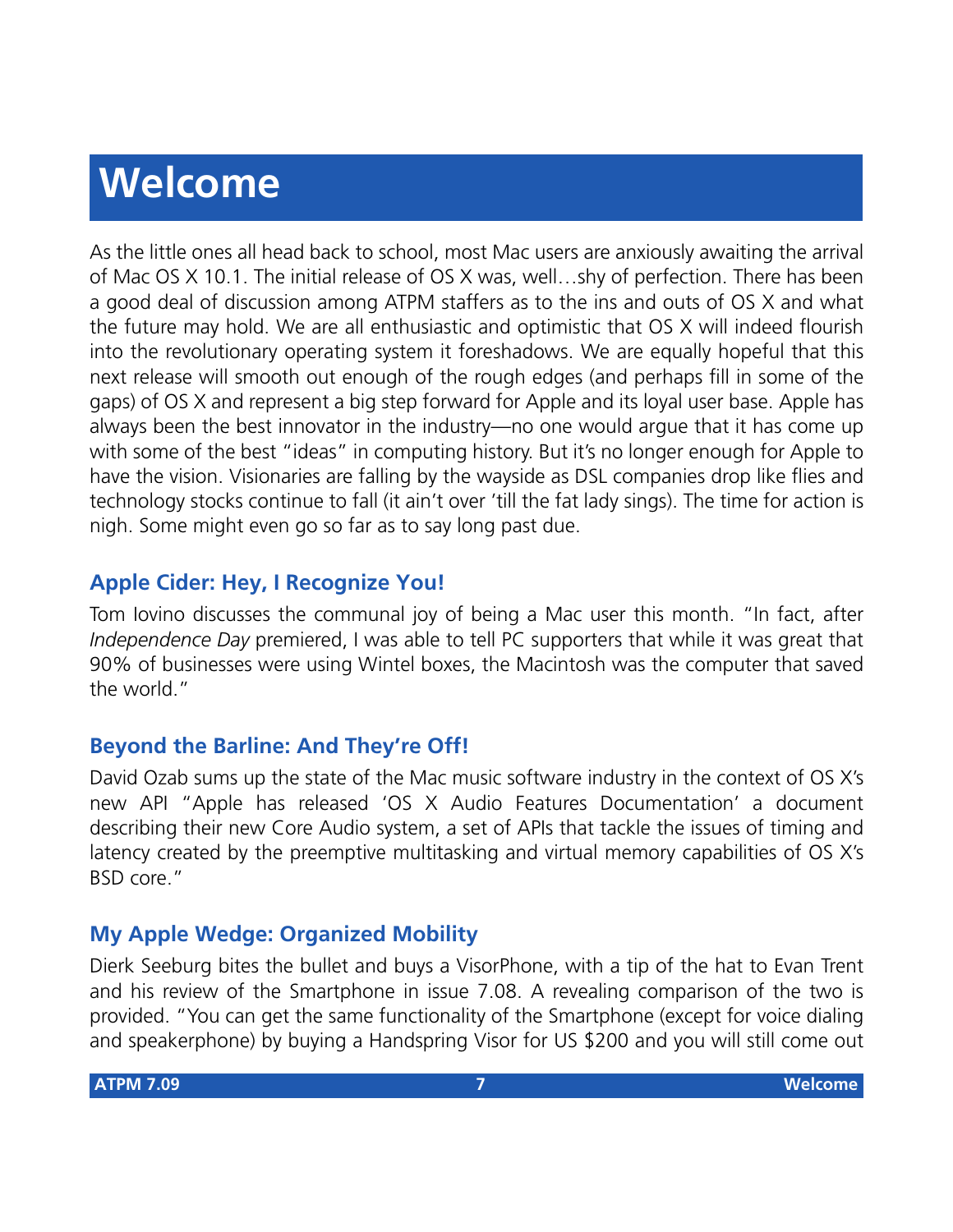ahead. In the end, with the Handspring, you have a complete computer solution that sports virtually unlimited expandability through the Springboard slot, which is what attracted me to the Visor in the first place."

### **Legacy Corner: How Old Did You Say that Mac Was?**

Ed Goss continues the exploration of older Macs in *The Legacy Corner*, fields a letter from a gent with a IIci running a network chat server, and provides some tasty trivia treats.

### **Oooh Baby Baby It's a Wild Web**

Paul Fatula shares some great Web sites with readers this month, including one which will bring a smile to any Net surfer who has encountered a 404 "File Not Found" error when trying to pull up a Web page.

### **Takin' Care of Business (and Workin' Overtime)**

Evan Trent goes off on a rant, with a nod to Dennis Miller, questioning the prominence of the PC in the business world. "My supply of sympathy is running dry, and I have grown tired of banging my head against the wall as I listen to yet another PC-based excuse for failure to perform or communicate." Who knew that he had this much pent up frustration? He seems polite enough when he responds to reader mail.

### **Low End Mac Lore**

Muzamil Akram interviews Daniel Knight of Low End Mac fame. For those readers who aren't familiar with Mr. Knight or his site, this is a great introduction. For the fans out there, check out the juicy details.

### **Desktop Pictures**

Michael L. Bovee and Jens Grabenstein provide the photos for this month's desktop pictures series. About a gorgeous set from Israel, Bovee writes "This selection of photos is just a tiny sample of the hundreds I took in February 2000, on my first trip to the Holy Land, Israel, and also my first excursion with a brand new Nikon CoolPix 950." Grabeinstein's photos are from the wetlands of Long Island's North Shore. Have a look at these great shots!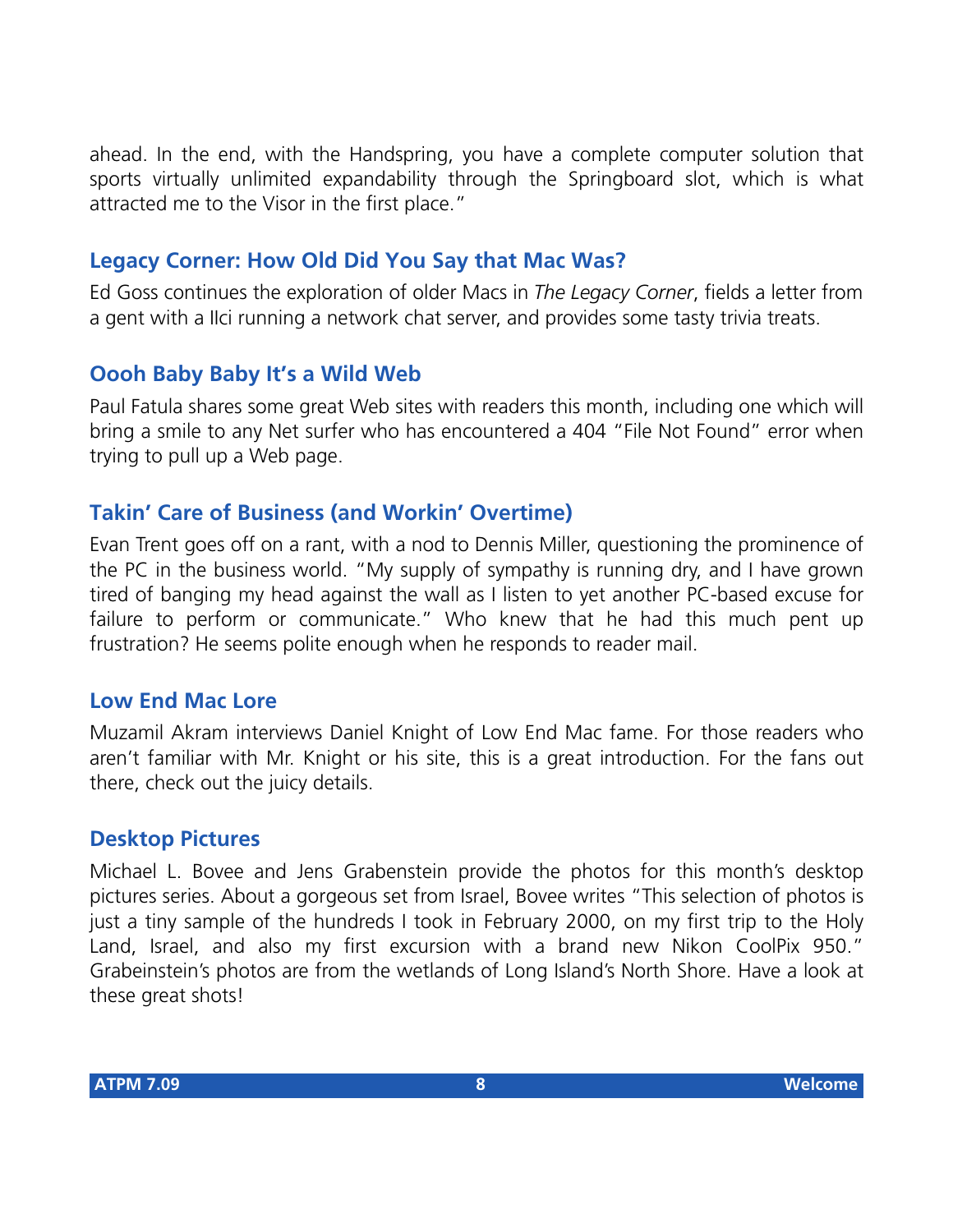### **Review: Airburst**

Daniel Chvatik takes a look at a uniquely enjoyable gaming suite for the Mac. "What makes Airburst a hit is its flawless combination of amazing graphics, well-done music and sound effects, and addictive game play. Another reason why I still am drawn to the game after many hours of game play is the sheer quantity of variation the game has to offer. There are twelve game types, which run on many different levels with unique characteristics."

### **Review: eClick**

Eric Blair checks out a snazzy design tool for generating Web buttons. "I used the ATPM tutorial on a few of my earlier Web sites. The result were, admittedly, rather bland. Using eClick, I am able to create much nicer buttons in a fraction of the time. Also, it's far easier and less expensive than Photoshop. Each of eClick's six steps is straightforward and makes sense in the grand scheme of things."

### **Review: Snapz Pro X**

Daniel Chvatik reviews Snapz Pro X, the OS X version of an invaluable Macintosh screen shot utility. Those readers who already use Snapz Pro 2 will be pleased with Ambrosia's latest offering. "Among the new features in Snapz Pro X are the abilities to add borders, drop shadows, thumbnails, and even overlays of watermarks or copyright messages. Another new feature is the FatBits function, accessed by pressing Control while in any of SPX's modes. FatBits displays additional information about the capture, like the current location of the mouse pointer, the size of the selection, and a magnified view of the area around the cursor for more precise selections."

### **Review: TiBag**

Chris Turner gives the new TiBag a try. "The TiBag is a courier-style bag designed to be worn over one shoulder, like a backpack, or across the chest, messenger style. It features three main pockets, with two smaller ones. The first big pocket is on the flap of the TiBag itself, accessible through the large zipper that dominates the top of the flap. The flap affixes to the main compartment via a velcro strip at the bottom."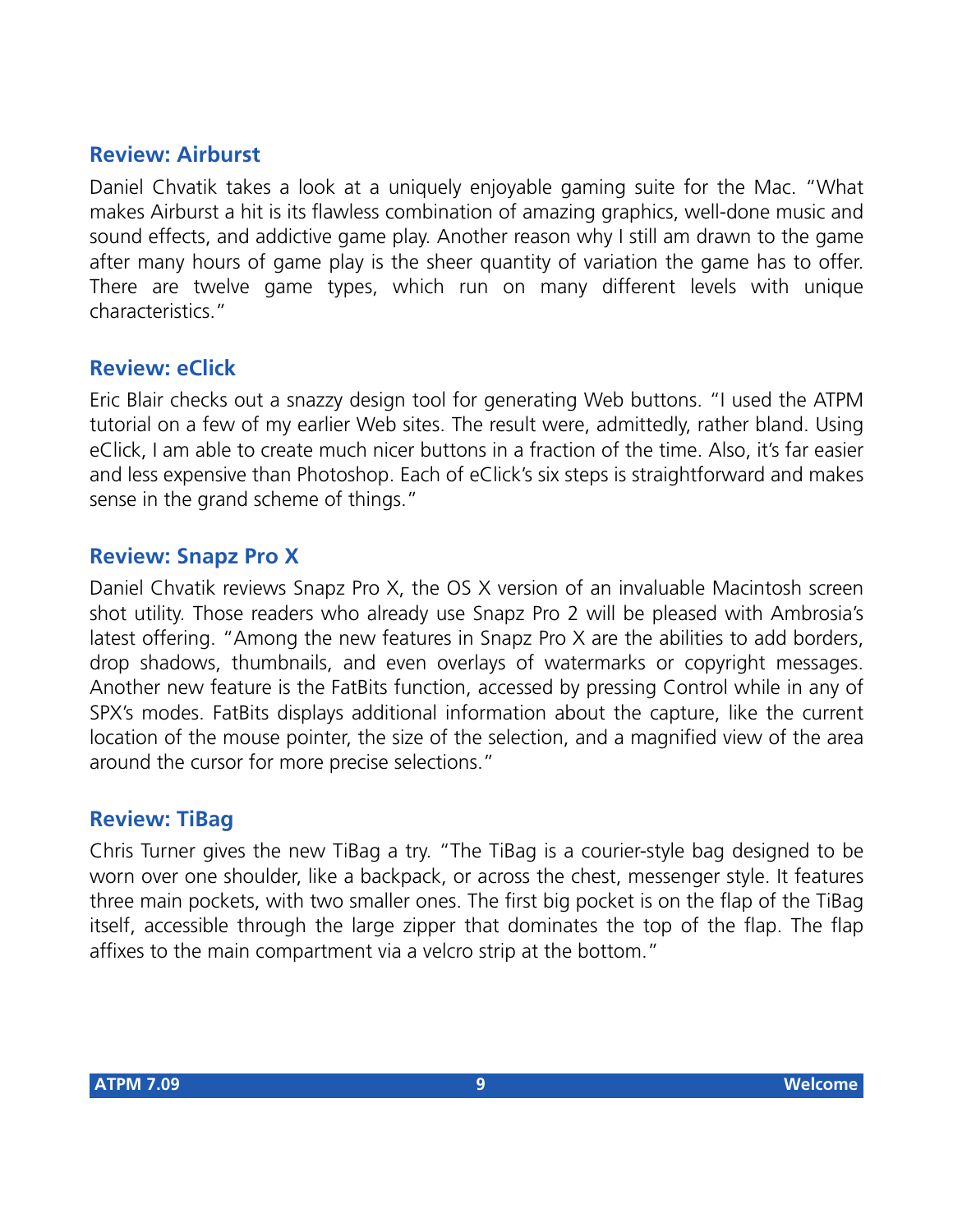### **Review: Tropico**

Eric Blair enjoys Tropico, the latest game from MacSoft. "Tropico is one of the most addictive games I've played in a long time. It takes the classic concept of the city building simulation and twists it around into something new and original." If you've always wanted to rule your own Caribbean island, here's your chance.

### **Review: Ultralingua**

Paul Fatula reports on a French-English dictionary from Ultralingua. "Ultralingua has created a number of language-to-language dictionaries, as well as monolingual dictionaries in French and English. In addition to Macintosh (classic and X), there are versions available for Windows and Palm, the latter of which I'd think could be extremely useful to travelers."

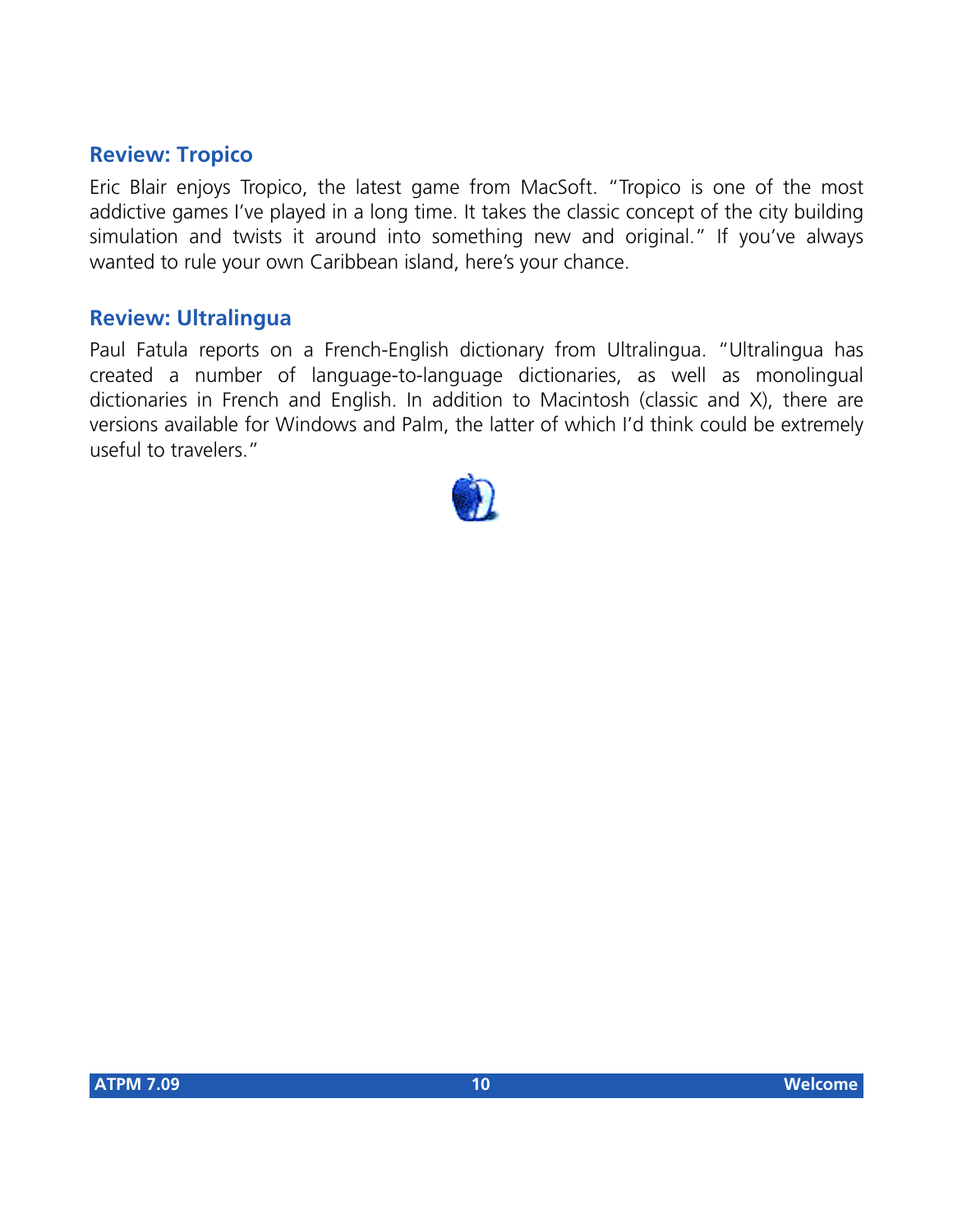# **E-Mail**

### **PowerPoint**

I am an engineering student. Please help me to construct a GIF file using PowerPoint. For simple animations, could I combine several pictures in a single GIF file?

### *—Senthil Kumar*

The latest version of PowerPoint should handle animated GIFs properly. Older versions will show only the first frame of the GIF file.

The easiest way to construct an animated GIF, in my opinion, is to get a copy of [GIFBuilder](http://homepage.mac.com/piguet/gif.html) and then paste or import each frame, one by one. GIFBuilder lets you configure every aspect of the animation and even has some great filters for fading in and out, or between frames. It's very easy to use and gives you good results. *—Evan Trent*

### **[DPP-SV55 \(dye-sub printer\) Review](http://www.atpm.com/7.04/dpp-sv55.shtml)**

I recently purchased the DPP-SV55 but I haven't used it. I was going to return it because the DPI is 403x403. I have an HP DeskJet with 2400x1200; wouldn't it make better prints?

*—Chris*

The DPI values can be deceiving…you can't compare them directly, because the DPP-SV55 is a dye sub printer and your HP is an inkjet. Of course I don't know how your DeskJet's output looks (I have an 870cxi, which is nowhere near the quality of the DPP-SV55), but the DPP-SV55 output is indistinguishable from a print of a film photograph. Also inkjet output tends to fade/discolor over relatively short stretches of time. What your DeskJet can do, however, is print larger prints; the DPP-SV55 maxes out at 4x6. *—Paul Fatula*

### **[Coolpad Review](http://www.atpm.com/7.08/coolpad.shtml)**

How does it feel typing for prolonged periods? Isn't the angle of the Coolpad, in effect, tilting against the angle that you're supposed to be typing at? Looks like a great investment; I just want to be sure I'm keeping the carpal tunnel syndrome demons at bay. :-)

*—Kevin Hnatiuk*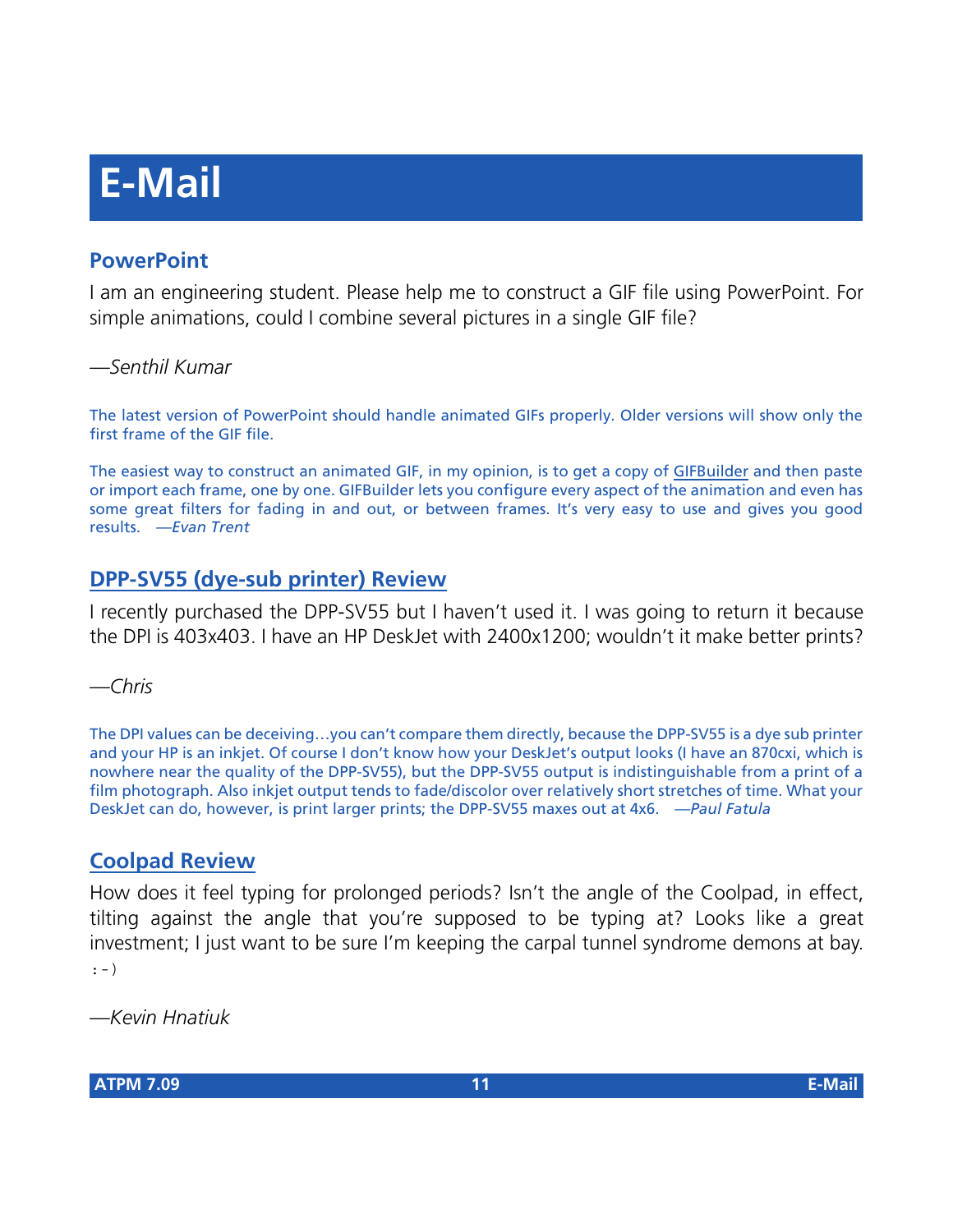**• • •**

Many people just turn the Podium CoolPad 180 degrees so they have a negative keyboard tilt. Then just adjust the height to suit you. You can see a [picture](http://www.roadtools.com/podium.html) of this.

*—Jim MacEachern*

### **[Datahand Review](http://www.atpm.com/7.05/datahand.shtml)**

Does anyone have more experience with the Datahand? Especially those with severe RSI and who have used Datahand much longer than one month.

*—Jan Oonk*

Datahand's site has some testimonials which may be of interest to you. Click on Testimonials, where there are not only soundbites but also a downloadable 95-page (!) PDF containing extensive commentary from a number of users. In a few cases, contact information for a commenter is given. Full names and company names are given as well. One user (pp. 10–11) started off with "so much pain his ability to do his job was severely affected" and reports after four months that while his pain is not gone, he can "type as much as I want." *—Paul Fatula*

**• • •**

Did you follow up on any of the four-year-old information on the company's home page, particularly the reports about Sarah Lee company using these keyboards? Are there any more recent reports? Any research citations that you can find? (I can't; the company's page mentions names and institutions but not journal cites.)

I was able to read Datahand's page from a Macintosh with iCab, but not with a Wintel PC with Microsoft Explorer 5 later the same day—the latter hangs at their "detect.html" page on which the only active link leads directly to the ATPM review, rather circular.

I'm using a Kinesis after failed carpal tunnel surgery left me in pretty bad shape. I like it OK but am getting more pain as the months go by, and would like to know more about the Datahand—both for Mac and for Intel/PC.

*—hsr*

On the Datahand page, if you click "Studies" it shows only a "brief summary," but in the frame above that,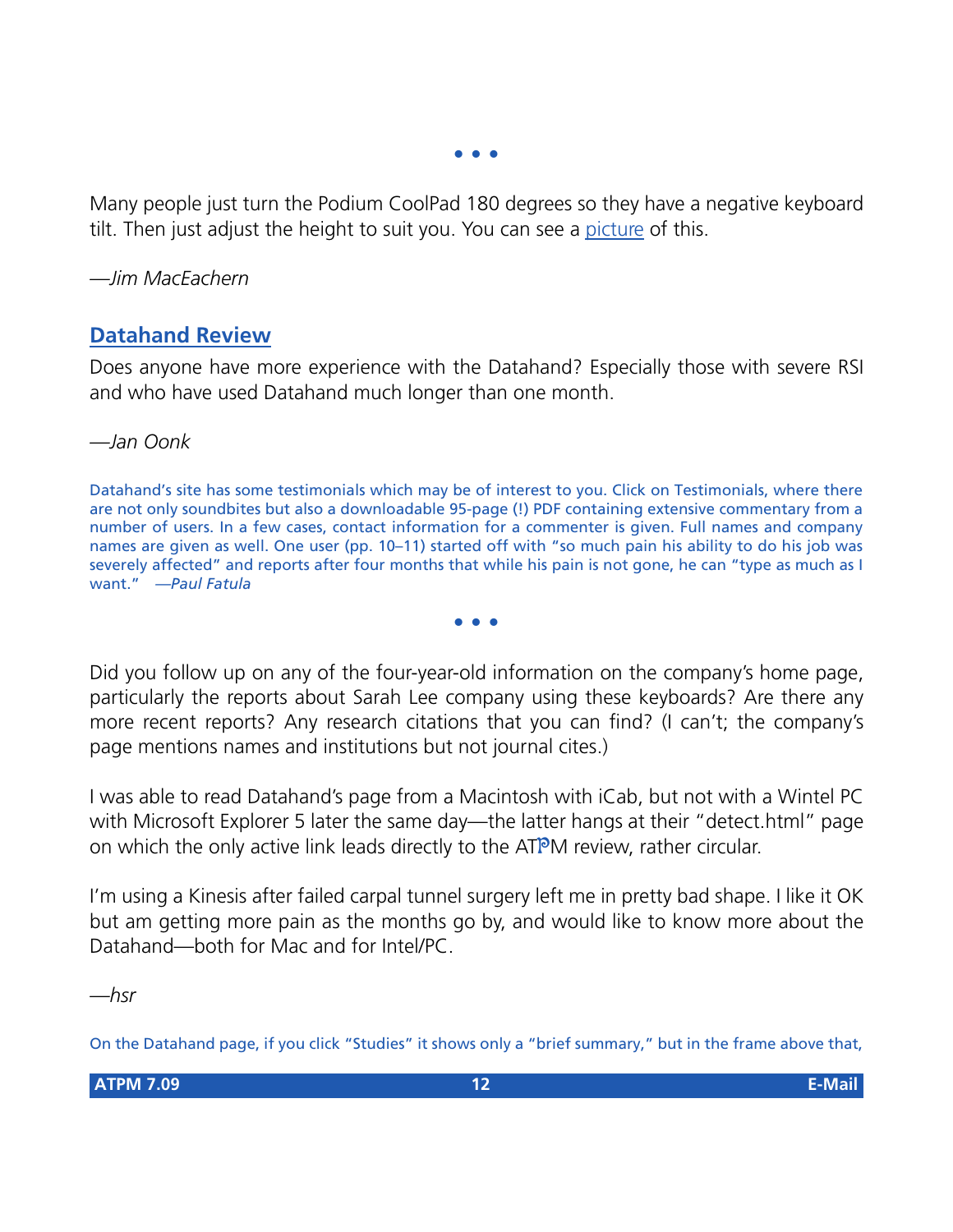there are links ("Health and comfort," "speed and fatigue," etc.) with more extensive information about particular studies and links to the full text of the studies. I'm not sure why you couldn't access their site with MS IE; I'd guess their site was just down at the time. I don't have a Windows machine to test from, but I'd be pretty shocked if their site was inaccessible by design from the most popular browser on the most popular platform! *—Paul Fatula*

**• • •**

A Google advanced search for "ergonomic keyboard" turned up [this site](http://www.keybowl.com/ergonomics/ergo_main.htm). It has links to ergonomic articles, including one from December of last year from MSNBC that quotes Datahand as saying they'd have an inexpensive, \$400-range home user model sometime in 2001.

The Keybowl itself is taking preorders at that price for their no-fingers-at-all input device, which looks very interesting.

*—hr*

The keybowl does look cool; I heard about it a few months back, but alas the Mac version (was then and still) is forthcoming. I can't find the reference on their page now, but if memory serves when I first checked out their site it said typing speed maxes out at 20–30wpm. If I'm remembering that correctly, that would mean a pretty heavy productivity hit, as opposed to Datahand which studies found offers productivity gains (and which at least in my experience, doesn't offer any productivity hit after a month of use). I haven't heard anything about a home user model of Datahand, but I'd really love to see one; I'll see what I can find out and if I learn anything substantive I'll post it here. *—Paul Fatula*

### **Networking**

I have just found [macwindows.com](http://www.macwindows.com). They have tutorials on how to do various things with the network. We really want to figure this all out ourselves, but school is fast approaching…

This is for home. We will have three or four PCs and one or two Macs. The laser printer is on my Mac. The Jaz drive and the scanner are also. The inkjet printer can be substituted for the laser, but I think the inkjet can also be a network printer (better, I think). The CD burner is on the PC.

We have one parent each on a PC (Dell w/Windows 2000) and a Mac (G3 PowerBook soon to be updated to Mac OS9). We will have two teens on PCs and one teen on PC/Mac.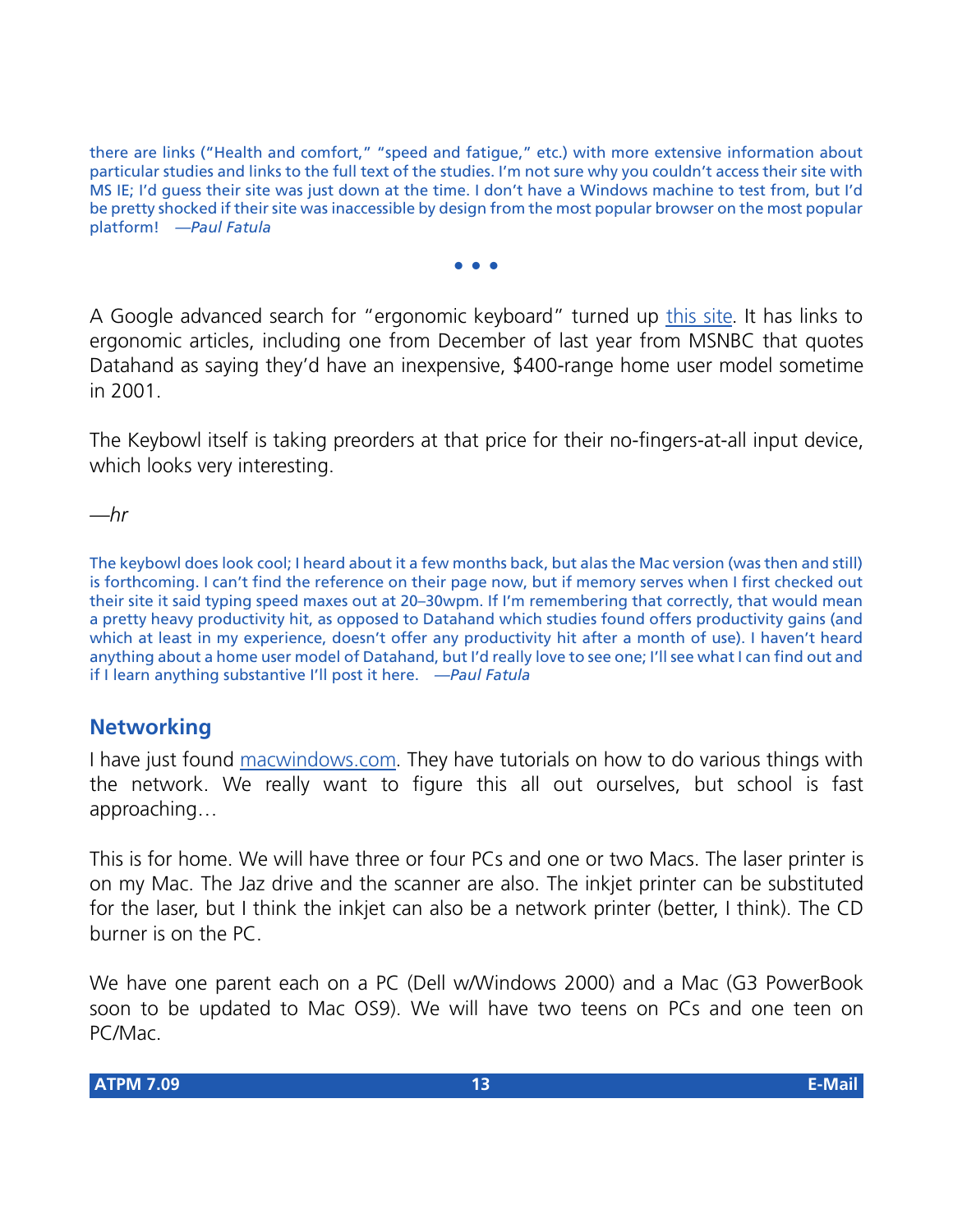The requirements are:

- Buy as few new peripherals as possible.
- Allow me to transfer files from my computer to the PC with the CD burner. Also allow the kids to transfer to the CD burner.
- Allow my partner to print his photos to the inkjet.
- Along the way, pick up PC network knowledge.
- General flexibility to take advantage of whatever we can.

### *—Trudy MacArtor*

The first thing that you want to do is set up an Ethernet LAN for your home. Make sure each PC machine has an Ethernet card (sounds like they do), and get yourself a hub or ideally a cheap 10/100 Ethernet switch. I personally recommend Asanté but there are many other good brands. It sounds like you will need at least an 8-port unit. Run category five cabling from each machine to the hub. If this presents a problem let me know and we can discuss wireless options.

As for the printer…what printer model is it? If you tell me I can offer you specific instructions for how to set it up.

The machine with the CD burner will need to be set up with Windows File Sharing so that you can easily transfer files to it for burning CDs. The PCs will be able to access this machine out of the box, but the Macs will require that you install a piece of software called [DAVE](http://www.thursby.com/). It lets you log on to Windows File Sharing machines as if you were logging on to a Mac running File Sharing, via the Chooser that is.

Another good solution you might want to consider is [PC MACLAN,](http://www.miramar.com/products/) which is a bit more PC-centric but also a bit more comprehensive in its offerings. I recommend both wholeheartedly and have used them in different situations. *—Evan Trent*

### **[50th Apple Cider](http://www.atpm.com/7.08/cider.shtml)**

Today was my first experience with ATPM, and your columns have been the most enjoyable aspect. I particularly connected with the ["Tidings of Comfort & Joy](http://www.atpm.com/6.12/cider.shtml)" and laughed my head off reading ["Cast Off Your Vote.](http://www.atpm.com/6.11/cider.shtml)"

The first is simply too true, and unfortunately a sign of our times. Common courtesy is considered weak, ineffective, and unnecessary in a culture focused on entitlement for a generation of the ungrateful, selfish, and immature. The latter goes to show why speech writers are paid so well! Most politicians—most people—don't converse in complete sentences and have difficulty completing a thought, never mind articulating it. It's entertaining when someone takes the time to assemble these gems into one article.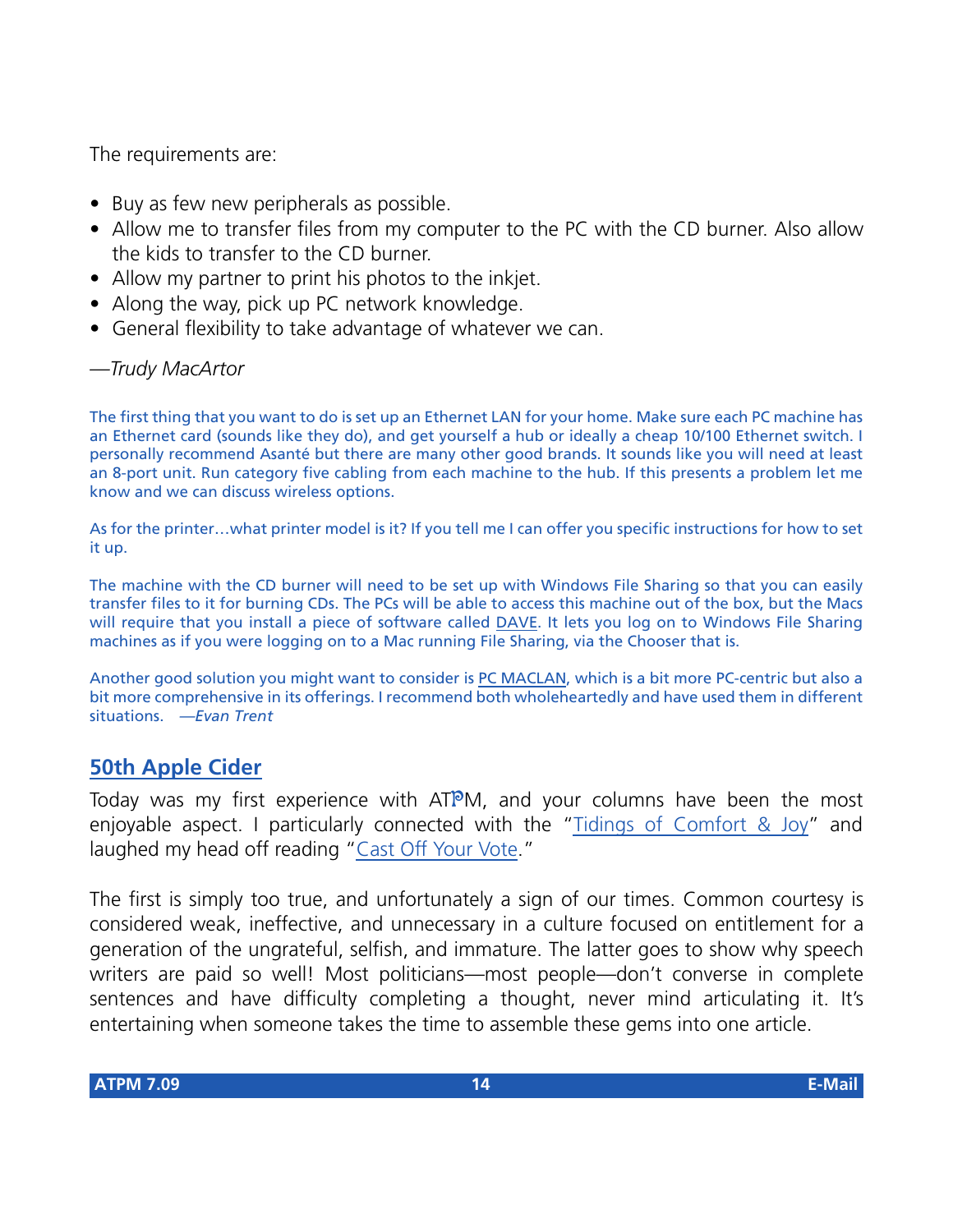I'm not surprised that a few people didn't get it and resorted to profanity. I'll never forget what Mrs. Kerr, my 7th grade English teacher once said—"Swearing is a sign of a limited vocabulary." It's probably not original with her, but for me, she's the source. That comment has reminded me for over 20 years to be careful with my words. God help me if I ever go into politics (unlikely)!

Congratulations on hitting the 50-column milestone in your writing career! I look forward to catching up on some of the other earlier works, as well as those you turn out in the future.

Good Luck!

*—Andy Enright*

Thanks for writing! It's always great to get feedback from our readers, and—hey—when it's positive, it makes it that much better. I'm glad to see that you like the *Cider* columns, and, of course, I encourage you to read the whole series. You'll also be pleased to know that ATPM is just jammed full of product reviews, a guide to interesting Web sites, and other columnists whose views are a lot more understandable than mine.

You might be interested in what I do for my 'real world' job—I write speeches for elected officials, and I get a first-hand education in just how our community leaders sound so intelligent…

Thanks again for your e-mail, and I look forward to counting you among my loyal readers (I think I might be up to three—or is it four?) *—Tom Iovino*

*Copyright © 2001 the ATPM Staff,* [editor@atpm.com](mailto:editor@atpm.com)*. We'd love to hear your thoughts about our publication. We always welcome your comments, criticisms, suggestions, and praise. Or, if you have an opinion or announcement about the Macintosh platform in general, that's OK too. Send your e-mail to* [editor@atpm.com](mailto:editor@atpm.com)*. All mail becomes the property of ATPM.*

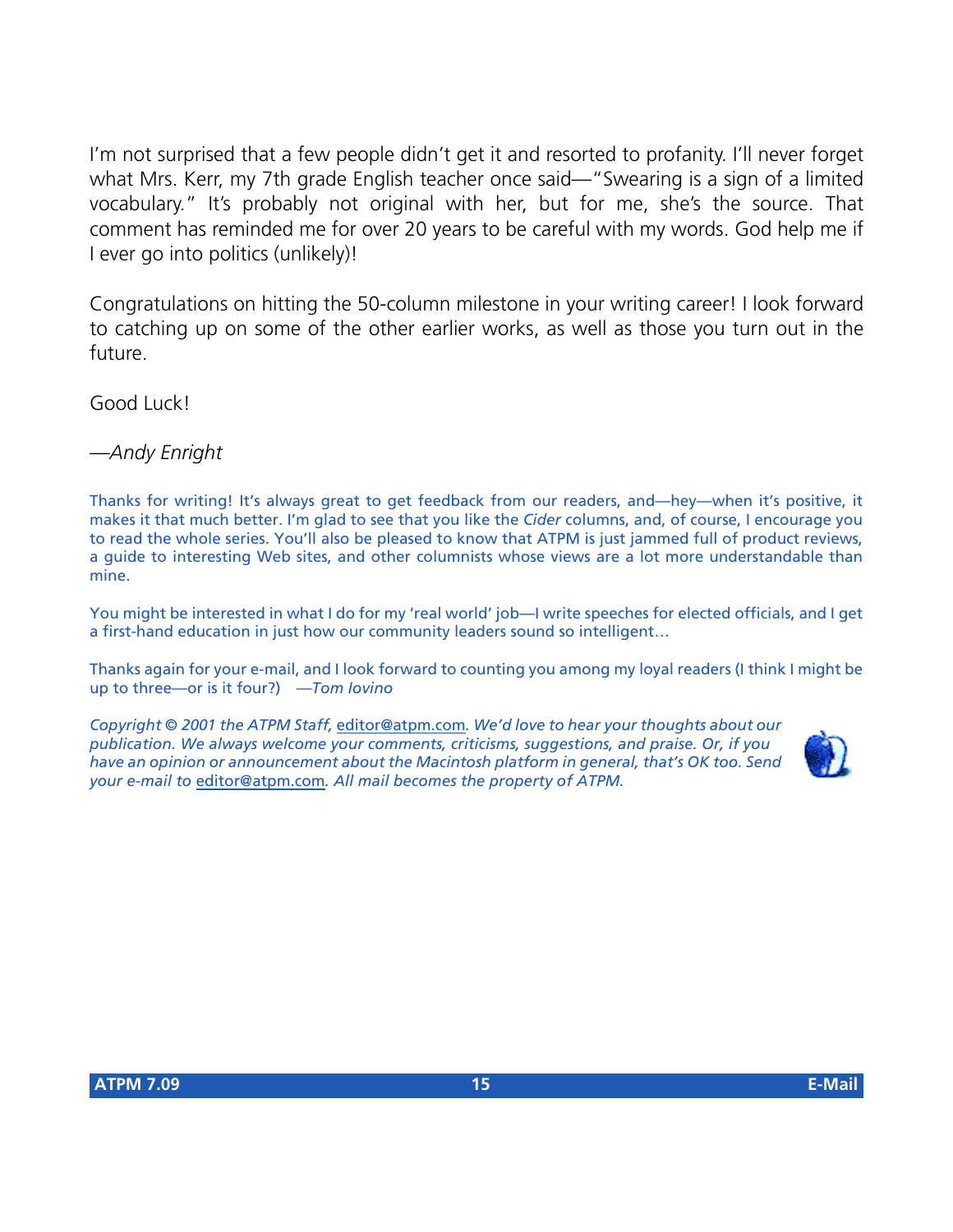### **by Tom Iovino, [tiovino@atpm.com](mailto:tiovino@atpm.com)**

### **Hey, I Recognize You!**

Our parents and grandparents had it a whole lot easier than we do.

Before the Internet, before cheap air travel, before even telephones, people typically never moved far away from where they grew up. You might have been born in your parents' house or the local hospital, attended the neighborhood school, fallen in love with the girl or boy next door, gotten married, and repeated the cycle all over again as you raised your own children just a few miles from your childhood home.

One by-product of this phenomenon is that you knew everyone in your neighborhood. Neighbors who might have congratulated your parents on your birth and waved hello to you as you walked home from school would often attend your marriage and congratulate you on the birth of your own children. As you went about your everyday business, you constantly ran into people you knew—in the stores, on the streets, at the movie theater.

But now, things are a little different. Mobility is apparent a whole lot more, with friends, relatives, and children moving across the country to pursue their careers. I was one of the first of my paternal grandmother's 27 grandchildren to pack up and leave New Jersey and not move back. While I was at the University of Maryland, just about everyone I met was new to the campus, but the shock of leaving my friends and relatives was lessened. After all, the University provided plenty of opportunities to make sure that I was able to meet people and make new friends.

But, in October of 1992, I pulled up tent stakes and moved to Florida. What an adventure: it was even fitting that I moved to Florida on the commemoration of the 500th anniversary of Columbus setting foot in the New World. I had no job, and the circle of people I knew there was extremely small. There was no organized way for me or my wife to meet other folks. We spent New Year's Eve 1992 by ourselves in our small apartment because we didn't know anyone else. It was a little disconcerting for me, coming from a large family, to know that there was only a very remote chance that we would ever run into anyone we knew while out and about. We were the consummate strangers in a strange land.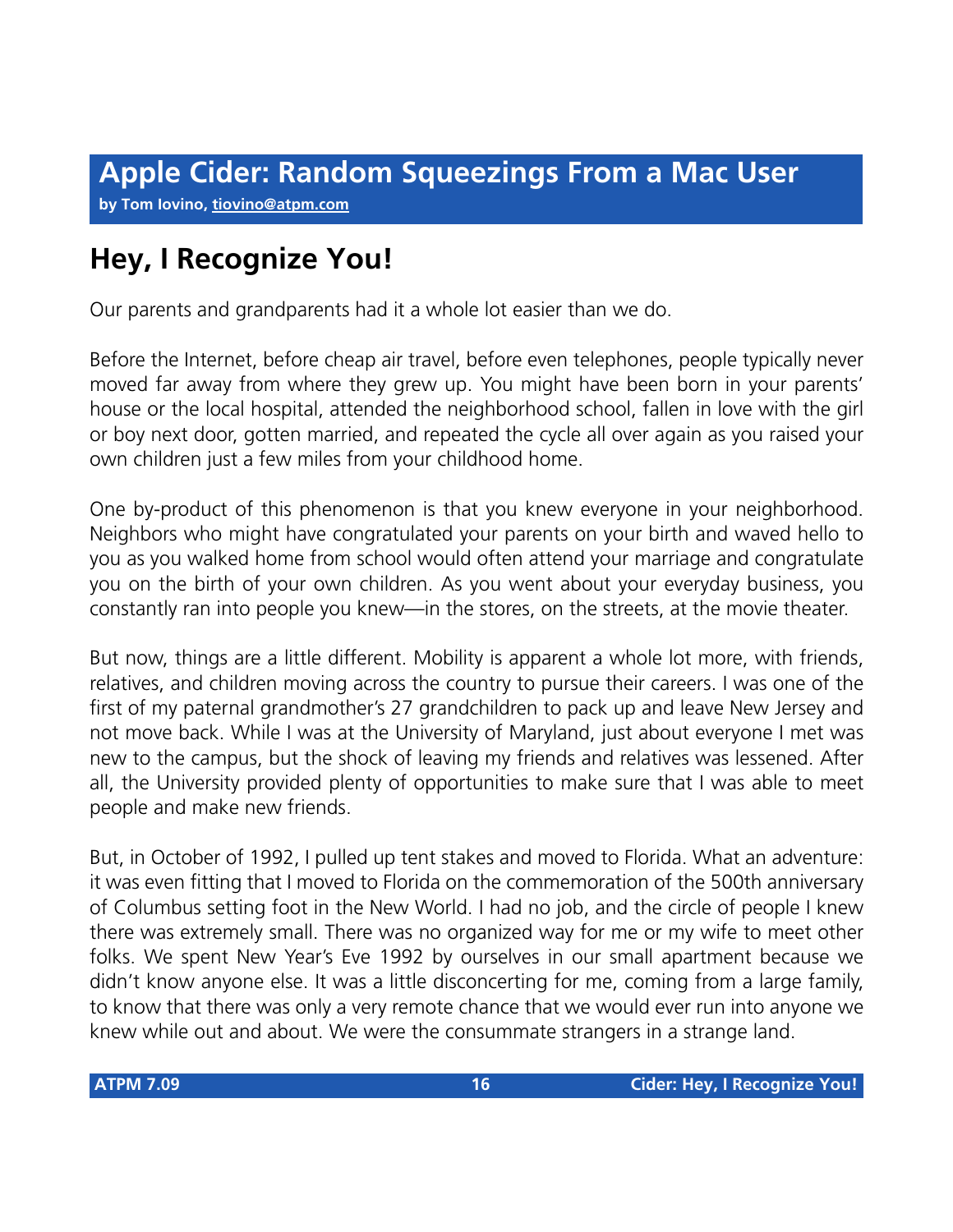In many ways, Apple had become a similar stranger to us through the dark days of the late 80s and early 90s. Sure, as Apple enthusiasts, we always knew where to look to find Macintosh computers—quite a few companies were using them, as well as graphic designers and other creative professionals. Their ease of use, processing power and compatibility with the creative thought process made them a must-have for forward-thinking business owners. Unfortunately, their high cost and the perception that they were not a 'serious' business computer made the Macintosh a computer that never got a lot of face time. Computers in movies, TV shows or commercials were typically PCs running DOS or Windows, or large main-frame workstations. This, after all, was the 'real world' of computing, since market analysts and other pundits were absolutely sure that Apple couldn't compete in the cut-throat world of computing.

That's what made the use of Macs in movies such as [The Net,](http://us.imdb.com/Title?0113957) [Independence Day](http://us.imdb.com/Title?0116629) and [Jurassic Park](http://us.imdb.com/Title?0107290) so interesting. Here, in these large-budget blockbusters, the lowly Macintosh, with its rainbow-colored Apple Computer logo, was prominently featured. In fact, after *Independence Day* premiered, I was able to tell PC supporters that while it was great that 90% of businesses were using Wintel boxes, the Macintosh was the computer that saved the world.

Macs have also been seen more frequently on television. As I have confessed in the past, I am a [Home and Garden TV \(HGTV\)](http://www.hgtv.com) addict. While the main reason I watch the station is to see the home improvement, landscaping, and woodworking shows, I'm amazed at how prominently Macs are featured in a series of ads for the station's Web site. In these commercials, computer users seeking information about a particular home improvement issue can be seen typing on the keyboards of their trusty iMacs and iBooks—with nary a Dell, Gateway, or Compaq in sight.

The prominence of the Macintosh isn't just limited to HGTV. On [the Food Network—](http://www.foodtv.com)yes, it's another favorite cable station of mine—Alton Brown, host of the quirky, entertaining, and quite educational show [Good Eats,](http://www.foodtv.com/tvshows/goodeatsindex/0,4690,,00.html) makes frequent reference to Apple Computer. In fact, in the episode *Ham I Am*, he advised consumers to stay away from hams that looked more like iMacs than a piece of porcine anatomy. Think about that—here's the host of a show referring to the iMac in a way that assumes his viewers can immediately picture what an iMac looks like in their mind's eye. While that may not seem like much, it shows that the show's writers classify the iMac as a recognizable cultural icon somewhat like the golden arches of McDonald's. It's a subtle but very important statement about the market penetration of Macintosh computers.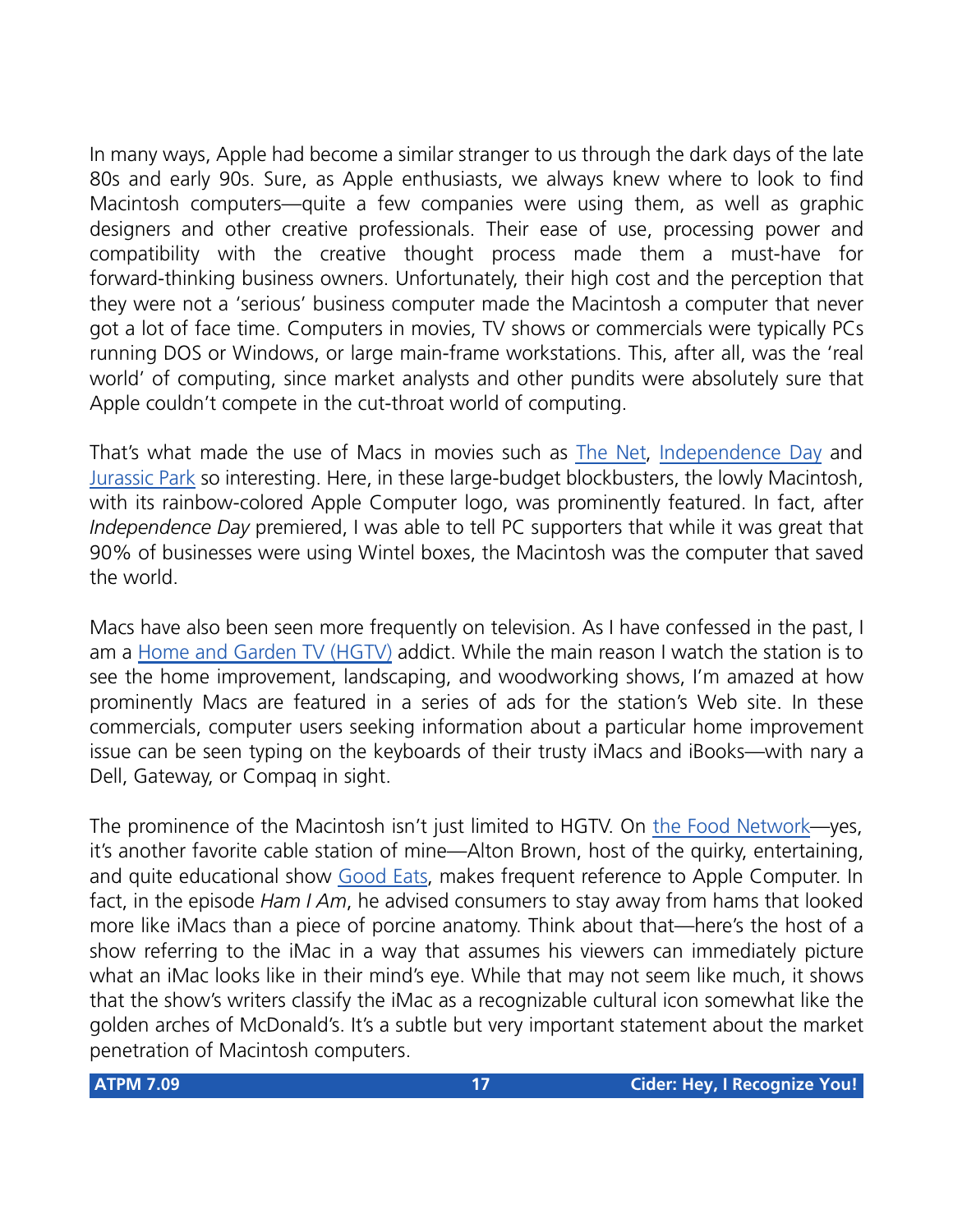Even the print media are getting in on the Apple act. While I work out at the gym, I'll usually pass the time on the Stairmaster or treadmill by reading magazines. In several of the issues of *Men's Journal*, *GQ*, and *Parenting*, among others, I've seen a fair share of Macs somewhere in the photos. While the articles are typically not about computing, a piece on dressing for success at your office, how to convince your boss to give you a raise, or getting your kids ready to go to school will show an iMac or an iBook on a desk.

Within a few months of our moving to Florida—and given that my wife and I are two extremely outgoing people, judging from our professions as a TV news producer and Public Information Officer—it became difficult for us to break away and not be noticed. Turning the corner in a grocery store, picking up our dry cleaning, or taking the kids to the pediatrician, we seem constantly to be running into folks we have met at a party or a business meeting. Florida is becoming a lot like our own neighborhood, with recognizable faces appearing almost everywhere.

Hey, Macintosh, welcome back to the neighborhood!

*Copyright © 2001 Tom Iovino,* [tiovino@atpm.com](mailto:tiovino@atpm.com)*.*

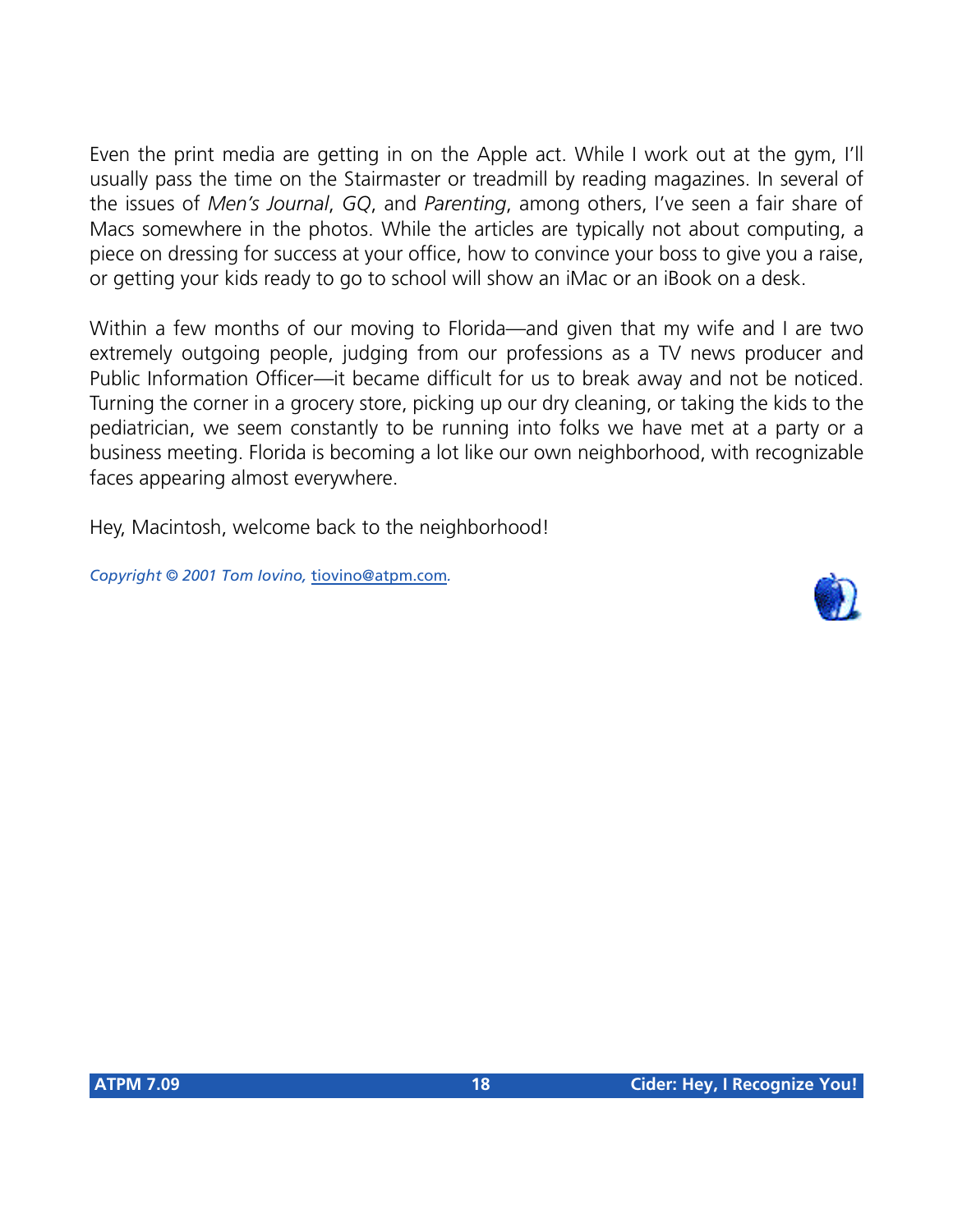### **And They're Off!**

Last May, in my column [Why I'm Waiting to Upgrade,](http://www.atpm.com/7.05/barline.html) I discussed the issues facing third-party developers in upgrading MIDI and digital audio applications to Mac OS X. Since then, Apple has released "OS X Audio Features Documentation," a document describing their new [Core Audio](http://developer.apple.com/audio/xaudiooverview.html) system, a set of APIs that tackle the issues of timing and latency created by the pre-emptive multitasking and virtual memory capabilities of OS X's BSD core. Though there was no official announcement from Apple at [the last Macworld New](http://www.atpm.com/7.08/macworld.shtml) [York Expo](http://www.atpm.com/7.08/macworld.shtml), I think it's safe to assume that at least some of these capabilities are included in version 10.1 (would that be OS X.1 or X.I?) due out this month.

The release of the APIs has set off a mad dash among manufacturers to get to market first. Here's a rundown of how the various companies look coming out of the gate:

### **Emagic**

First out is [Emagic,](http://www.emagic.de/english/news/2001/macworld.html) with their beta versions of Logic Audio 5.0, along with drivers for the Unitor 8 MkII, AMT 8, and MT 4 MIDI interfaces, and the EMI 216 Audio Interface. These debuted at Macworld New York and are due out this month. With a complete hardware/software solution ready just in time for the OS X upgrade, Emagic has the early lead.

### **Bias**

Hot on Logic's tail is [Bias](http://www.bias-inc.com), the Bay Area company that makes both Peak, the premiere stereo digital audio editor on the Mac; and Deck, the venerable multitrack editor that has changed hands more times than I can count. OS X compatibility is a must for this Mac-only company, and carbonized versions of both applications are due out in November.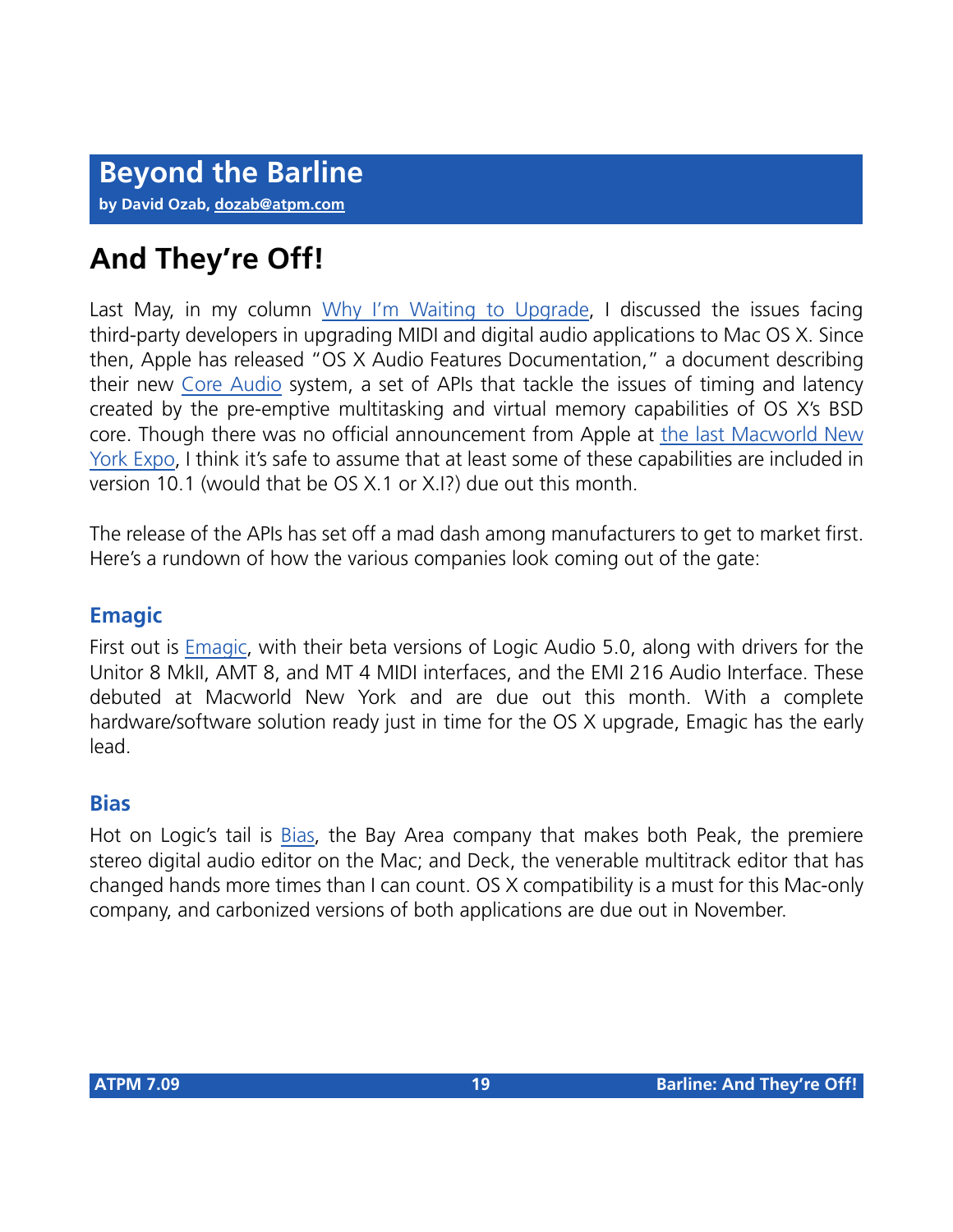### **Steinberg**

Logic's German rival has an OS X version of [Nuendo](http://www.nuendo.com) (a software-based multitracking program based on the audio portion of Cubase) in the works, and plans to include OS X support in their next version of [Cubase VST](http://www.steinberg.net). Given the universal acceptance of the VST plug-in architecture, everyone's waiting on Steinberg to some extent.

### **Mark of the Unicorn**

The pioneer Mac MIDI and audio company is also working on OS X versions of their software (Digital Performer) and hardware (the MIDI Timepiece and various MOTU audio interfaces), but hasn't set any release dates. They already have a significant lead in the FireWire audio interface market with the [MOTU](http://motu.com) 828. It remains to be seen if they can capitalize on this early lead.

### **Digidesign**

No word yet from the industry leader. Rumors of their death, however, are greatly exaggerated. With their huge installed base, and virtual monopoly on the high end market, [Digidesign](http://www.digidesign.com) can easily recover from a late start.

### **Dark Horse Companies**

So those are the industry leaders. What about the smaller companies? A number of [shareware applications](http://osx.hyperjeff.net/Apps/AudioMusic.html) are already carbonized, including Felt Tip Sound Studio, Myriad's Melody and Harmony Assistant, and Antoine Rosset's Player PRO. These applications can't possibly compete in the pro market, but for a hobbyist with a new iMac, they're worth a try. [Cycling 74](http://www.cycling74.com) (Max) and [U&I software](http://uisoftware.com) (Metasynth, Metatrack, and Xx) are also working on carbonizing their applications, but these programs have always been marketed to a more select clientele. The die-hards (like me) will wait, but your average rocker (I was one of those too once) could care less.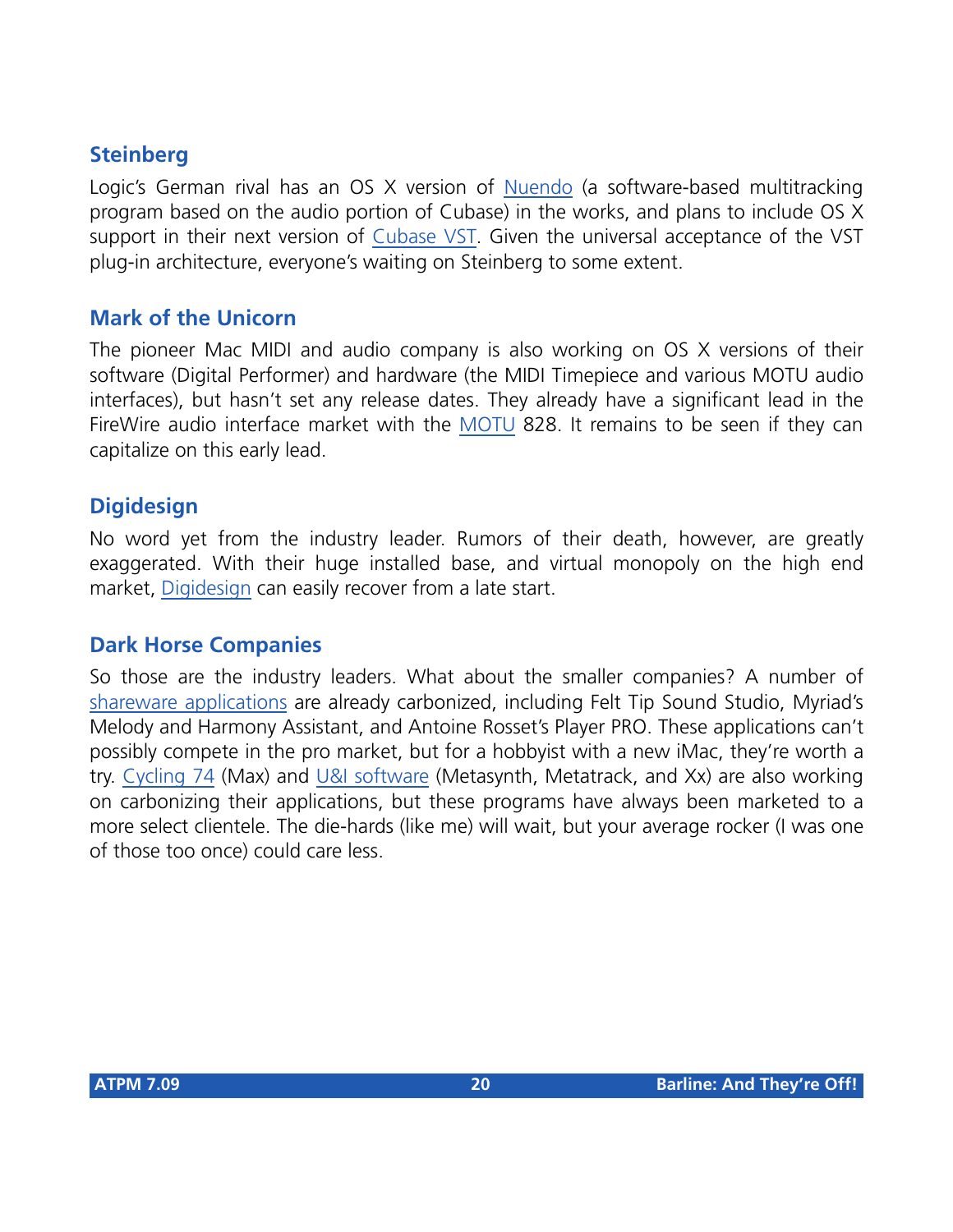### **So How Will the Race End?**

It's easy to jump to conclusions (as many who post comments online do). Those already predicting the unfettered success of Emagic, or, conversely, the demise of Digidesign are calling the race before the first turn. There's a long way to go.

*Copyright © 2001 David Ozab,* [dozab@atpm.com](mailto:dozab@atpm.com)*.* [David Ozab](http://darkwing.uoregon.edu/%7Edlo) *is a Ph.D. student at the University of Oregon, where he teaches electronic music courses and assists in the day-to-day operation of The Future Music Oregon Studios.*

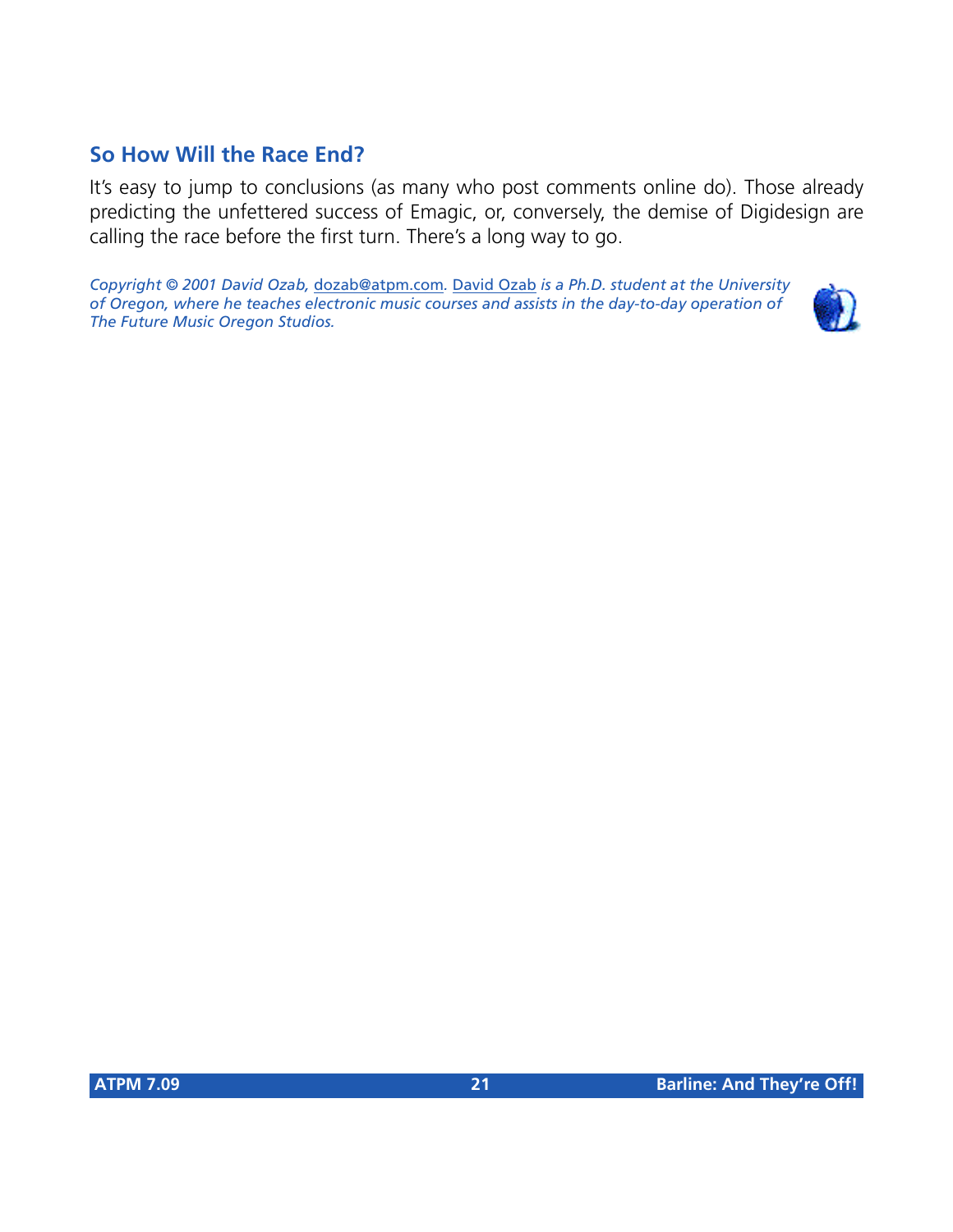### **Organized Mobility—Mobile Connectivity—Connected Organizer**

### **Biting the Bullet**

Inspired by Evan Trent's recent [review](http://atpm.com/7.08/smartphone.shtml) of Kyocera's Smartphone in last month's issue of ATPM, I bit the bullet and bought what many view as the competitor to the Smartphone: The [Handspring VisorPhone.](http://handspring.com/products/visorphone/) My new job is a lot easier to accomplish with this mobile connectivity solution for my organizer. Now I am usually instantly available for clients when they want to reach me, and that means a lot in terms of quality customer service in these times of endless holding loops or voice-mail systems.



The VisorPhone in action: phone and Web.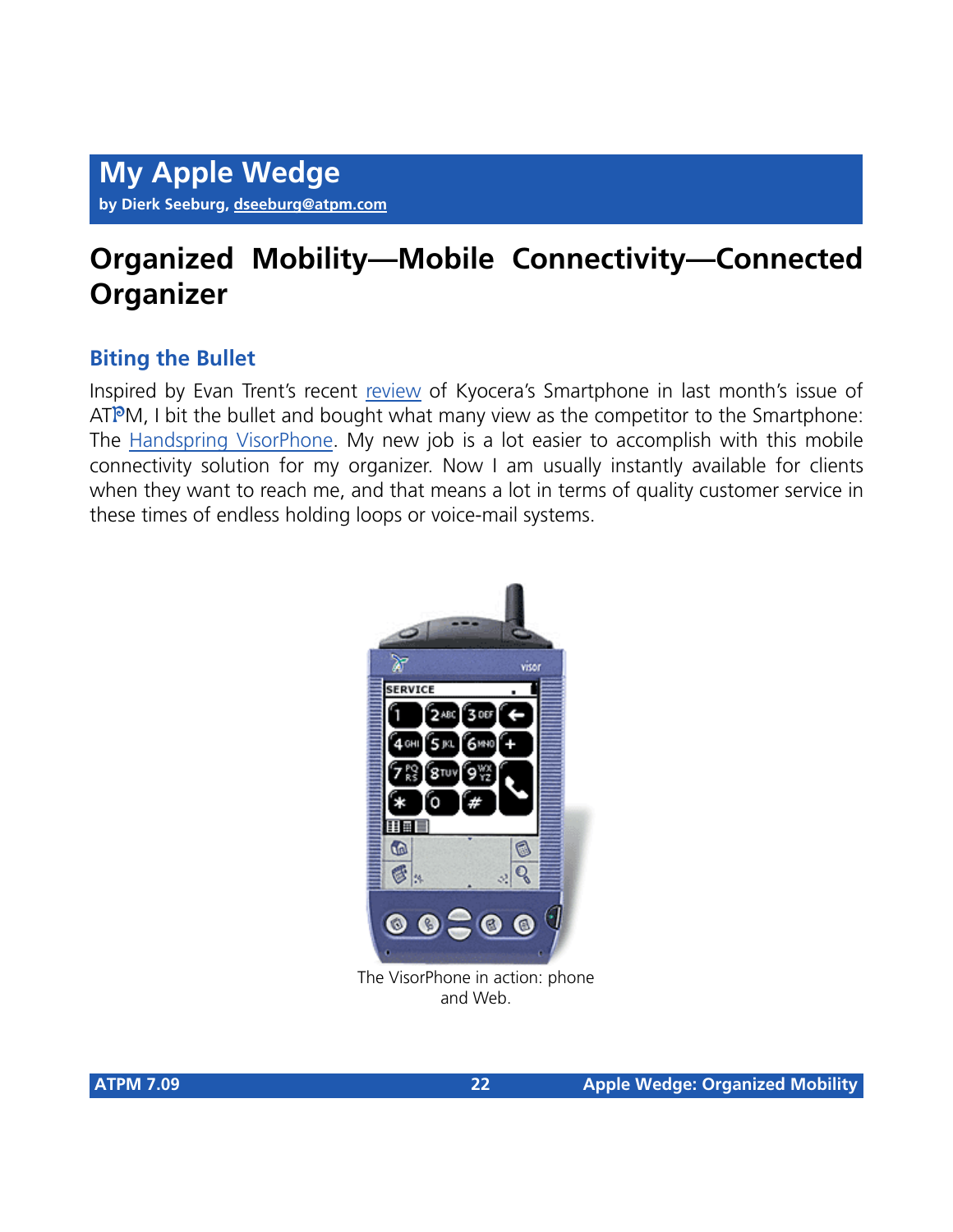### **Comparison Shopping**

There were several features that attracted me to Handspring's solution:

- The Visor is Mac-compatible out of the box, the hook for this article in the first place.
- I already own a Handspring Visor Platinum.
- The Kyocera Smartphone costs US \$500, activation is US \$35, and it comes with only 20 included minutes.
- Handspring is running a promotion on the VisorPhone for US \$49, activation costs US \$20, and it comes with 60 included minutes.
- It is based on the global GSM standard, so I can use it in Europe when I visit family and friends.

You can have the same functionality of the Smartphone (except for voice dialing and speakerphone) by buying a Handspring Visor for US \$200 and you will still come out ahead. In the end, with the Handspring, you have a complete computer solution that sports virtually unlimited expandability through the Springboard slot, which is what attracted me to the Visor in the first place. Besides the formfactor as an obvious definite plus, check [Evan's article](http://atpm.com/7.08/smartphone.shtml) for other advantages of the Smartphone.

### **Vienna Calling©**

The calling plan that comes with the Smartphone is limited to SprintPCS, and data minutes are subtracted from your calling plan minutes. For the VisorPhone, you can choose among providers, but you have to purchase a separate data plan for US \$30, which includes 1500 minutes.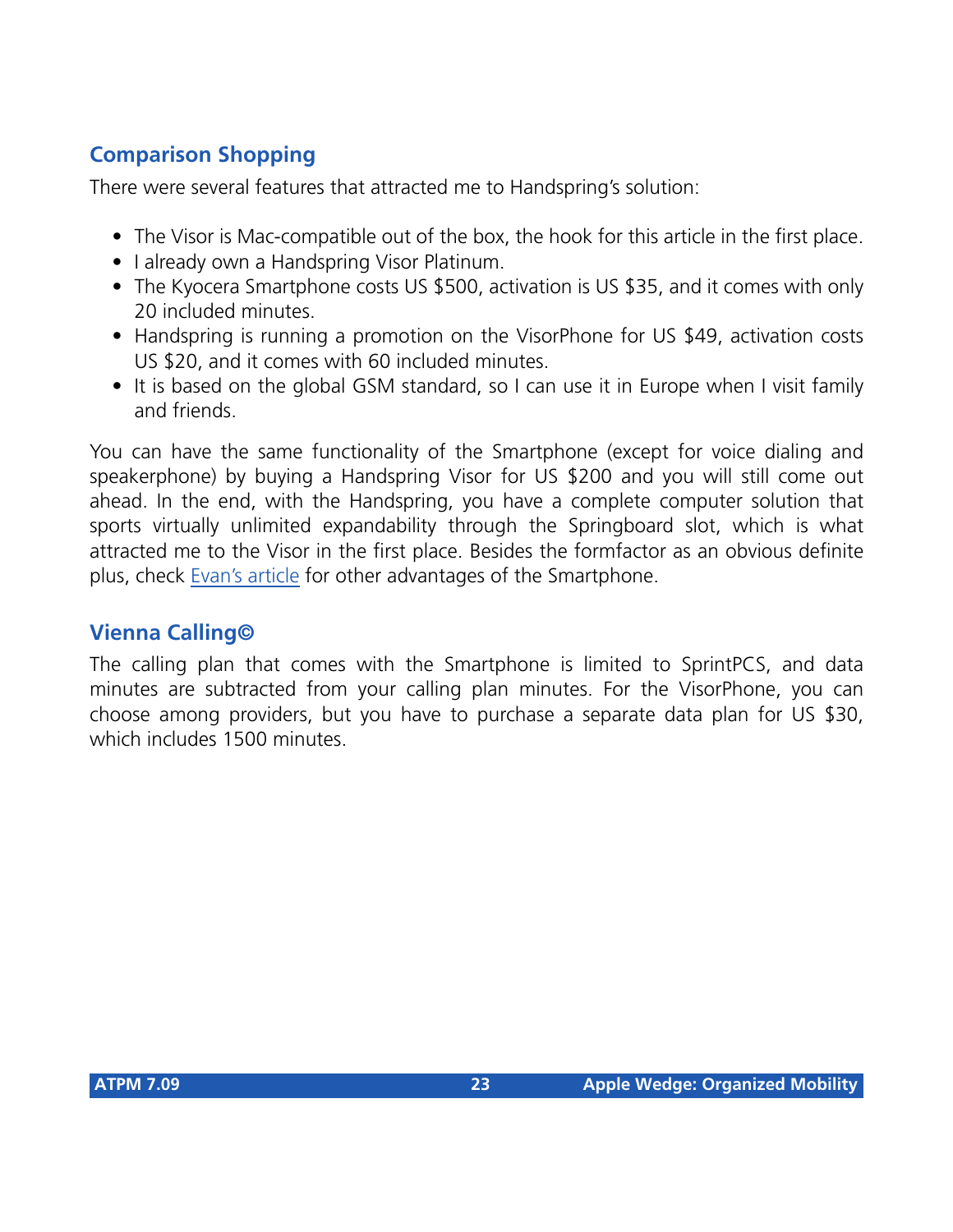### **Size Matters**

I know, I know, don't go there. What I like about the VisorPhone is that it adds only about five-eighths of an inch to the Visor's overall length, but on the other hand (and more importantly), seven-sixteenths of an inch to its thickness, and almost 3 ounces to its weight, which makes it more than what the founders of the Palm intended it to be: a shirt pocket computer.



The VisorPhone adds bulk to your Visor: it is about as thick as the Visor itself.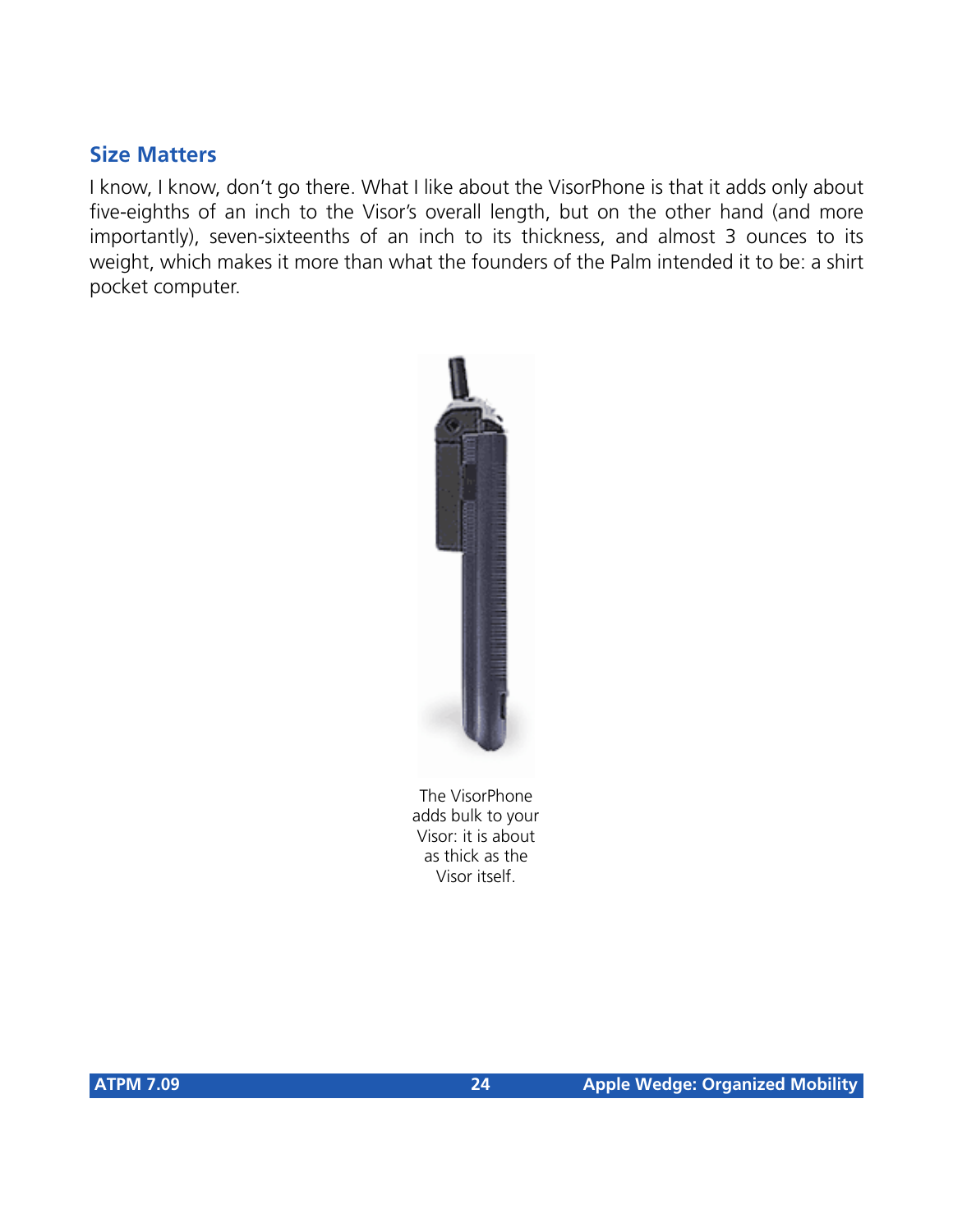Still, I don't really mind the additional size and weight as I don't put my Visor in my shirt pocket, but rather on my belt in Targus' leather belt pouch. I think the Visor is too bulky to put in a shirt pocket, which I don't always have available anyway. It still fits in my hand just fine, and I prefer the bigger screen compared to Kyocera's Smartphone.



Complete and still handy: The VisorPhone Springboard module.

### **Ease of Use**

When it comes to using the VisorPhone, it is truly plug-and-play. This is what makes it endearing to a Mac user in general, of course, and to me in particular.

- 1. Plug it into the Springboard slot.
- 2. The VisorPhone application autostarts like any other Springboard application. Turn on the phone.
- 3. Wait for service to be confirmed.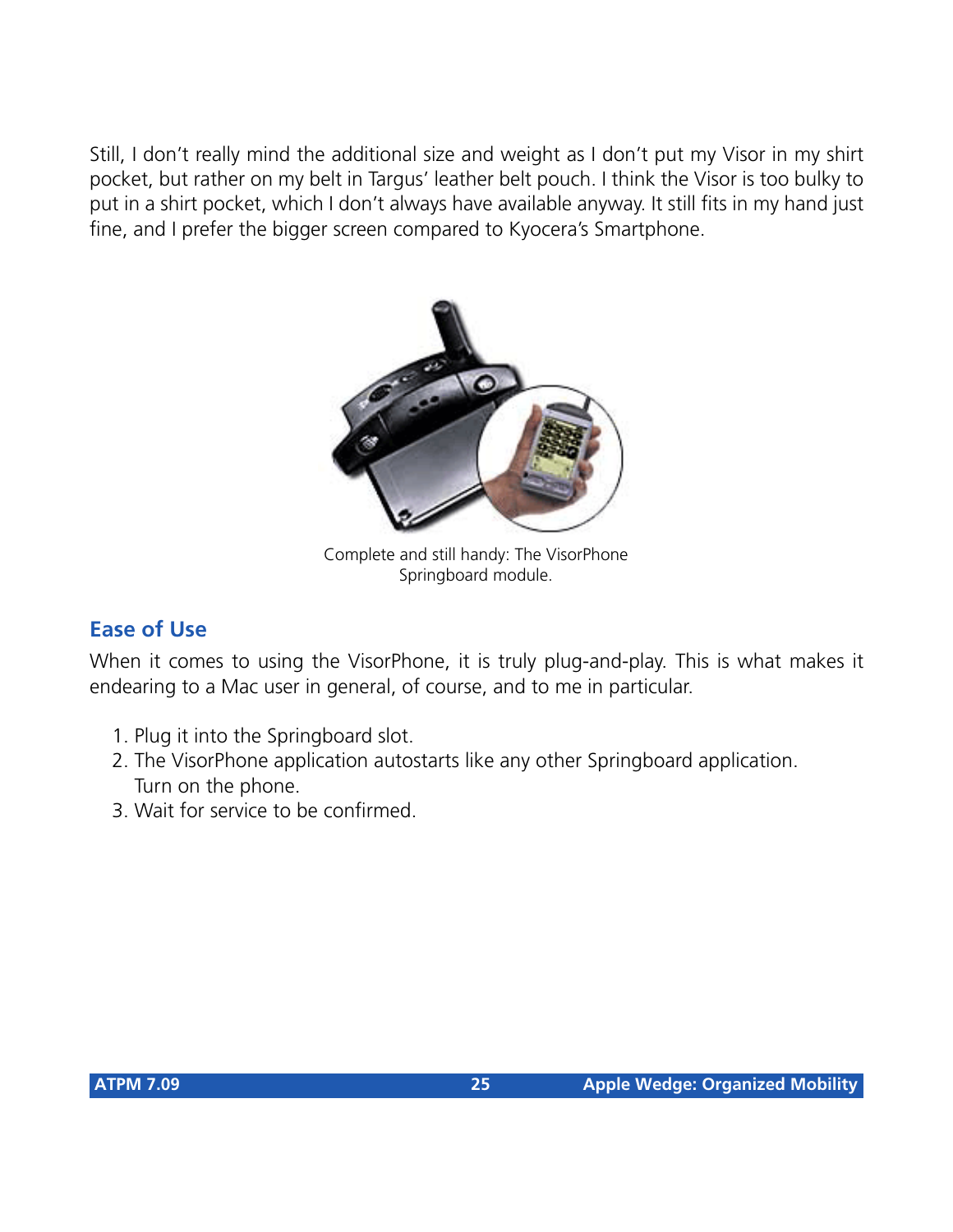4. Now it's your call. Literally. Use a speed dial button. Or the keypad. Or tap a number from your address book. And you will by accident, when you actually want to edit an entry in your address book. You just have to get used to tapping on the name of the address book list entry instead of the entry's phone number.



Quick access buttons on top of the VisorPhone.

Other than that, there is nothing in particular (that I can think of) that makes this product more specific to the Mac platform. If anything, to me it's another product that helps me just get the job done and even have some fun along the way without having to worry about .dll files. Pardon? You don't know what they are? No wonder, you're a Mac user, and you shouldn't have to. In some respects, they are Windows files similar to system extensions under the Classic Mac OS, but their management defies description and invites headache by their mere presence.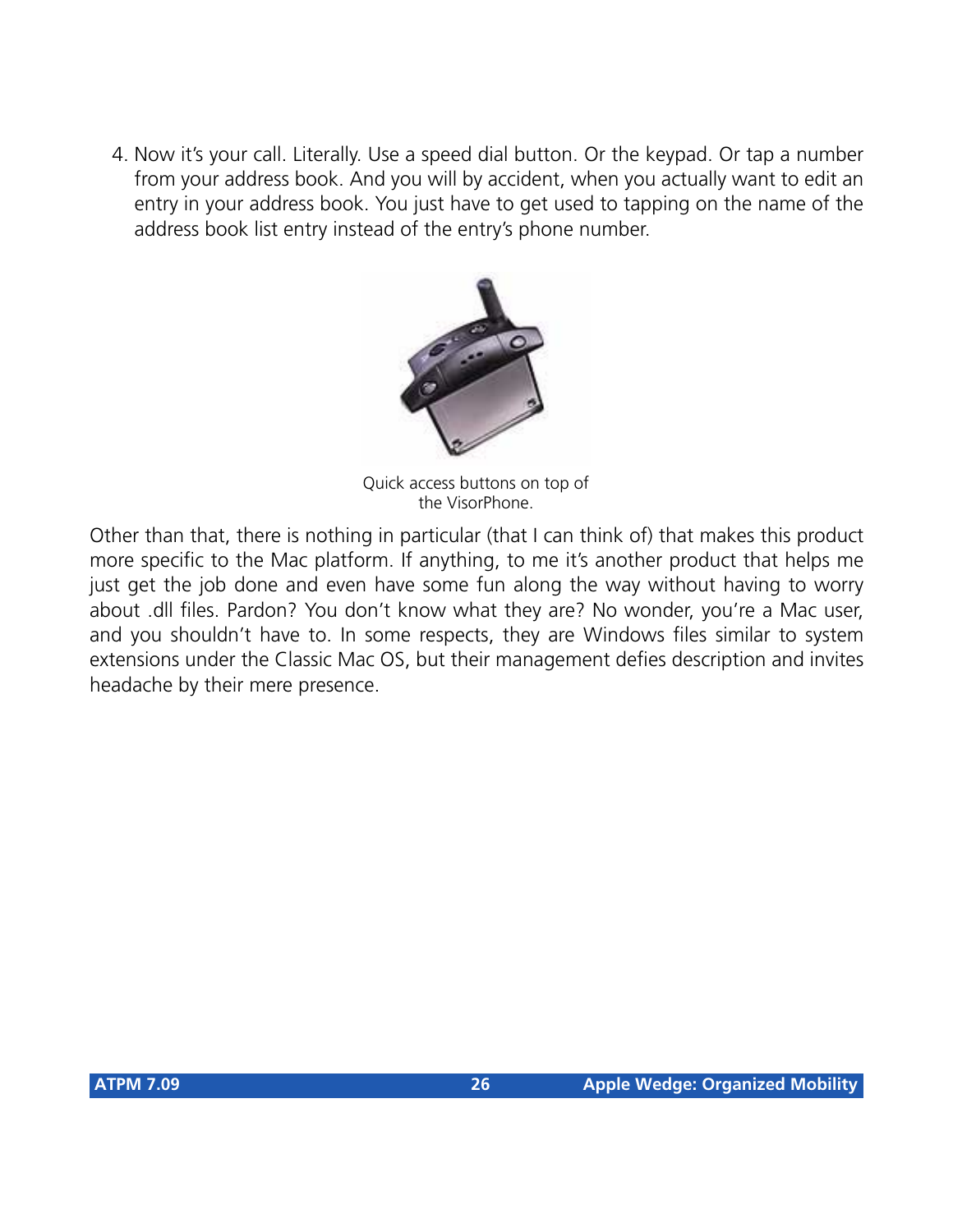### **Speed Dial**

Using speed dial is the same as using the speed dial on your regular phone. You can program ten speed dial buttons by writing the desired phone numbers in the silk screen area with your stylus.



### **SMS**

I'm just getting into this now: I'm asking all my friends if they can receive SMS messages—might as well use my built-in messaging capability to spend some of my plan-minutes.

### **Wireless Internet**

The VisorPhone Wireless Suite is found on the CD enclosed with the VisorPhone. Be prepared for Internet Explorer to start automatically when you insert the CD. Unfortunately, all Microsoft applications I happen to have on my hard drives cause my machine to crash sooner or later (I only keep them for those instances when someone sends me a document that requires editing of specially formatted documents). Everything else I run hardly ever crashes, the exception being Netscape Communicator, but only once in a while and only whenever it runs into a badly designed Web site. So, I had to restart my machine and just opened the HTML autostart document in Netscape Communicator, since it didn't autostart when the CD was in the drive at startup.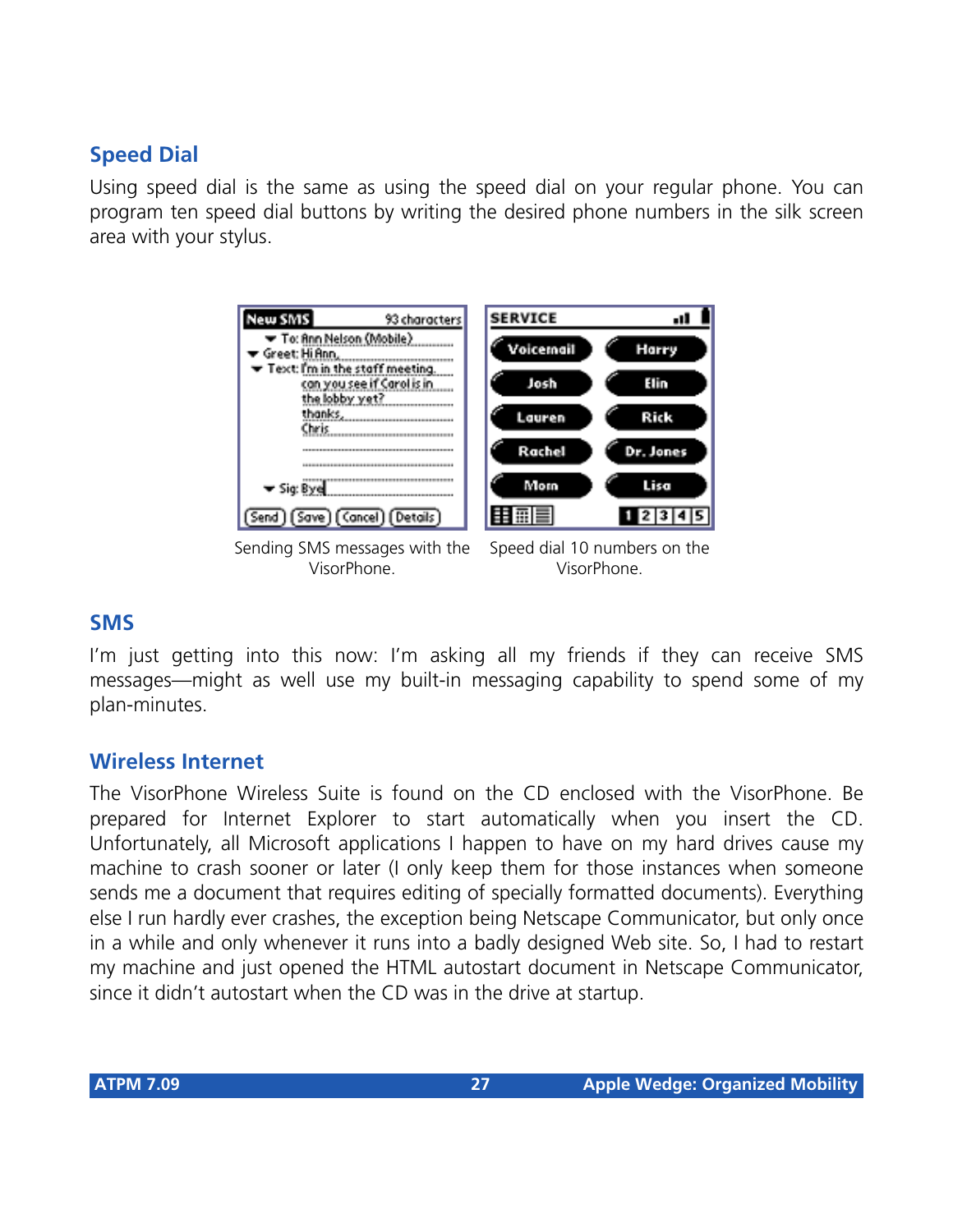The applications that let you use the Internet wirelessly all require you to install one or more relatively small .prc files by HotSyncing your Visor. This is the usual procedure when installing applications on your Visor. Handspring has incorporated this feature into the User Guide on the CD enclosed with the VisorPhone: in the user guide Web page, simply click on the installation link of the wireless Internet application you would like to install, and it is automatically downloaded off the CD onto your hard drive, after which the Palm OS's HotSync Manager starts and shows the file to be uploaded onto your Visor next time you HotSync. Easy enough.

### **Saddling Blazer?**

[Handspring](http://www.handspring.com/) provides their own optimized Web browser in the VisorPhone package. Be prepared to deal with Web sites that don't cater to the handheld computer clientele. On a good note, Blazer is compatible with HTML, cHTML, and WAP standards.



Wireless Internet with Handspring's Blazer Web browser.

### **One-Touch Mail**

[JPMobile's](http://www.jpmobile.com/) mail application features all the functionality you're used to from your desktop e-mail application: it sorts, filters and files messages, reports message status, allows access to up to six e-mail addresses, creates custom "canned" messages that can be copied into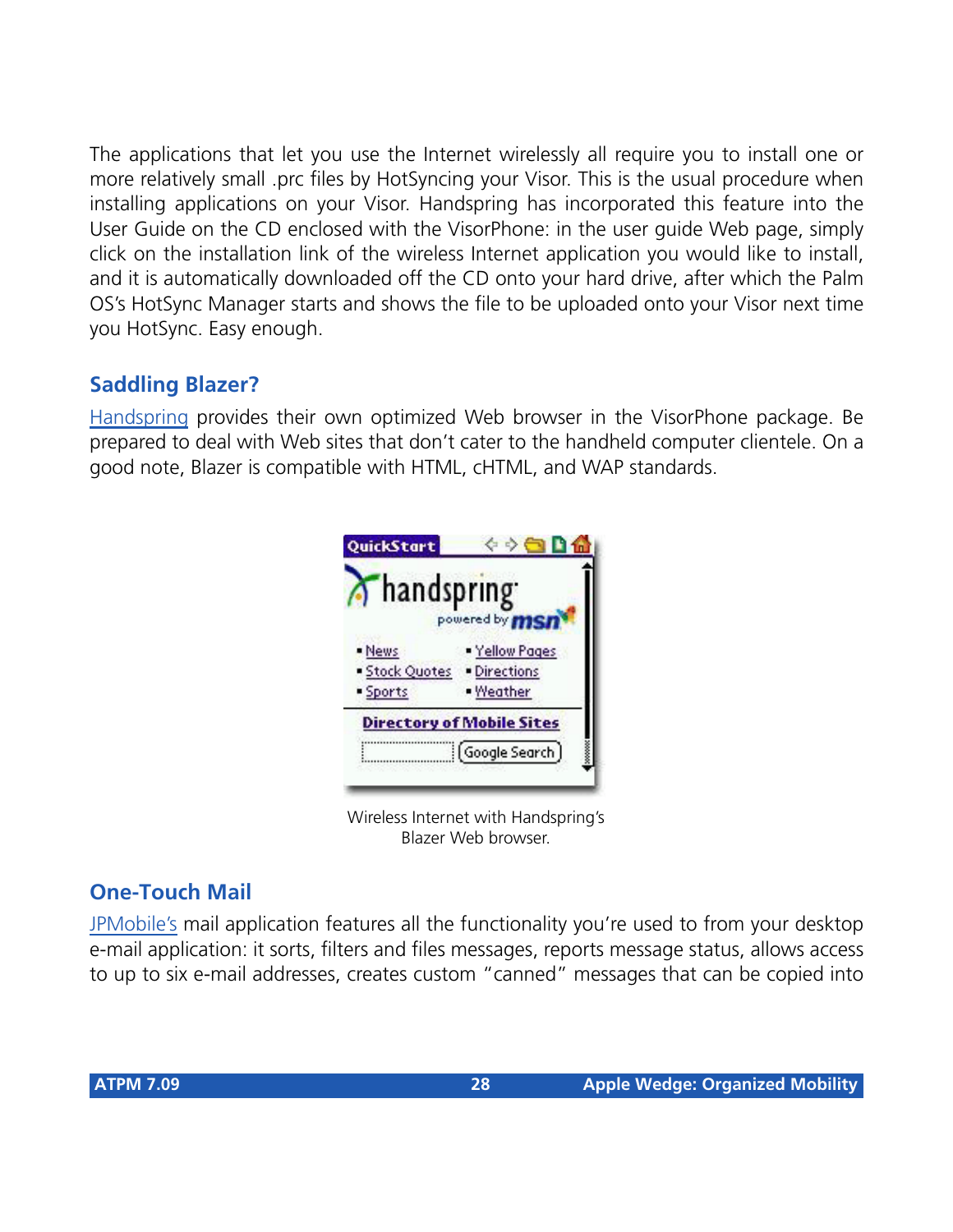an e-mail message, sends messages to a defined group, delivers messages to any pager or any Internet e-mail address, and most importantly, it uses your existing Palm address book for it. I have to say, though, at this point, I expect nothing less.



ireless Experience that Delivers E-mail with JPMobile's e-mail client.

### **Yahoo! Messenger**

Personally, I use [AOL's Instant Messenger](http://www.aol.com/aim/homenew.adp) on my desktop machine, just out of convenience since it comes with Netscape's Communicator package and hasn't caused any problems with anything else I have on my hard drives. Unfortunately, none of the instant messaging applications use the same protocol, so Yahoo's Instant Messenger users can only send instant messages to other Yahoo's Instant Messenger users, and not to AOL's Instant Messenger users. Just something to keep in mind. AOL also has a messenger application for the Palm platform; check [Palmtracker](http://www.palmtracker.com/), just to name one other.



![](_page_28_Figure_6.jpeg)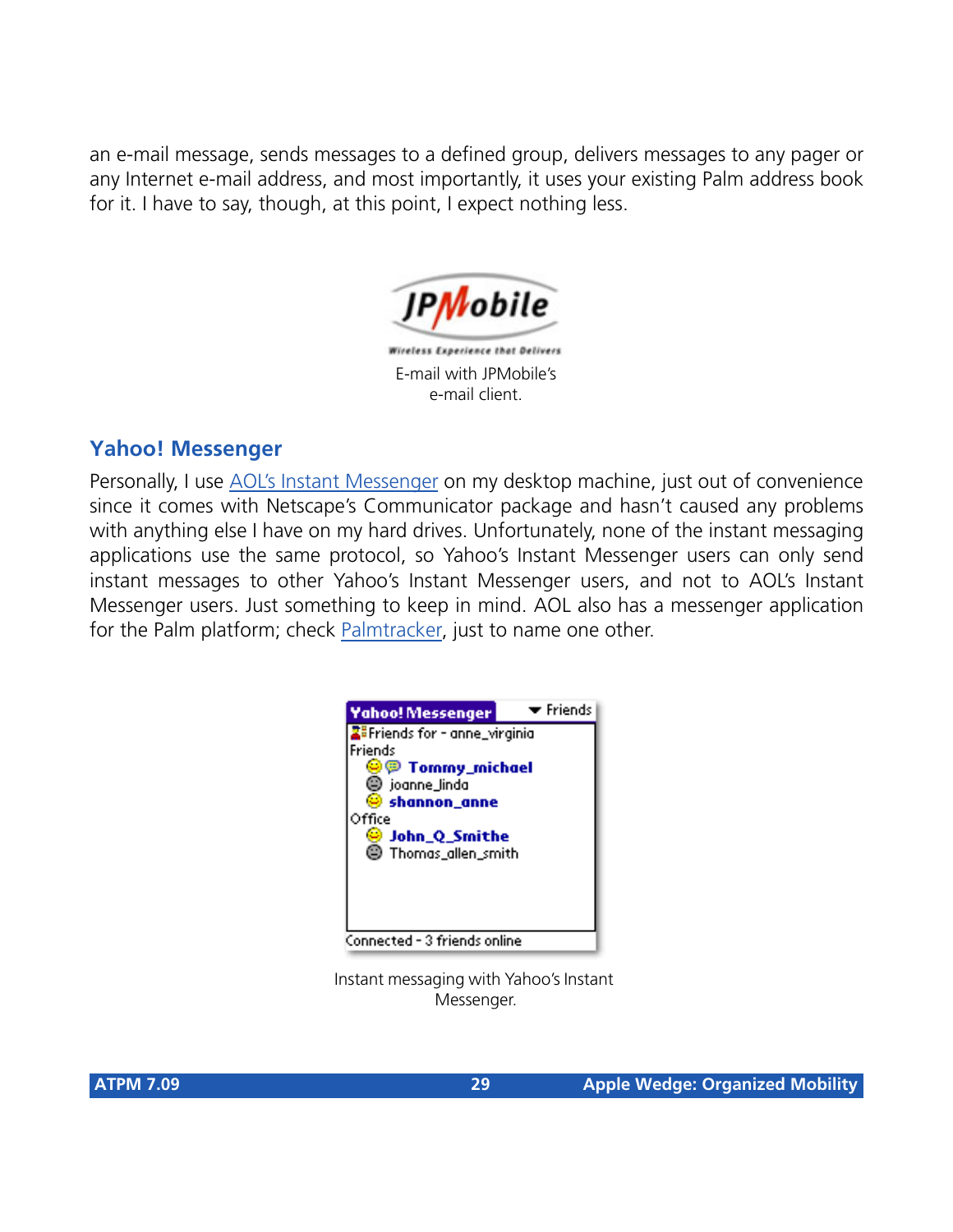### **BugMe! Messenger**

[Electric Pocket's](http://www.electricpocket.com/) BugMe! Messenger has the additional appeal of enabling users of Palm-based devices to send handwritten, text, and graphic notes—and even photographs to other BugMe! Messenger users.

Now this is something I am itching to try sometime: upload a favorite photograph (maybe taken with your digital camera—see my [last article](http://www.atpm.com/7.08/my-apple-wedge.shtml) for some hinters as to what's possible), add a note on top of it, and send it to your buddy.

![](_page_29_Picture_3.jpeg)

Write sophisticated notes with BugMe! Messenger.

### **Accessorize, Accessorize!**

Thankfully, the VisorPhone comes with all the necessary accessories: besides the VisorPhone Springboard module with the Lithium-ion battery, the VisorPhone comes with a headset for complete hands-free operation and a travel charger. The headset is your common earphone that plugs into the eighth-inch connector on the side of the VisorPhone. The travel charger plugs into the bottom of your Visor which normally plugs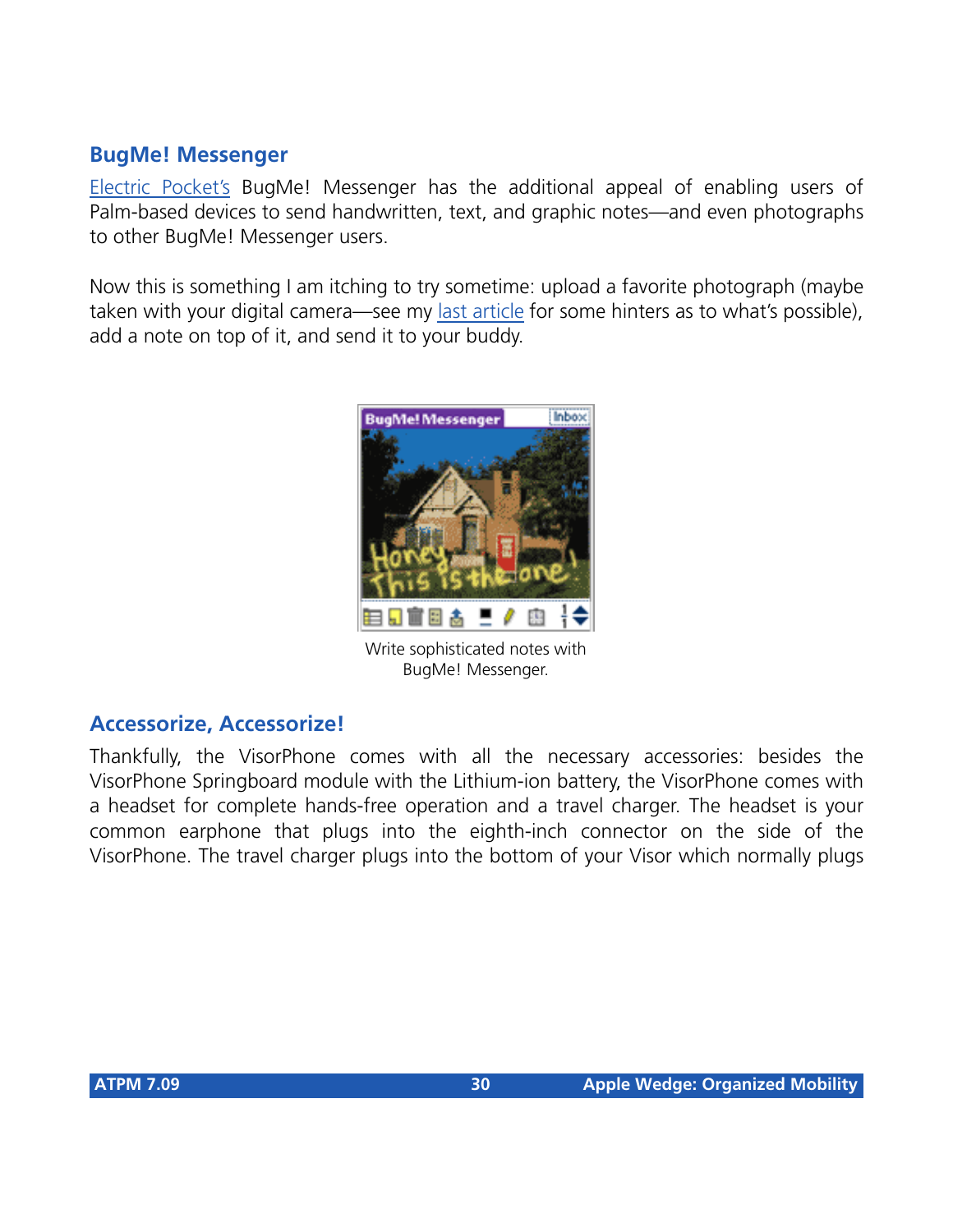into your cradle. Now if only there was a travel charger to charge the Visor itself! I've heard of home-made chargers, but nothing commercial—what's up with that? Feel free to send me an e-mail and enlighten me on the latest developments in this area.

![](_page_30_Picture_1.jpeg)

VisorPhone headset for hands-free operation while driving etc.

### **At Last (Homage to Etta James)**

So, before you decide to buy, make sure you know what functions you require from your connected organizer or organizer phone. Make sure, however, that it has one function that I have already found very useful for evaluating how much time I have spent on my VisorPhone: Call History. The VisorPhone keeps track of all your calls, including the time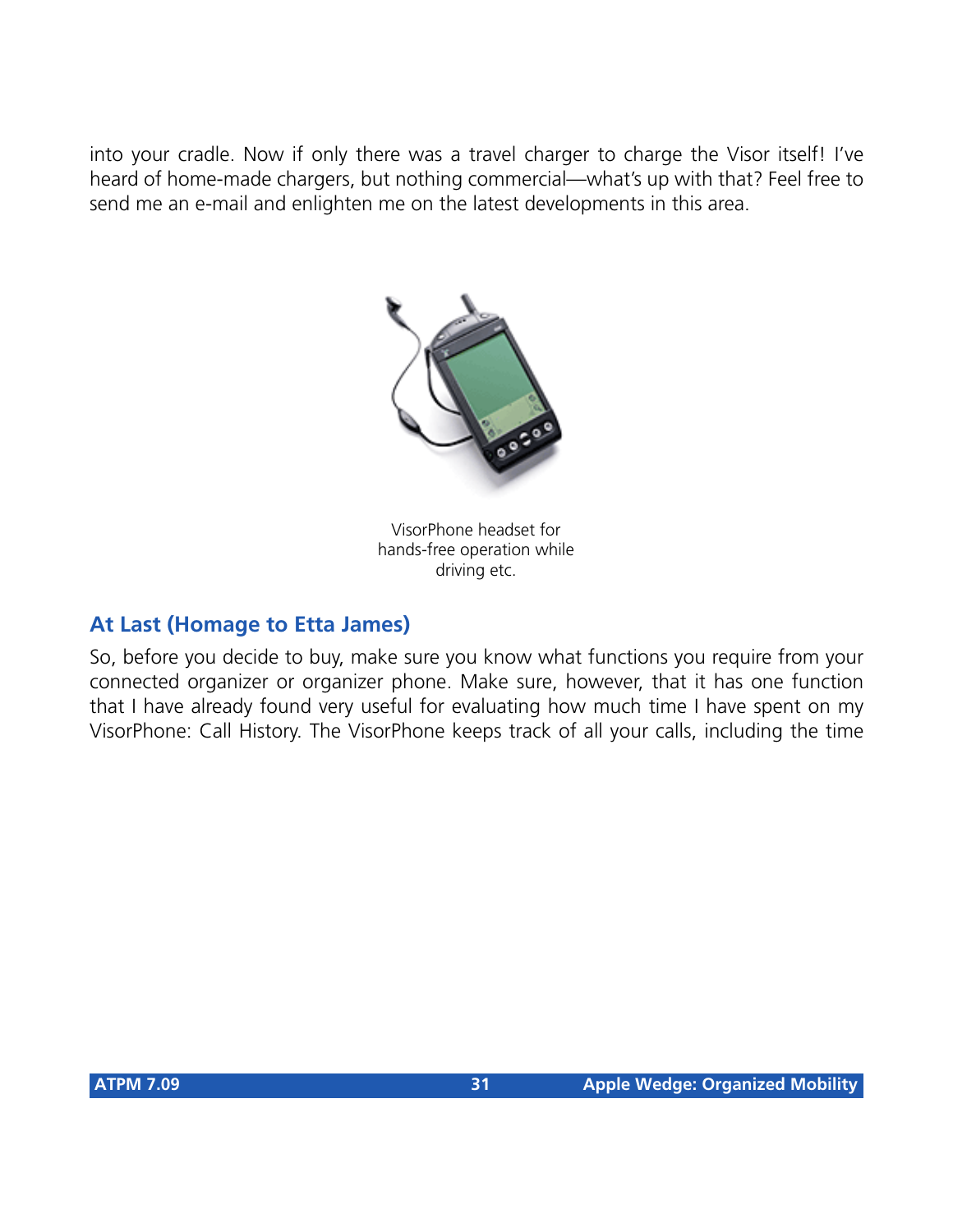spent on each call. If you spent so many minutes over your plan last month, well, you can't say you didn't know how many minutes you already spent—it's all right there, at the touch of a button.

![](_page_31_Picture_1.jpeg)

The complete package: VisorPhone in the Visor, ready to talk.

Now, as one of my colleagues at ATPM says in his e-mail signature: [Hang up and drive](http://www.abc.net.au/science/news/stories/s303714.htm)!

*Copyright © 2001 Dierk Seeburg,* [dseeburg@atpm.com](mailto:dseeburg@atpm.com)*.*

![](_page_31_Picture_5.jpeg)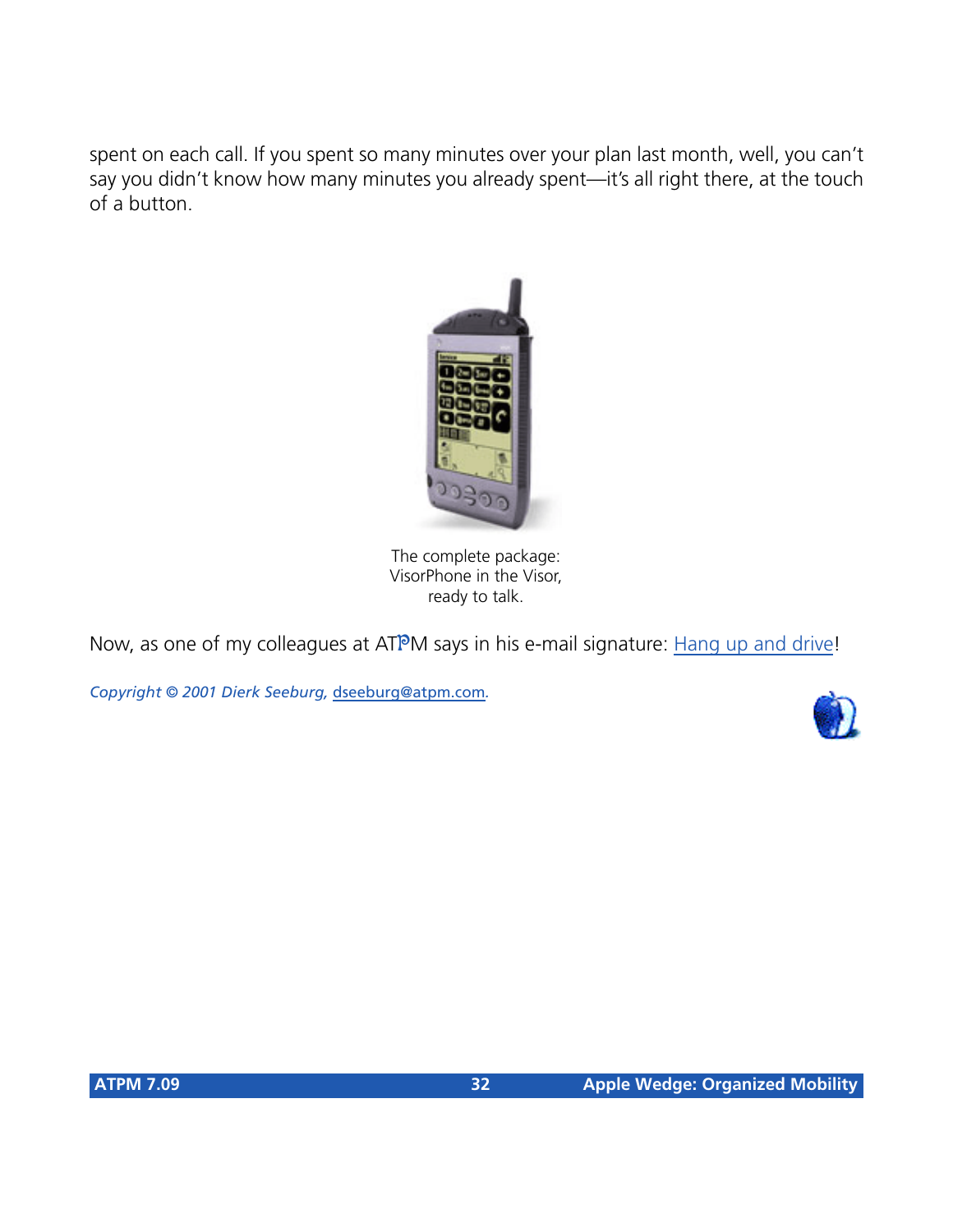Welcome to *The Legacy Corner*, where each month we feature items of interest to owners of older, "experienced" Macs. If your Mac has a built-in floppy drive, this column is for you. If you have anything that you would like to see featured, or if you have an interesting use for an older Mac, [e-mail](mailto:egoss@atpm.com) me. Anyone who submits an idea, tip, or a feature that I use in *The Legacy Corner* will receive a super-cool ATPM T-shirt!

This month I received a nice letter from Ian Roberts about his use of an older Mac:

Hi Ed. I work at a Department of Energy National Laboratory, and we use various forms of high-end computing equipment (Mac and PC). Our desktop machines are all G3s and G4s but we have one special machine that no one is allowed to take. We have been running a program called Chat on our Mac IIci for about six years now. Chat is a telnet-based chat server, and we use it internally for staff in our group to connect and discuss things. It has saved us so much time because we can usually get decisions made and questions answered without holding a meeting. The little chat box just keeps going and going. It crashes maybe once every three months.

Last month I installed [Macjordomo](http://macjordomo.med.cornell.edu/) and the [Eudora Internet Mail Server](http://www.eudora.com/eims/) on there to run our own e-mail lists. The IIci chugs along perfectly. I love that so many old programs still work flawlessly in today's high-powered environment.

Thanks for the great site.

Ian

### **Trivia**

Each month we feature a few legacy Mac trivia questions. The answers are at the end of the column.

• Which Mac model, released only in Japan, was the ultra-thin, ultra-light PowerBook—code-named "Mighty Cat"—that never made it to the US?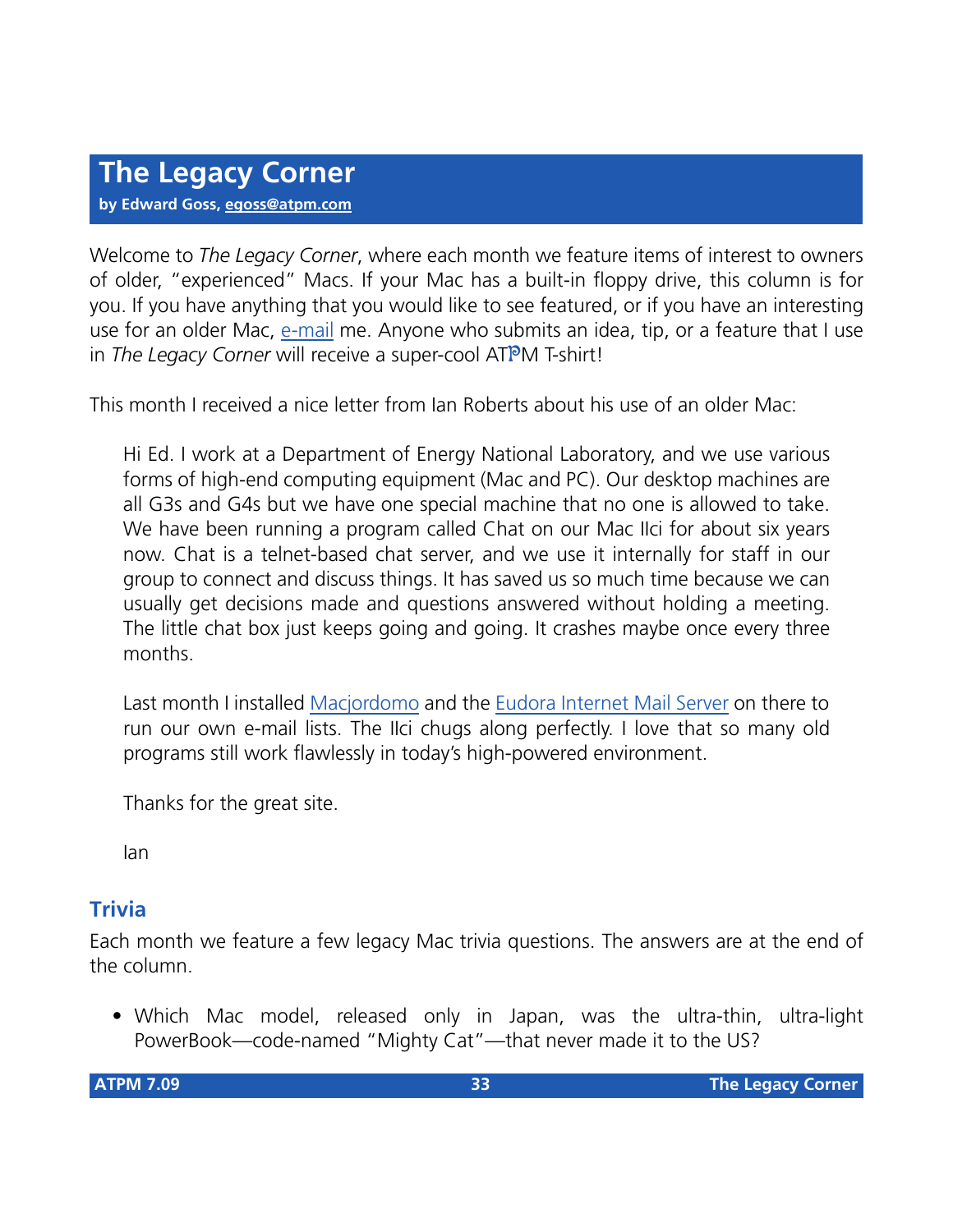• Which Mac model was the first to offer an internal CD-ROM option?

### **Links**

My friend Eric Schwarz of *ClassicMacWEEKly* tipped me off to a [neat site:](http://www.gete.net/book/dossiers/prototypes/index.html) It has pictures of many strange and wonderful Macintosh prototypes on it. Everything from a "flat screen" SE to a translucent Portable. Although the site is in French, the pictures can be enlarged by clicking on them, and most are self-explanatory. I want a Paladin!

### **Tips**

My friend Gary Lyons informed me he has "a ton of complete older software on floppy disk for 68K Macs…" If there's something you need, [let me know](mailto:egoss@atpm.com) and I'll see whether we can provide it for you.

### **Games**

Last month I asked for input on some older Mac games. Getting a few mentions were:

- "The Uninvited"—it's a System 6, 1st-player game from 1986, but won't work any longer.
- "Starglider ll"—by MicroPlay Software. I used to play this one on my Mac Plus. (the Plus still runs, but not the game.)
- "PT 109"—the coolest old war game ever! This one still works well even on a minimum Mac OS 8.6!
- "Space Rogue"—a leap in role playing games in its time. This one also runs on Mac OS 8.6.
- "The Scarab Of Ra"—my personal favorite Mac game. It is still available at [this page.](http://www.semicolon.com/Scarab.html) A challenging, ever-changing, maze-based game that even works with Mac OS 9.1.

ATPM staffer Greg Tetrault mentioned that Delta Tao has modern versions of two games: [Dark Castle](http://www.deltatao.com/darkcastle.html) and [Strategic Conquest](http://www.deltatao.com/stratcon.html) He also mentioned he has a number of older games he would be willing to part with. You can contact [Greg](mailto:gtetrault@atpm.com) here.

### **Quote of the Month**

"So we went to Atari and said, 'Hey, we've got this amazing thing, even built with some of your parts, and what do you think about funding us? Or we'll give it to you. We just want to do it. Pay our salary, we'll come work for you.' And they said, 'No.' So then we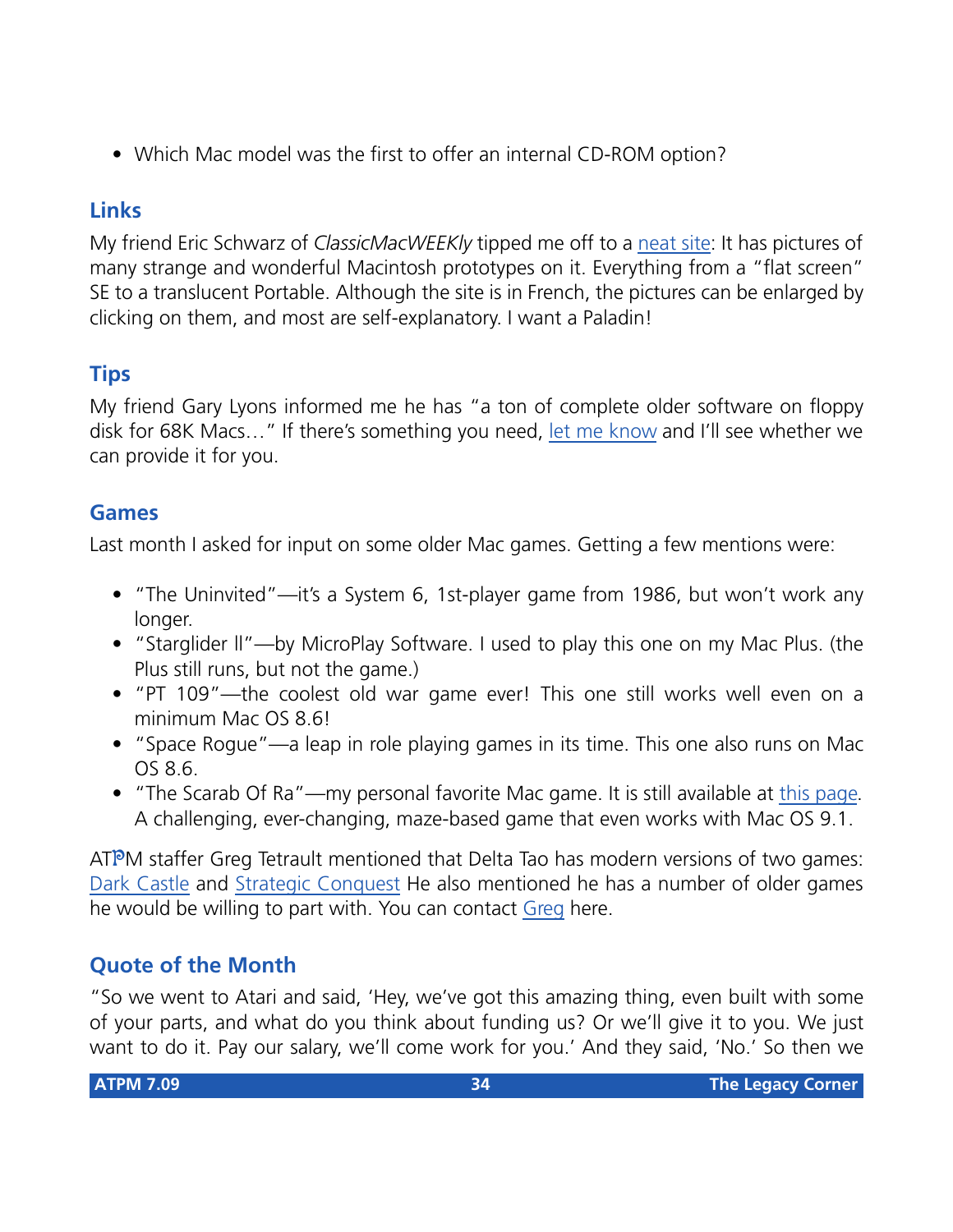went to Hewlett-Packard, and they said, 'Hey, we don't need you. You haven't gotten through college yet.'"—Apple Computer, Inc. founder Steve Jobs on attempts to get Atari and H-P interested in his and Steve Wozniak's personal computer.

### **Trivia Answers**

- The PowerBook 2400c/240
- The Mac IIvx

**• • •**

Have a great month!

Ed Goss, the doyen of ATPM.

*Copyright © 2001 Edward Goss,* [egoss@atpm.com](mailto:egoss@atpm.com)*.*

![](_page_34_Picture_8.jpeg)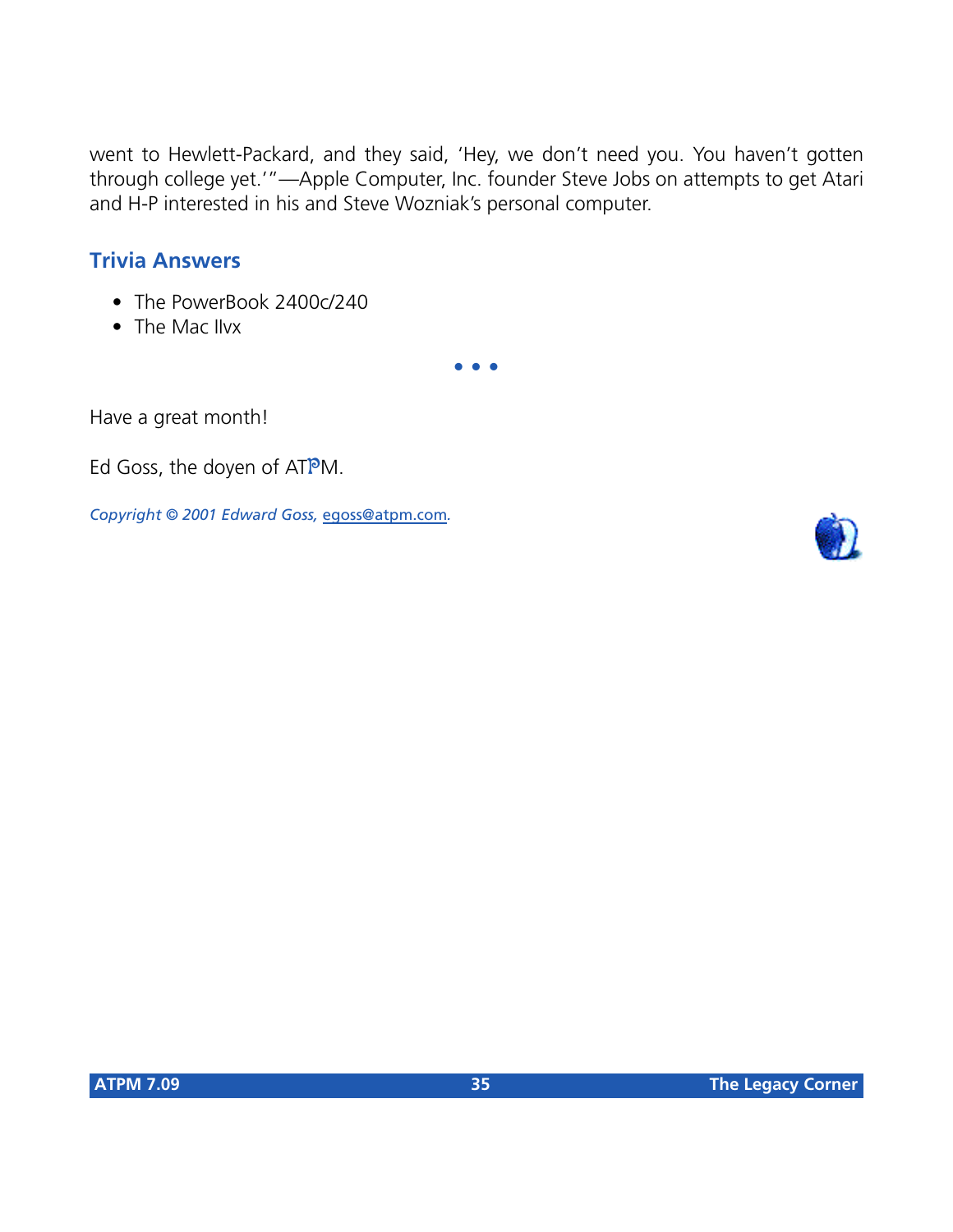**by Paul Fatula, [pfatula@atpm.com](mailto:pfatula@atpm.com)**

### **[Digital Photography Review](http://www.dpreview.com)**

There are many good sites devoted to reviewing digital cameras, but this one has one really terrific feature the others don't—a learning section. I feel this is a must-read for anyone who's just getting into digital photography. The large learning section includes image-editing techniques, photography and lighting techniques, and my favorite, a [glossary](http://www.dpreview.com/learn/Glossary/) of all the terms used in digital camera specs and reviews which beginners might not understand. It's extremely well organized, including cross-references and illustrations.

### **[File Not Found!](http://homepages.karoo.net/404.html)**

How many times have you clicked excitedly on a link, only to be disappointed by a "404 file not found" error? Well, selfish reader, have you ever considered how the poor file server feels? If you look for a nonexistent page on [homepages.karoo.net,](http://homepages.karoo.net) the Web server will share with you the full force of its existential angst.

### **[FTC: Sharing Your Personal Information: It's Your Choice](http://www.ftc.gov/privacy/protect.htm)**

Much too little is being done to protect personal privacy these days, and my days of idealistic daydreaming of an industry responsible enough to regulate itself have long since faded, and lie buried under an ever-growing pile of junk mail. While we may never see legislation requiring "opt-in" rather than "opt-out" for direct marketing or information sharing, this page from the Federal Trade Commission (FTC) gives clear instructions for opting out those credit card offers that result from credit bureaus playing it free and loose with your information. There's a phone number you can call (entirely automated) to opt out of their mailing lists, as well as ways to opt out of other kinds of direct marketing via the [Direct Marketing Association \(DMA\)](http://www.the-dma.org/).

### **[The Online Joke Book](http://www.onlinejokebook.com)**

In addition to displaying a monthly cartoon, this site hosts several volumes of downloadable joke books in DOCMaker and PDF formats (what do you expect from an  $ATPM$  contributing editor?). The PDF of the latest tome weighs in at 55 pages, so you're sure to find plenty to laugh at. I especially like the real classified ads from the latest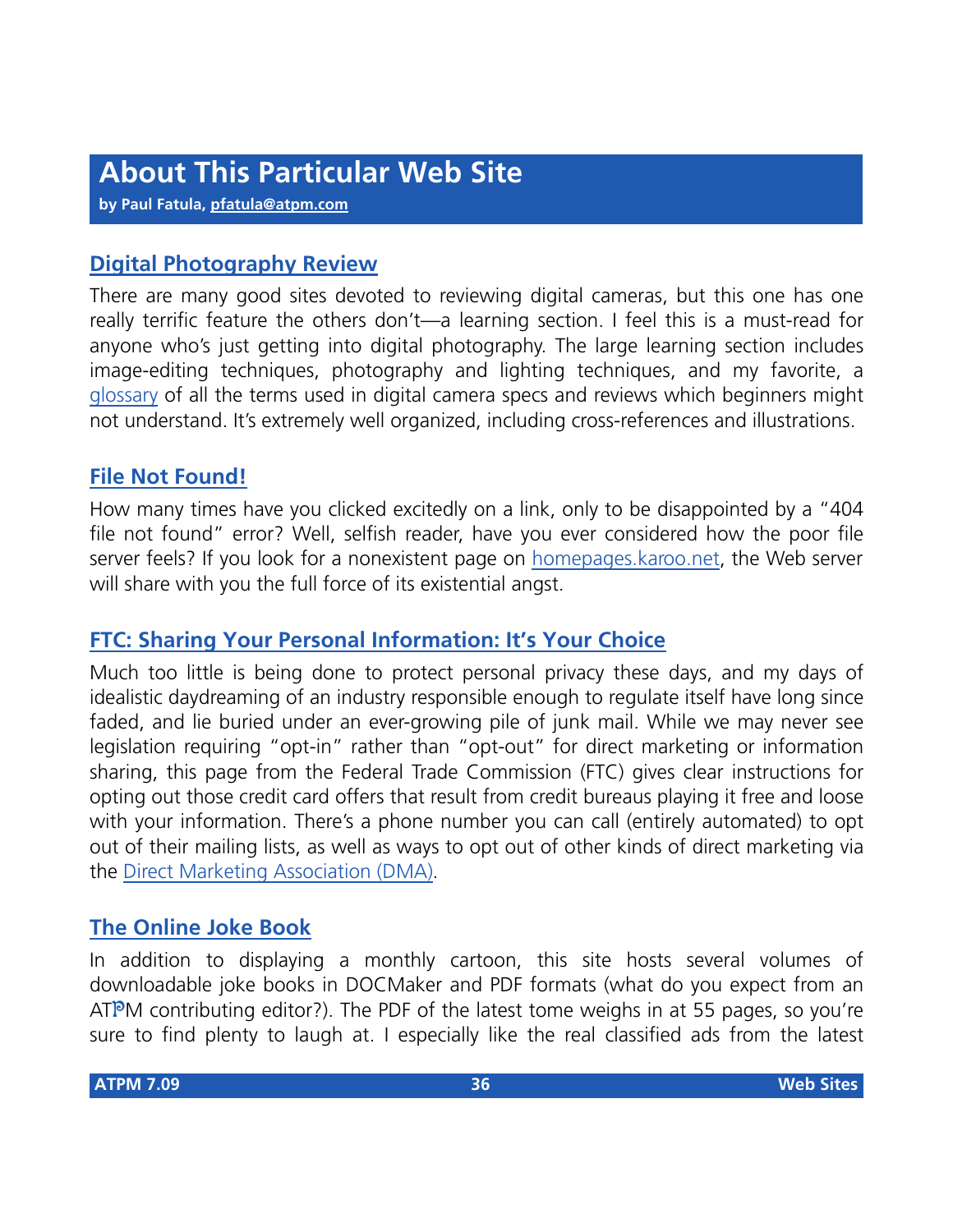volume, including: "For Sale: Tickle Me Elmo, still in box, comes with its own 1988 mustang, 5L, auto, excellent condition \$6,800" and "Found: Dirty white dog. Looks like a rat. Been out awhile. Better be a reward."

### **[Ars Technica](http://http://www.arstechnica.com)**

Though this site focuses mostly on PCs, it's my favorite site for tech news, providing links to interesting articles as well as commentaries and reviews on subjects ranging from business news of technical companies to science news. On the Mac side, the site published the best [OS X review](http://arstechnica.com/reviews/01q2/macos-x-final/macos-x-1.html) I've seen anywhere. Not dwelling on the new Aqua interface, the review delves into the internals of the system. On a somewhat lighter note was a [recent article](http://arstechnica.com/reviews/01q3/logitech/mouses-1.html) (loaded with "edgy" digressions) reviewing a few different mice. It's well worth a read if you're looking for something completely different.

*Copyright © 2001 Paul Fatula,* [pfatula@atpm.com](mailto:pfatula@atpm.com)*.*

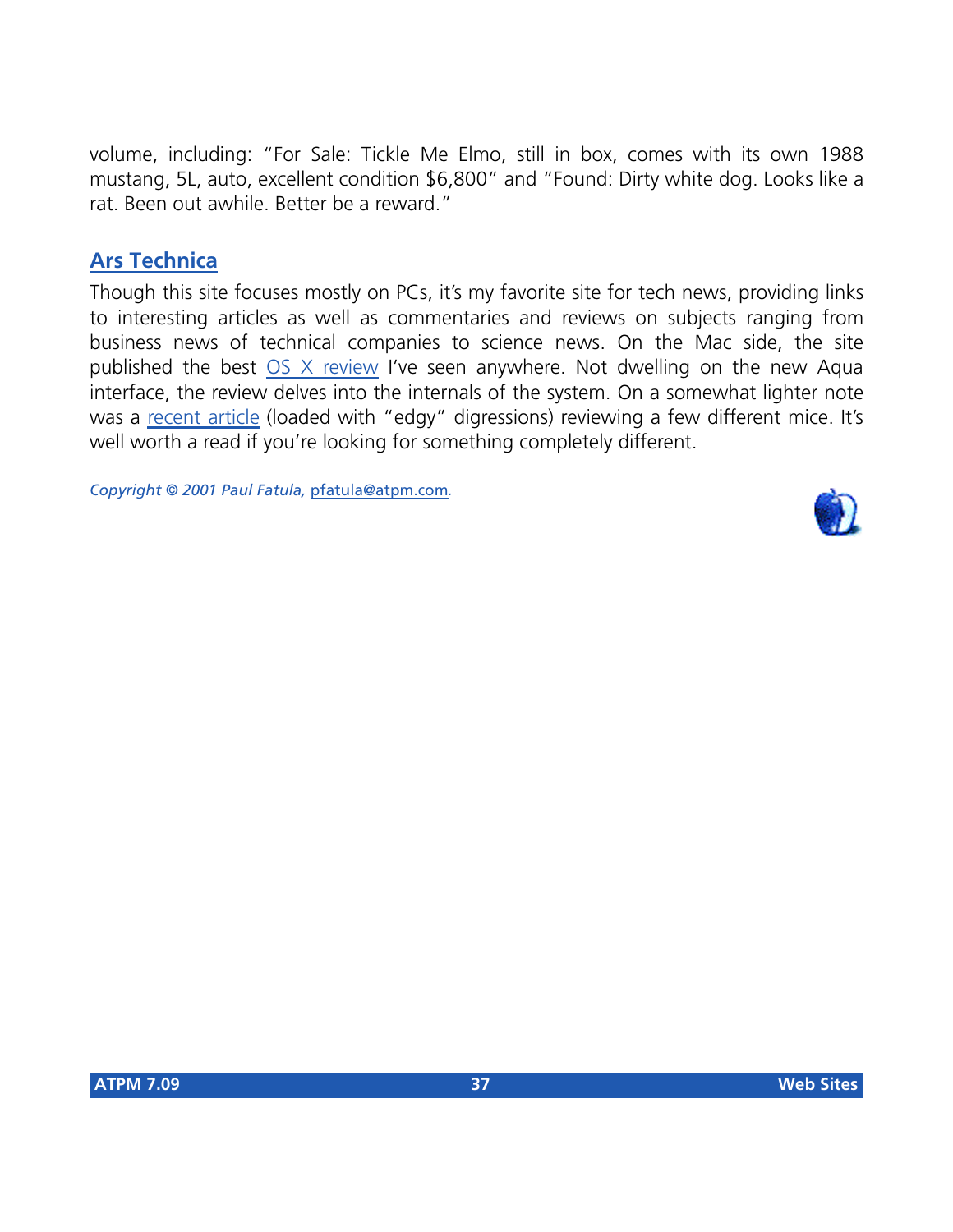## **Segments: Slices from the Macintosh Life**

**by Evan Trent, [etrent@atpm.com](mailto:etrent@atpm.com)**

Am I the only one who has noticed that PCs are always broken? Apparently not, given that IT has become an industry unto itself. Take a look around the corporate world and you'll find that every company with sufficient financial resources has contracted the services of a company whose sole purpose is to fix broken PCs. Some companies even have their own IT geeks on staff as full-time employees, presumably because hiring an outside firm would either be prohibitively expensive or inadequate given the frequency of problems. Scary isn't it?

On the other side of the map, we've got the Macintosh. Ever notice how IT geeks don't even know how to turn a Mac on? "Oh—that's a Mac, I don't know anything about those." Could that be because Macs don't require a dedicated team of around-the-clock IT monkeys?

Now given that one of my jobs here at ATPM is to field help mail, and resolve the various problems our loyal readers are having with their Macs, I'll be the last person on the planet to argue that Macs are trouble-free. On the contrary, they can be a royal pain in the neck. Let's face it—computers are universally problematic and Murphy's law is perhaps never demonstrated with greater clarity or more pristine timing than in the case of the computer. Not only will something go wrong if it can, but it will go wrong at the worst possible moment in time. Ah…computers: can't live with 'em, can't live without 'em.

The aforementioned paradox notwithstanding, there is certainly a lot to be said for the Mac. Macs may crash more often than Wintel boxes, although it's worth noting that I've got a room full of Mac servers that haven't been rebooted in months. And they may not be faster in every case (although as we'll soon discover the marginal speed increases don't pay off as one might expect).

But when was the last time a Mac owner said to you "I'm sorry, sir, but I can't fax you that document because my sound card and fax modem are incompatible," or "Gee I didn't get your e-mail because Windows won't recognize my modem [or Ethernet card] and I can't get onto the Net," or "I had to reinstall Windows and my laptop lost the driver for its trackball so I have to find a mouse somewhere here at the office and then get the driver for this thing installed." Actually our very own editor, Michael Tsai, remembers having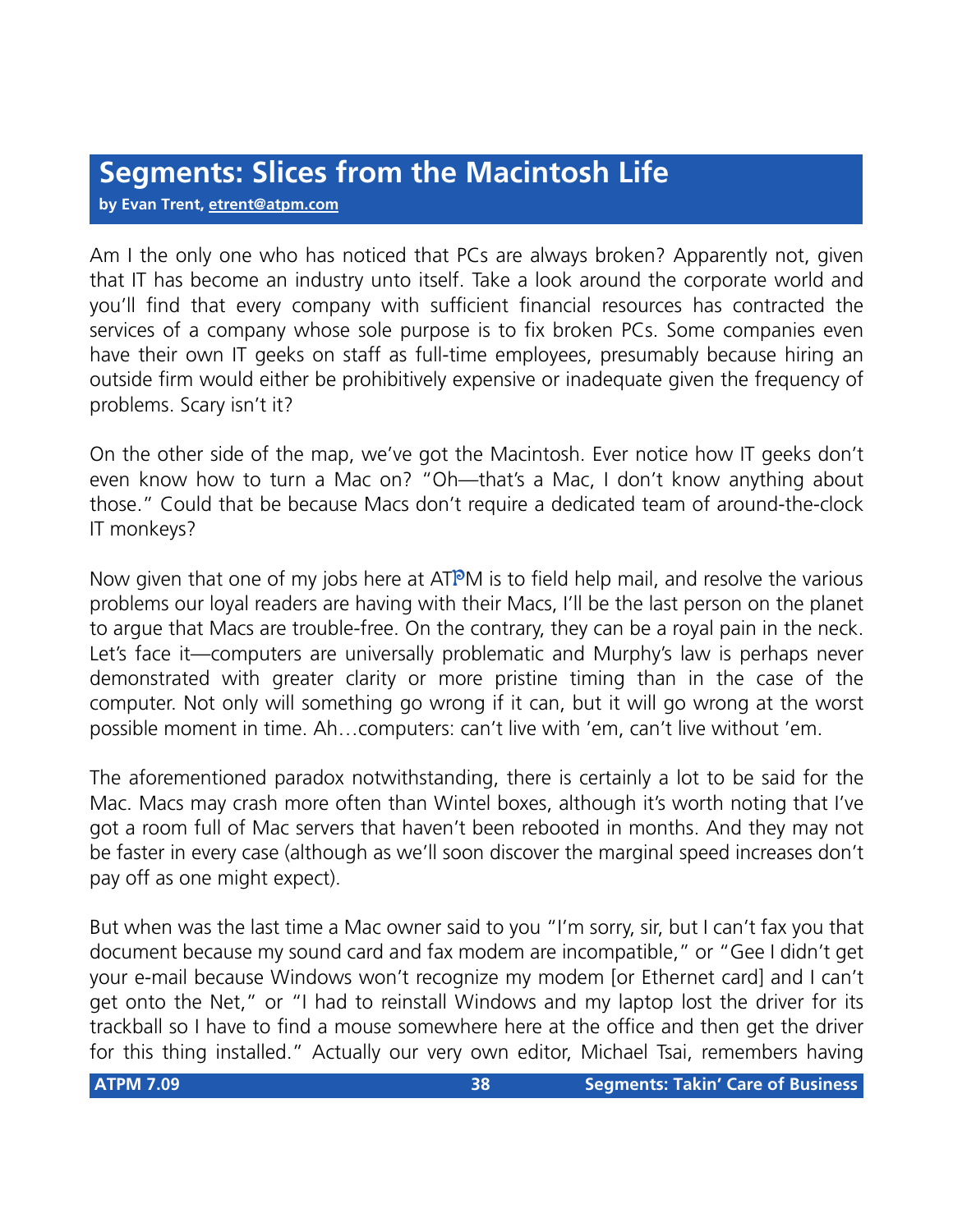seen a similar problem occur in front of him at a demonstration, and worse yet Windows had lost the driver for the laptop's internal CD-ROM drive, making reinstallation of most anything highly unlikely!

There truly is an infinite supply of inexcusable and comical problems from which your run-of-the-mill Wintel box might suffer. Comical, that is, until you realize that you bought your PC because everybody told you that it was the machine of choice for business. After all, Macs are toys. They're for kids, classrooms, first-time computer-using moms, grandmas, sissies, etc. Real men use PCs. Businessmen use PCs. Why? Because they're faster and more powerful and you can do more with them. Wow, thanks Mr. Gates—I'll keep that in mind next time I want my e-mail program to trigger a macro in my word processor that erases my hard drive. Yep that's mighty impressive, all right. Look at that inter-application communication—simply astounding.

I recently had a corporate contact tell me that his entire e-mail archive had been deleted, along with his address book, because of some silly macro virus his e-mail client (Outlook) triggered. That'll boost your efficiency rating right through the roof. Where do you want to go today? How about to a world where e-mail programs and word processors don't know how to erase hard drives—is that too much to ask?

I recently started a new company here in Chicago called Symphony Sound, and it specializes in high-end audio products for the home. My fellow ATPM staffers have known for a while that I suffer from audiophilia, but until this moment I haven't shared my condition with the general public. I welcome you all to check out [my Web site](http://www.symphonysound.com) and to give me a holler, even if you're not in Chicago. I'd love to hear from readers, wherever you are.

In any event, I had to make some decisions about my record keeping methods in the process of starting this company. Was I going to cave and get a PC, the official [broken] machine of the business world? Heck no. My Mac can do everything I need it to and more. I've been conducting various small business ventures on my Mac for ages now and there's no reason for that to change, just because this is the first time I've actually, officially, incorporated.

I do my bookkeeping in QuickBooks. It does everything I could want from A to Z. It prints my checks, invoices, and purchase orders. It handles my inventory and makes pretty bar graphs and charts—it does it all. And there are plenty of other choices out there as well. For contact management I still use TouchBase. For personal contact and time management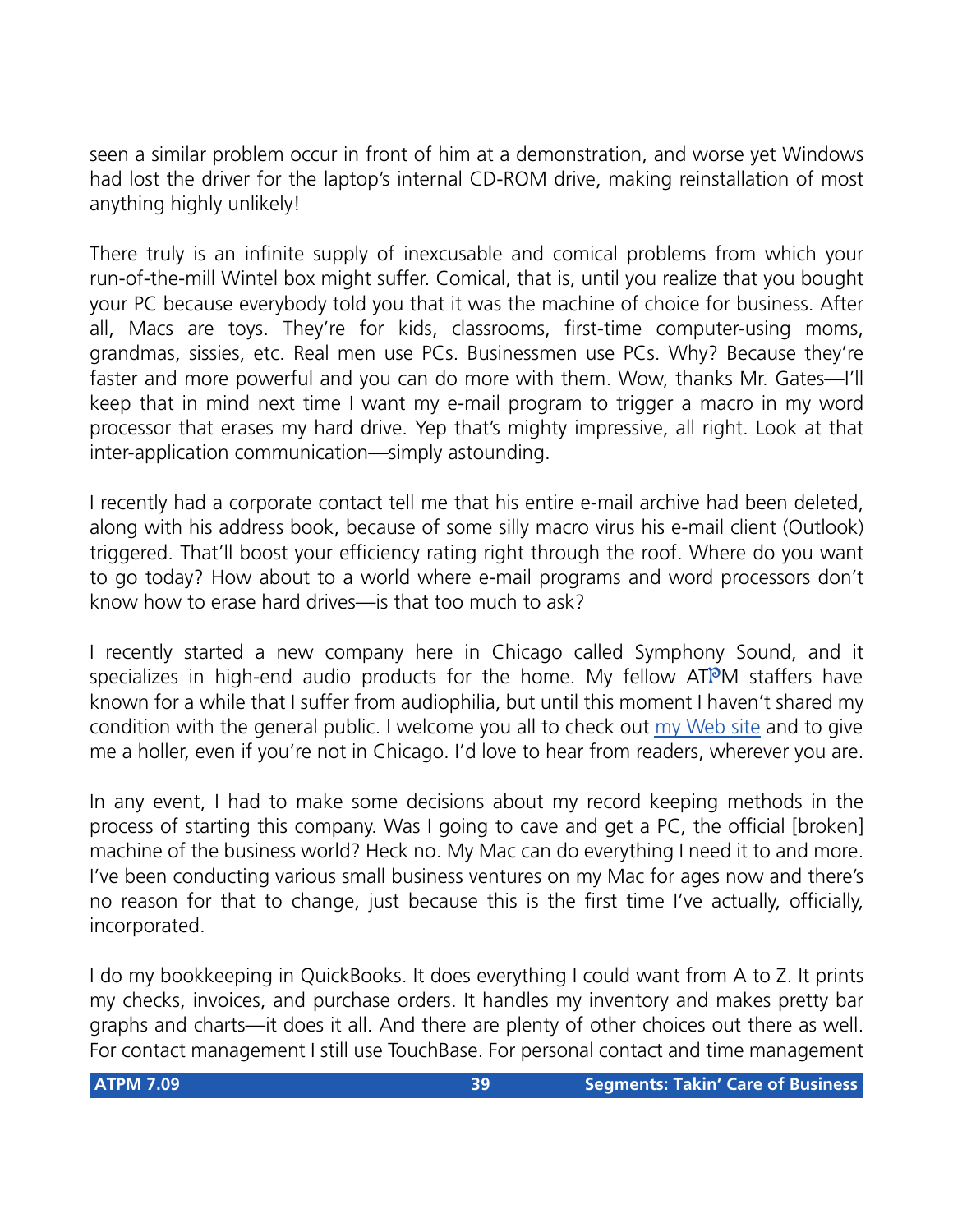I have switched to [Now Contact and Up-to-Date,](http://www.atpm.com/7.07/now-contact.shtml) since the folks at Power On Software have done a nice job of updating it, and because it syncs with my Palm-based [Smartphone](http://www.atpm.com/7.08/smartphone.shtml). But no contact manager I've ever used has such a rich library of templates as TouchBase. It can print labels of every shape and size, it does a great job with form letters, envelopes, contact lists, etc. And for my business contact management, that's what I need. I go through envelopes like Kleenex, and flexible printing is a higher priority than HotSyncing for my biz contacts.

For DTP I use PageMaker and Quark, and Photoshop for image work (big surprise). My spreadsheets are in Excel. I've never had a problem, lost any data, or suffered any sort of inferiority complex as a result of using my Mac to conduct business. What I have experienced is a sort of euphoric state of bliss, resulting from the fact that my computer, and hence my ability to conduct business, is chugging along full speed ahead.

Best of all, when I get on the phone with a graphics professional, like an offset printer, they're all Mac users. In fact the company I sent my business cards to specifically instructed me *only* to send them Macintosh files and fonts. Same with the folks I've sent all my advertisements to. None of them have ever complained that they didn't get my fax or e-mail because their computers were down. It's really a joy working with Mac users.

On the other hand, every other business contact I've spoken to recently functions on a PC. Most of the companies I deal with are small—very small. They don't have the money to hire IT pros, either as independent contractors or as full-time employees. So when their PCs break they go to Best Buy and Circuit City and try to get them fixed there. Not the best course of action given that these places tend to take a long time to "fix" your computer, and generally they don't know a SCSI card from a tea kettle.

I don't even know where to begin, really. I've had so many small businesses tell me that their fax modems are down, e-mail is down, computers are down, etc. In one sense it's funny, and reassuring to me personally as a Mac user. But in another sense it's highly unprofessional and just plain obnoxious. Anybody who lets their computer rule their life, and dictate when and how they can and cannot conduct business, is a victim of the Microsoft empire. My supply of sympathy is running dry, and I have grown tired of banging my head against the wall as I listen to yet another PC-based excuse for failure to perform or communicate.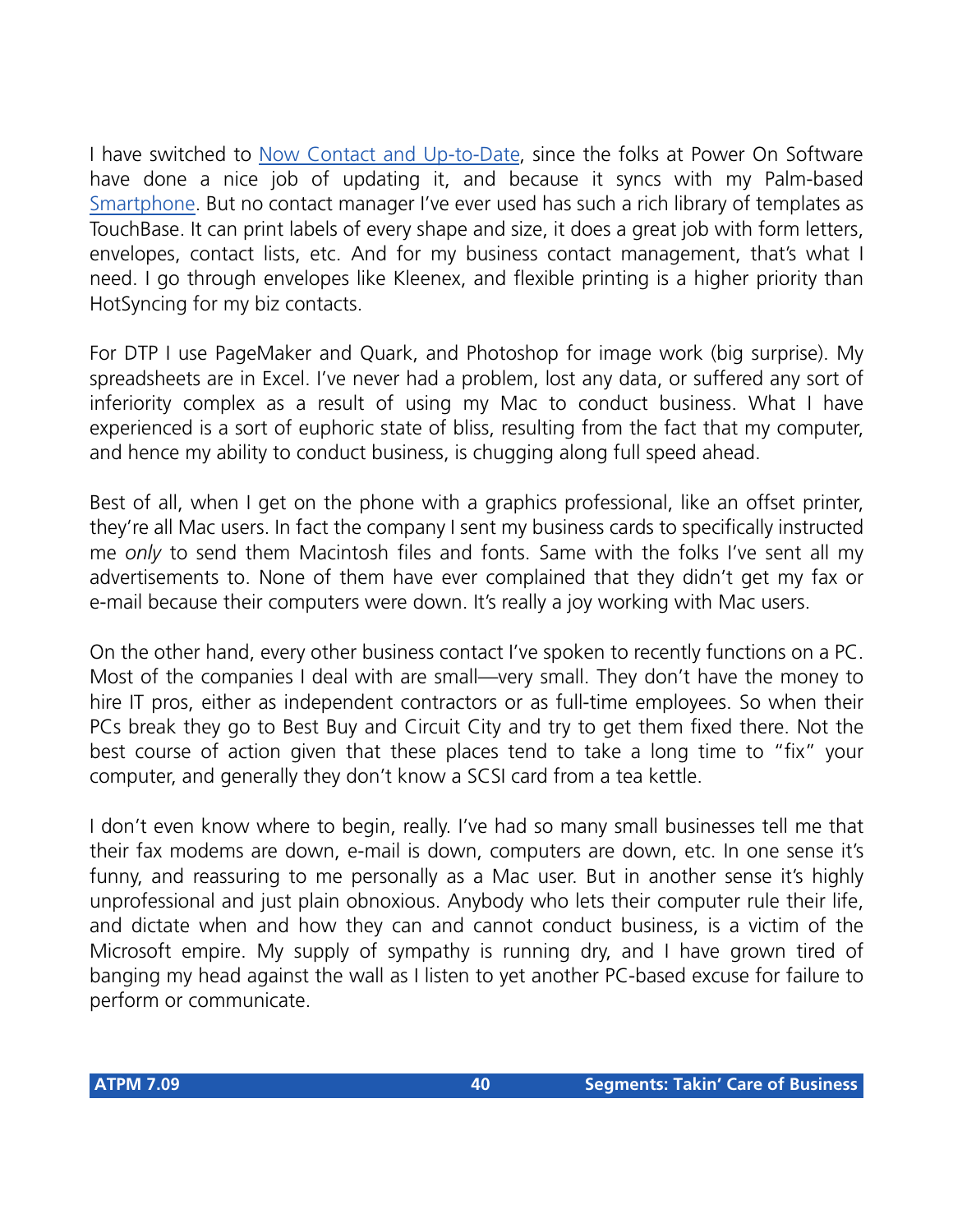If you want to increase your productivity, get a Mac. If you want to reduce the number of hours spent debugging hardware and software conflicts, get a Mac. If you want to stop making trips to the local bonehead PC repairman, get a Mac. If you want a machine that never forgets how to talk to a modem, mouse, Ethernet card, etc.—get a Mac. If you want a perfectly reliable PC with a full support policy from a major PC vendor…well, you might as well get a Mac and save some money. You see PCs are only cheaper when you throw them together from a bunch of pieces you bought at uBid.com or Best Buy. A real PC with a real support policy is more expensive than a Mac, and it doesn't do all that much more for your business, other than cause an awful lot of unnecessary grief and frustration. Sure it can run a host of business applications, many of which are not available for the Macintosh, but a PC can't run much of anything when it's broken.

There's a five-minute solution to all of these problems—it's called the iMac. You buy it, you plug it in, you do the Jeff Goldblum thing and giggle at the lack of Step Three, and poof—you're on the Internet, cruising along without a care in the world.

How many times do you have to reinstall Windows before you realize that your PC is limiting your business' potential by distracting you, or your employees, from your corporate mission?

Get a Mac. Get a life. It's that simple. Of course I realize I'm preaching to the choir here, given that ATPM's reader base is staunchly in favor of the Mac. But feel free to send your IRQ, BIOS, DOS-prompting, task-managing, Control-Alt-Deleting, Windows-reinstalling PC jocks over this way and maybe they'll realize that they've spent a significant chunk of their lives mastering a worthless body of knowledge—namely Windows survival tactics. I'm green with envy. I wish I knew how to write a Windows batch file with one hand tied behind my back (and no mouse driver—haha, I truly am a PC God!).

Sheesh. 'Nuff said.

*Copyright © 2001 Evan Trent,* [etrent@atpm.com](mailto:etrent@atpm.com)*.*

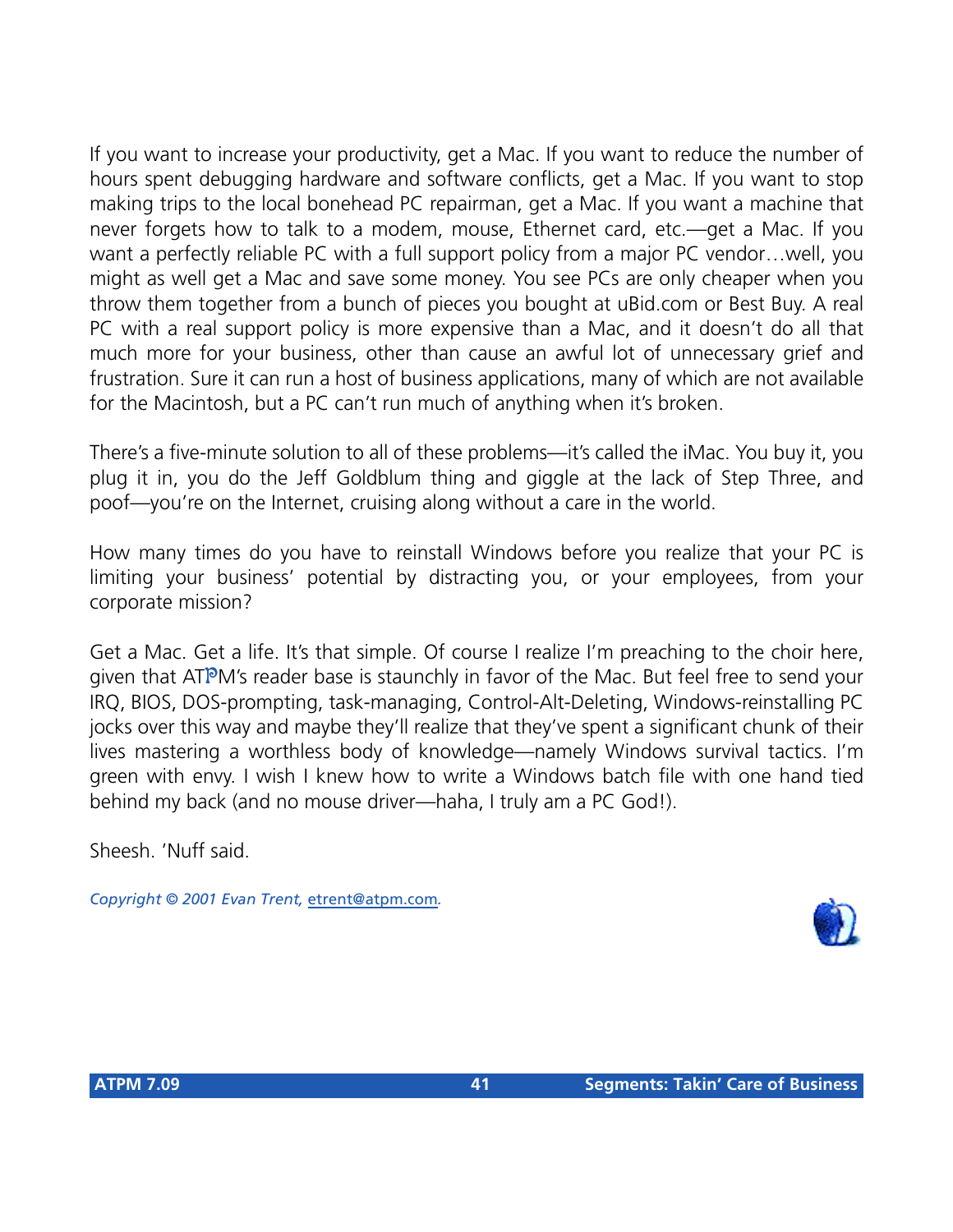# **Daniel Knight, Low End Mac**

[Low End Mac](http://www.lowendmac.com) went live in 1997 aiming to help "users get the most value from their Macs and Macintosh clones." While it now covers everything from the Lisa to the latest Macintosh models, its primary focus remains on older models. Founder Dan Knight has since quit his day job to dedicate more time to this great site.

**ATPM:** First of all, tell us a little bit about yourself.

**Daniel Knight:** My name is Dan Knight. My parents were post-War Dutch immigrants to Canada, and I've spent most of my life in Michigan. I've been into math, science, and technology as far back as I can remember and have a strong affinity for hardware.

I spent too many years in retail sales, mostly working with camera gear, audio equipment, and personal computers. Before going into Web publishing full time, I spent over eight years supporting a Mac network for a local publishing house.

**ATPM:** What is Low End Mac (LEM), and when and why did you start LEM?

**DK:** Low End Mac started out back in April 1997 as two dozen computer profiles on my personal Web space. I couldn't find any really good profiles for some of the older Macs I had to support at work and at home (Mac II, LC, IIci, etc.), so I waded through my books and magazines to create the kind of profiles that would make my job easier. Then I added links to other pages and sites with helpful information on these models.

Low End Mac grew well beyond that; today we cover every Mac ever made including top-end G4s. Our goal has grown from just supporting pre-Quadra machines through the pre-Power Mac stage to becoming a leading resource for users of all Macs. Our mission is helping Mac users get the most value from their Macs, whether new or old. A big part of that is our Mac Daniel advice column, which grew out of e-mails people sent asking me which upgrade was best for their older Mac—or would they be better off replacing it with something newer.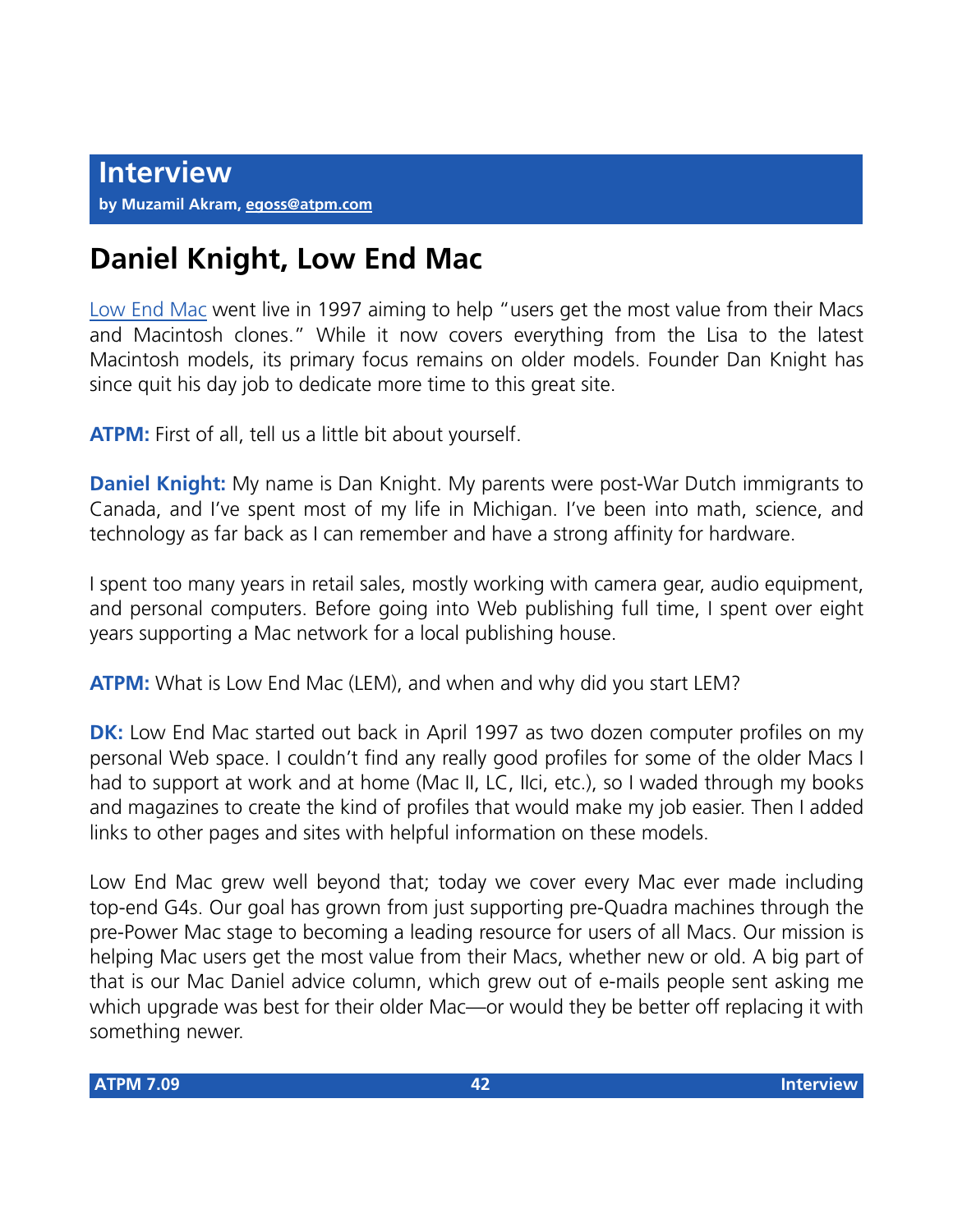**ATPM:** What was the initial computer setup at Low End Mac and how has the setup changed since then?

**DK:** I bought a Centris 610 in mid-1993; I was still using that when I launched Low End Mac in mid-1997.

Part of the impetus for the site, in addition to the older Macs at work, was buying some surplus Macs for myself and the kids. We'd recently obtained a Mac II, LC, and LC II—low-end stuff even in 1997!

When the Centris was five years old (June 1998), I bought a Umax SuperMac J700. Umax was the last licensed Mac clone, and they were liquidating this \$1,800 machine for \$800. After my 20 MHz Centris, the 180 MHz SuperMac was a real treat. Over the years the J700 grew to over 100 MB RAM, had a G3/333 processor added, received a slightly better video card, got a TV card, and a 15 GB hard drive. That computer served me until the end of January 2001, when I picked up my PowerBook G4.

Quicksilver, my TiBook, is my working computer. The SuperMac is being used by my third-oldest son. (Son #1 has a G3/400 upgraded SuperMac, #2 is using a Power Mac 8100/100av and also owns a Color Classic, #4 uses a 200 MHz SuperMac, and my wife has a 366 MHz indigo iBook.) I have 512 MB RAM, the stock 10 GB hard drive, and an AirPort card in Quicksilver. I love the "megawide" screen, the performance, and the portability.

I have a huge stash of older Macs ranging from one or two 512Ks through a bunch of Quadras, three 6100s, a Radius System 81/110, and another SuperMac I built from parts. I even managed to reacquire my first Mac, a Mac Plus, from its third owner when he upgraded to an iMac last year.

**ATPM:** Since the beginning, how many people have contributed to the site and what are your duties at LEM?

**DK:** We currently have about a dozen regular contributors and several occasional contributors. Adding in those who contributed in the past, we've probably had two-dozen writers contribute to the site.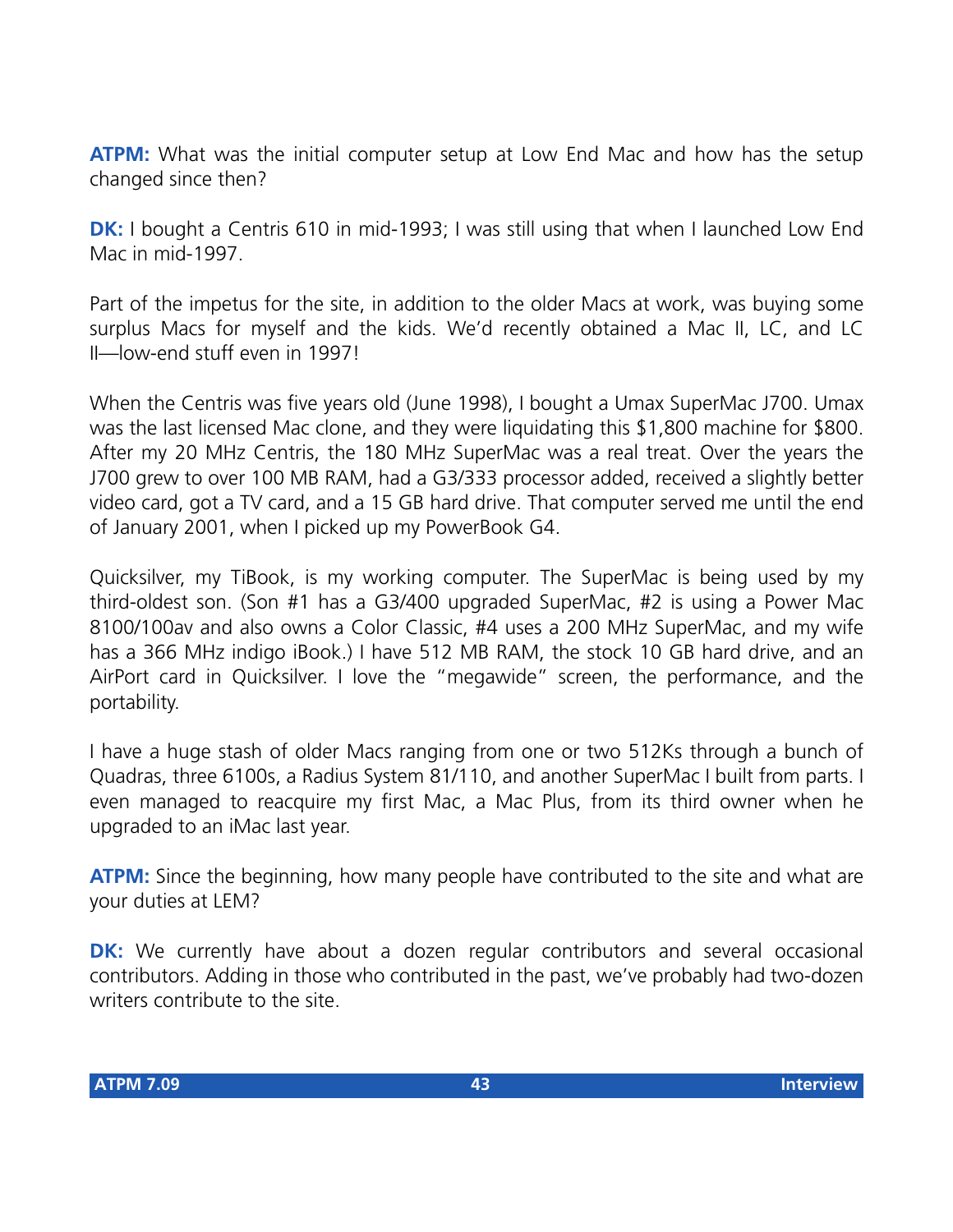That said, I still design, proofread, edit, and publish everything myself. I know how hard it is for a writer to edit his own work, so I insist on proofreading and editing everything we publish. It's not a flawless process, but I hope it helps make already good content a bit easier to read.

**ATPM:** Do you think LEM is a success? How long has it taken to become one?

**DK:** Low End Mac has been successful since the beginning. My only goal was to collect the kind of information I found useful and make it freely available to everyone.

**ATPM:** With the introduction of Mac OS X, do you think LEM will be valued in the years to come?

**DK:** Definitely. Most Apple products last nearly forever. Over the past year, we've been asked to launch lists for Apple II, Newton, Lisa, and System 6 users. There are plenty of Macs out there that will never support Mac OS 8, 9, or X; we will continue to support those users.

That said, we are not going to ignore OS X. I hope to get a copy of 10.1 in September, if only to familiarize myself with it. I really want to make the switch to an OS that won't bomb or lock up, but all of my applications run under the classic OS, so I'm not rushing into OS X.

**ATPM:** What else have you been working on lately?

**DK:** My oldest domain is [reformed.net](http://www.reformed.net), which grew out of some research projects undertaken when I attended seminary. There's some really solid material on Reformed church history and church growth in there, but the site hasn't seen much development in recent years.

I have two other domains which are on hiatus until I have the money to have them hosted again. [digital-views.com](http://www.digital-views.com/) is a DVD/Video CD review site, and [digigraphica.com](http://www.digigraphica.com/) is my site for digital cameras. I have a couple other projects on the back burner; I'll announce them as they're ready for launch.

**ATPM:** Taking your business skills into consideration, what would your advice to future Mac entrepreneurs be?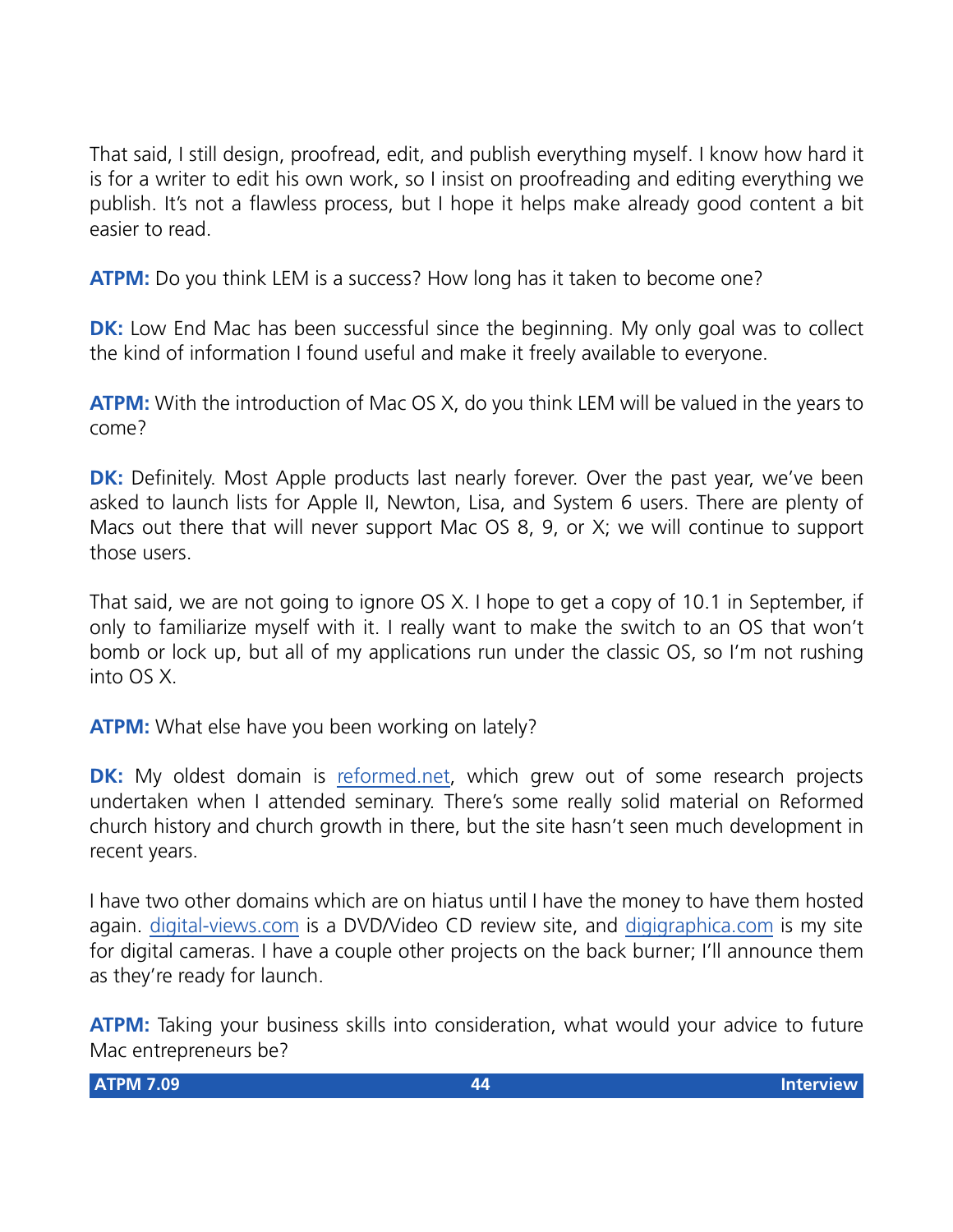**DK:** I have few "business" skills. I can write, edit, design, publish, and promote, but I can't sell, I don't really understand accounting software, and I hate dealing with the dollars and cents of operating a business. But that doesn't mean I can't offer advice.

- Don't go into debt. Ever.
- Spend sparingly. Nice as the TiBook is, buying it really put a crimp in our cash flow. (That said, always buy AppleCare for portable Macs. Out of warranty repairs are very costly.)
- Know your strengths and weaknesses. Work to your strengths. Find others to work to your weaknesses. That's why we have someone else manage ads for the site; it's not one of my strengths.
- Be yourself. Know what you know; admit what you don't. Work within the community, letting others rise based on their strengths. Don't be jealous of the success of others. Do your best because it's what you do, not because it makes you better than anyone else.
- Build positive relationships with others, especially those you respect. What goes around comes around.

**ATPM:** How have you seen the Internet change over the past 7 years and into the new millennium?

**DK:** Seven years ago I didn't know what the Internet was. Today it's indispensable. The Internet is the phone network of the 21st century. Forward thinkers are planning how it can be extended beyond the confines of Earth.

The Web has changed for better and for worse. It has allowed people like me to find a niche, but it's also allowed social problems like bloated splash pages, online gambling, spam, porn sites, chat rooms, and computer viruses. The Internet has a very powerful social aspect.

I can't predict where the Internet is going, but I suspect wireless high speed Net access will be commonplace within five years, just as cell and PCS phones are replacing land lines for a lot of people.

**ATPM:** With the Internet Era in its downfall, how do you view it generally and in relation to the Macintosh community?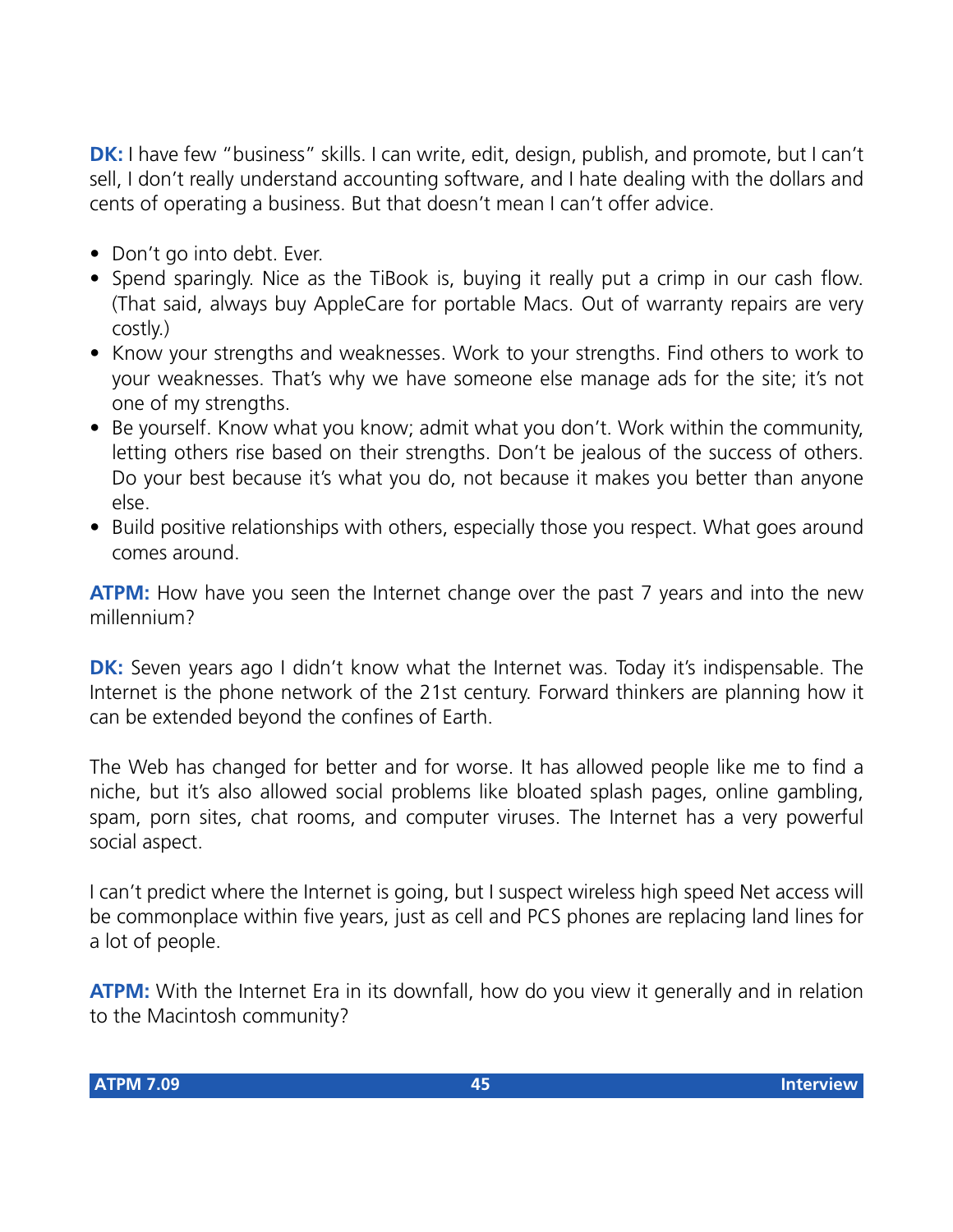**DK:** Downfall? Sorry, I disagree. Some people had vastly overblown business plans that nobody would have taken seriously a decade ago. They failed, and their money blew away, but the Internet Era has only just begun.

The Internet breaks down barriers. I don't generally know if I'm corresponding with a kid or a senior citizen, and it really doesn't matter. Thought matters. Ideas matter. Communication matters. If anything, the importance of good writing—thoughtful, well phrased, well structured writing—will be a stronger asset in the 21st century than it was in the last decades of the 20th century.

Still, the dot-com meltdown has been horrendous. Ad rates dropped precipitously, turning Low End Mac from a very profitable enterprise in late 2000 into something that barely meets expenses in 2001. But that will turn as real businesses realize that Web advertising is just like radio, TV, newspaper, billboard, and other advertising. It's not about clicks; it's about promoting your business. Clicks are good, but Coke hasn't stopped running TV ads just because we can't buy a six pack via TV.

**ATPM:** Finally, do you have any last thoughts or views that you would like to share?

**DK:** Quoting one of the great fun movies of all time, [Bill & Ted's Excellent Adventure](http://us.imdb.com/Title?0096928), "Be excellent to each other." Mac users tend to create communities. Whether this is because the Mac is special or because we are an oppressed minority, who knows, but for the most part we have learned to pull together and build community.

Community counts. Don't ever lose sight of that.

*Copyright © 2001 Muzamil Akram,* [makram@atpm.com](mailto:makram@atpm.com)*.*

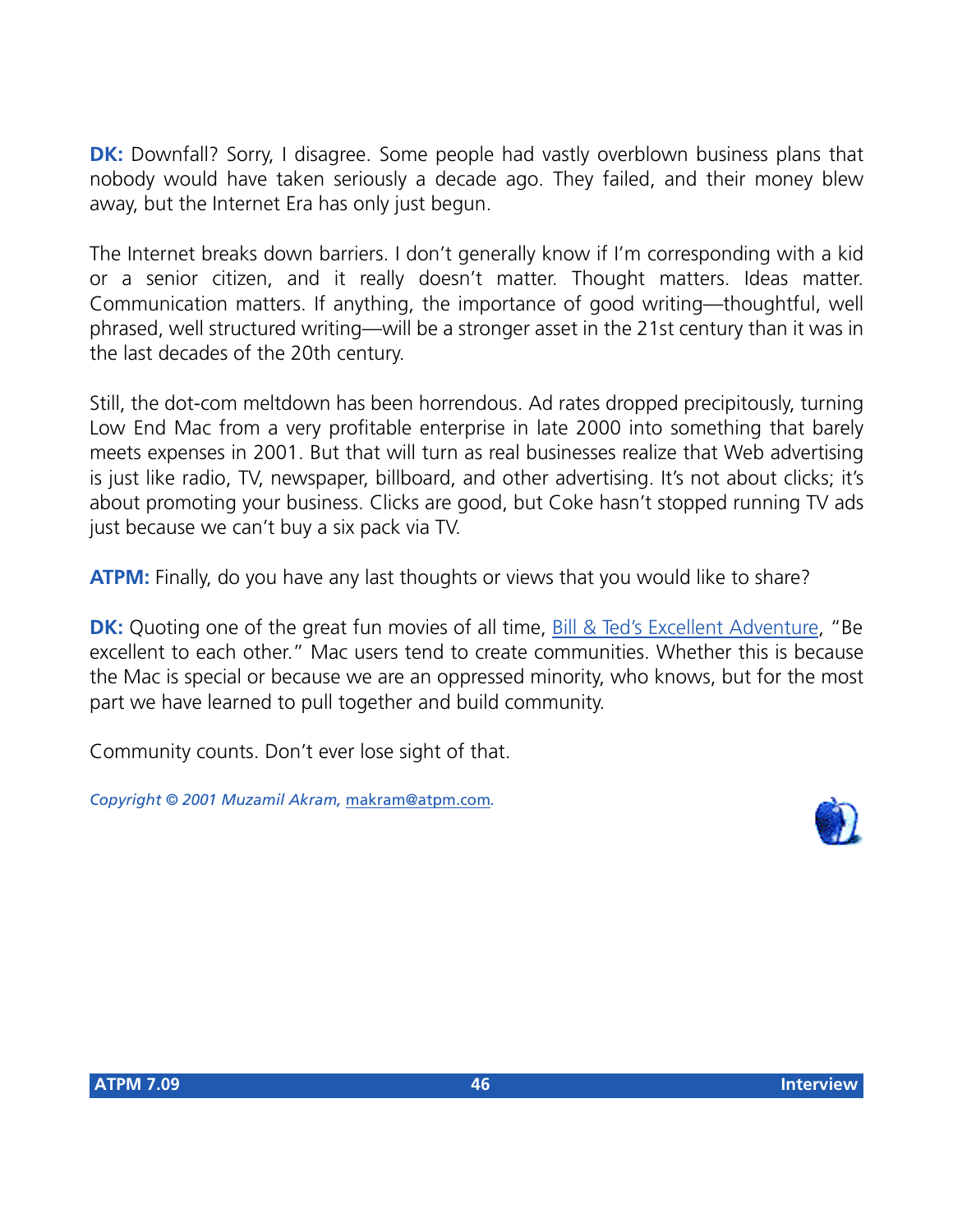## **Extras: Cartoon**

**by Mike Flanagan, [sensible@sensible.screaming.net](mailto:sensible@sensible.screaming.net)**



*Copyright © 2001 Mike Flanagan,* [sensible@sensible.screaming.net](mailto:mrspiffy@earthlink.net)*.*

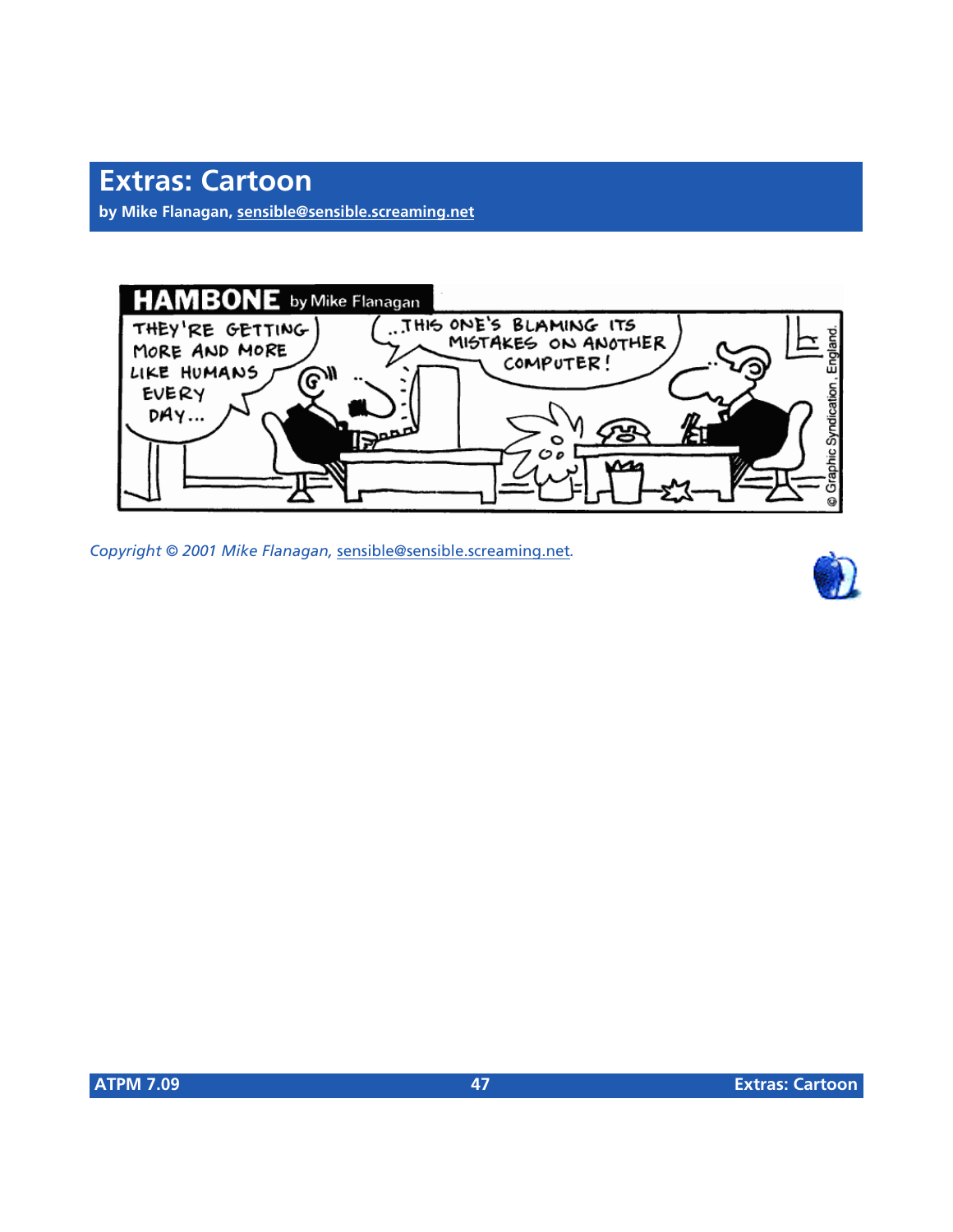### **Israel**

[These photos](http://www.atpm.com/7.09/israel/) were taken by [Michael L. Bovee.](mailto:mbovee@zoo.uvm.edu) He writes:

#### **Setting and Equipment**

This selection of photos is just a tiny sample of the hundreds I took in February 2000, on my first trip to the Holy Land and Israel. It was also my first excursion with a brand new Nikon CoolPix 950. I tried to hold out for the announced 990, but that didn't happen. Nevertheless, the maximum "real" resolution on the 950 (1200x1600) is more than adequate for high-quality prints and full-size 8x10s! I used the camera basically straight out of the box, without any fancy filters or lenses.

Since I also took a PowerBook G3 along, I simply used a PC card adapter with the 32 MB CompactFlash camera card and loaded pictures onto the hard drive as the card filled up! This worked flawlessly. I find that the pictures look great straight out of the camera, but they can be dramatically improved in Photoshop, usually by enhancing the brightness and contrast, as well as by increasing the color saturation. (But color *correction* is not an issue except for artistic reasons; I think the Nikon *still* has the highest endorsements for color accuracy and overall quality.)

#### **The Photos**

Anyway, I have included many "tactile history" photos (a couple of floor mosaics that date back tens of centuries; Tabgha was discovered by monks poking around a field about the 6th century, I think. King Herod's aqueduct is over 2000 years old and much of it is buried in sand; the exposed "tourist" portion is right on the Mediterranean Sea. Geographical vistas including the Tiberius area at the north of the sea of Galilee, and also the temple ruins at Capernaum, are datable to around the first century. (Please don't anyone flame me if my dates are wrong, I can check my notes later!) Nazareth today in one picture; the unfinished homes can sometimes be decades-long family generation projects. St. George monastery is a spectacular sight that's invisible from a winding mountain road between Jericho and Jerusalem (Wadi al Qelt). Our guide stopped the bus so we could walk to see it. We had some ice cream on Ben Yahuda street, a favorite night spot in Jerusalem. There's a picture of one of the stations along the Via Delorosa in Old Jerusalem, colorized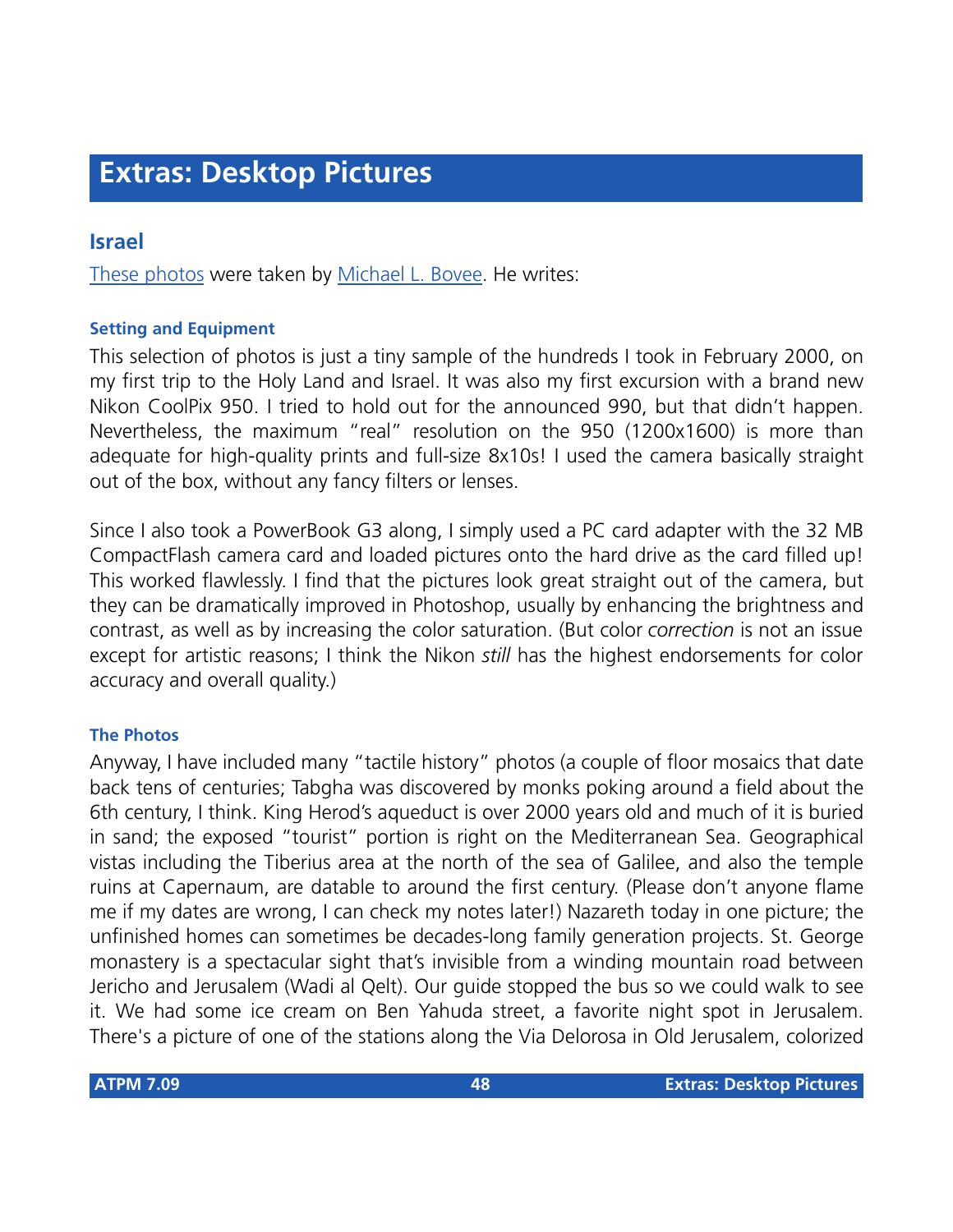by yours truly. Last but not least, the obligatory Western "Wailing" Wall, which is the most holy *site* remaining for Jews, who will not go up on the adjacent Temple Mount for fear of accidentally standing on the spot where the Holy of Holies once stood within the long-destroyed temple (70 AD)."

### **Long Island's North Shore**

[Jens Grabenstein](mailto:jens@grabenstein.de) brings us [pictures](http://www.atpm.com/7.09/long-island-north-shore) from the wetlands on Long Island's North Shore, close to the [Marine Sciences Research Station](http://alpha1.msrc.sunysb.edu/) of the [State University of New York at Stony](http://www.sunysb.edu/) [Brook.](http://www.sunysb.edu/) The pictures were taken with a Canon EOS 300 using a 28–80mm zoom lens and a 200 ASA 35mm Kodak Gold film. They were developed as 4" reprints and scanned with a Umax PowerLook II, which produced a raw scan of each image with a resolution of 300dpi. Re-sampling and re-touching were performed with Adobe Photoshop 5.5 for Macintosh.

### **Previous Months' Desktop Pictures**

Pictures from previous months are listed in the [desktop pictures archives](http://www.atpm.com/Back/desktop-pictures.shtml).

### **Downloading all the Pictures at Once**

iCab and Interarchy (formerly Anarchie) can download an entire set of desktop pictures at once. In iCab, use the Download command to download "Get all files in same path." In Interarchy, use HTTP Mirror feature.

### **Contributing Your Own Desktop Pictures**

If you have a picture, whether a small series or just one fabulous or funny shot, feel free to send it to [editor@atpm.com](mailto:editor@atpm.com) and we'll publish it in next month's issue. Have a regular print but no scanner? Don't worry. E-mail us, and we tell you where to send it so we can scan it for you. Note that we cannot return the original print, so send us a copy.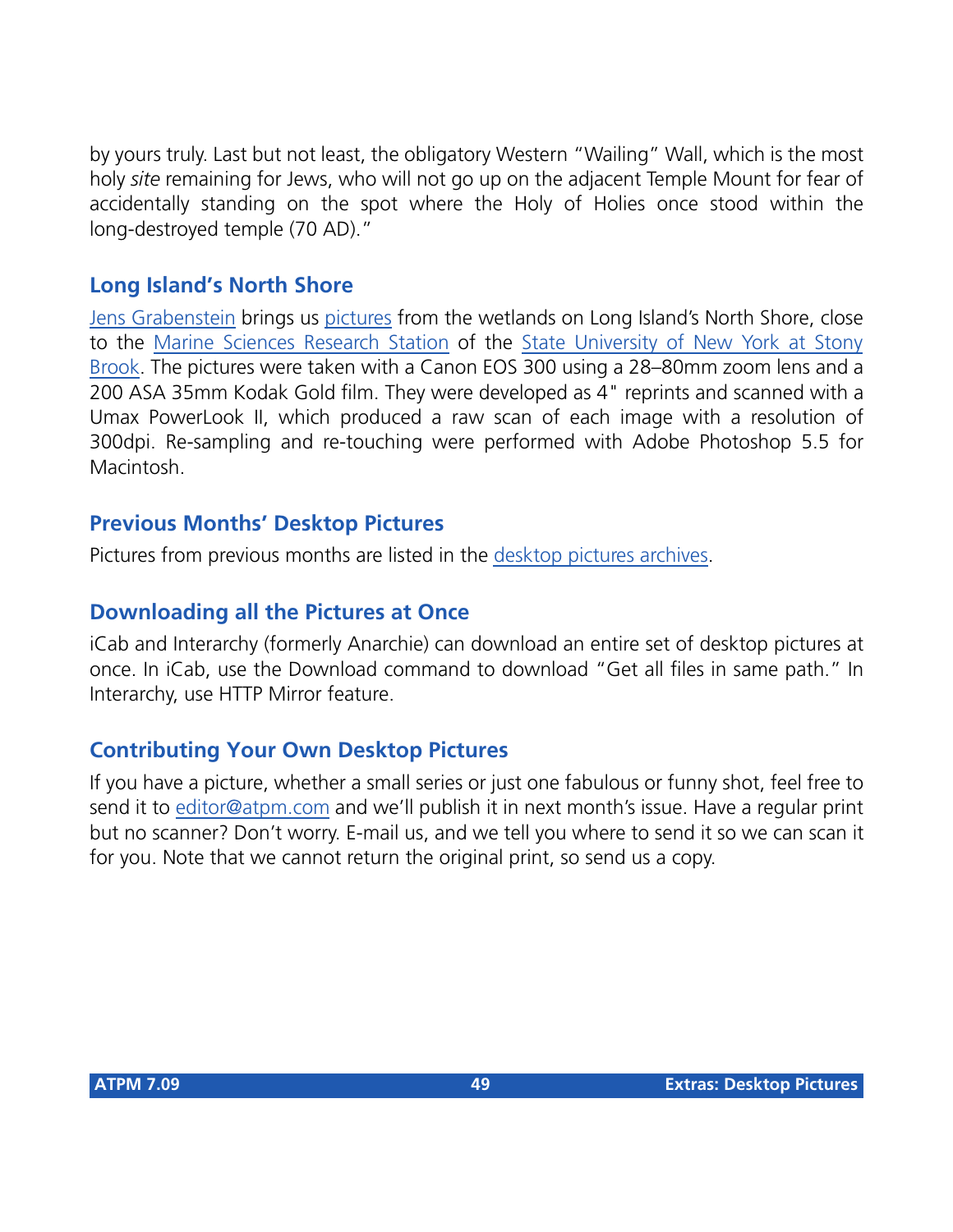### **Placing Desktop Pictures**

#### **Mac OS X**

Switch to the Finder. Choose "Preferences…" from the "Finder" menu. Click on the "Select Picture…" button on the right. In the Open Panel, select the desktop picture you want to use. The panel defaults to your "~/Library/Desktop Pictures" folder. Close the "Finder Preferences" window when you are done.

You can also use the pictures with Mac OS X's built-in screen saver. Choose "System Preferences…" from the Apple menu. Click the screen saver button. Then click on Custom Slide Show in the list of screen savers. If you put the ATPM pictures in your Pictures folder, you're all set. Otherwise, click Configure to tell the screen saver which pictures to use.

#### **Mac OS 8.5–9.1**

Go to the Appearance control panel. Click on the "Desktop" tab at the top of the window. Press the "Place Picture..." button in the bottom right corner, then select the desired image. By default, it will show you the images in the "Desktop Pictures" subfolder of your "Appearance" folder in the System Folder, however you can select images from anywhere on your hard disk.

After you select the desired image file and press "Choose," a preview will appear in the Appearance window. The "Position Automatically" selection is usually fine. You can play with the settings to see if you like the others better. You will see the result in the little preview screen.

Once you are satisfied with the selection, click on "Set Desktop" in the lower right corner of the window. That's it! Should you ever want to get rid of it, just go to the desktop settings again and press "Remove Picture."

#### **Mac OS 8.0 and 8.1**

Go to the "Desktop Patterns" control panel. Click on "Desktop Pictures" in the list on the left of the window, and follow steps similar to the ones above.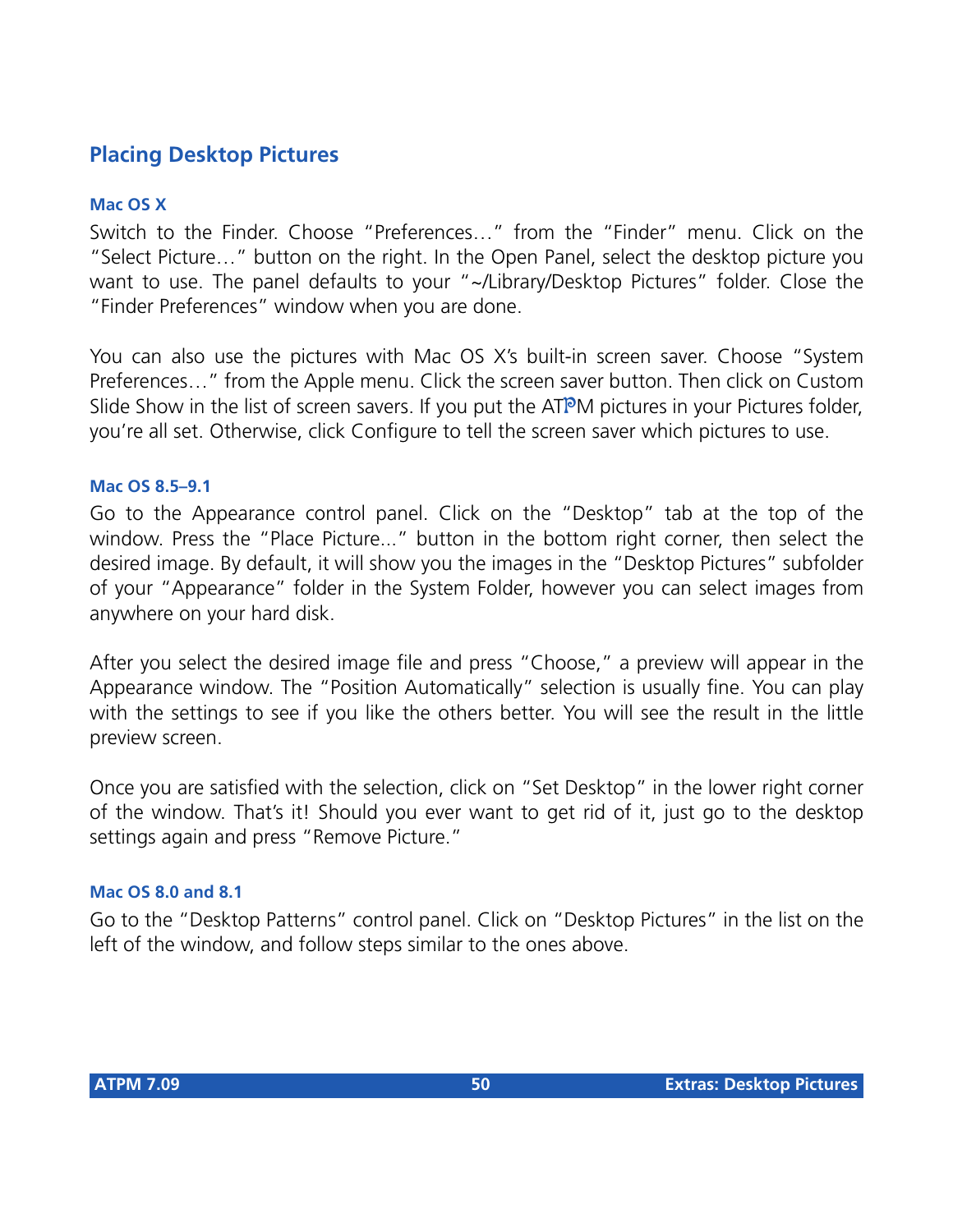#### **Random Desktop Pictures**

If you drag a folder of pictures onto the miniature desktop in the Appearance or Desktop Pictures control panel, your Mac will choose one from the folder at random when it starts up.

#### **DeskPicture**

An alternative to Mac OS's Appearance control panel is Pierce Software's DeskPicture, [reviewed](http://www.atpm.com/5.10/roundup.shtml) in issue 5.10 and available for [download](http://www.peircesw.com/DeskPicture.html).

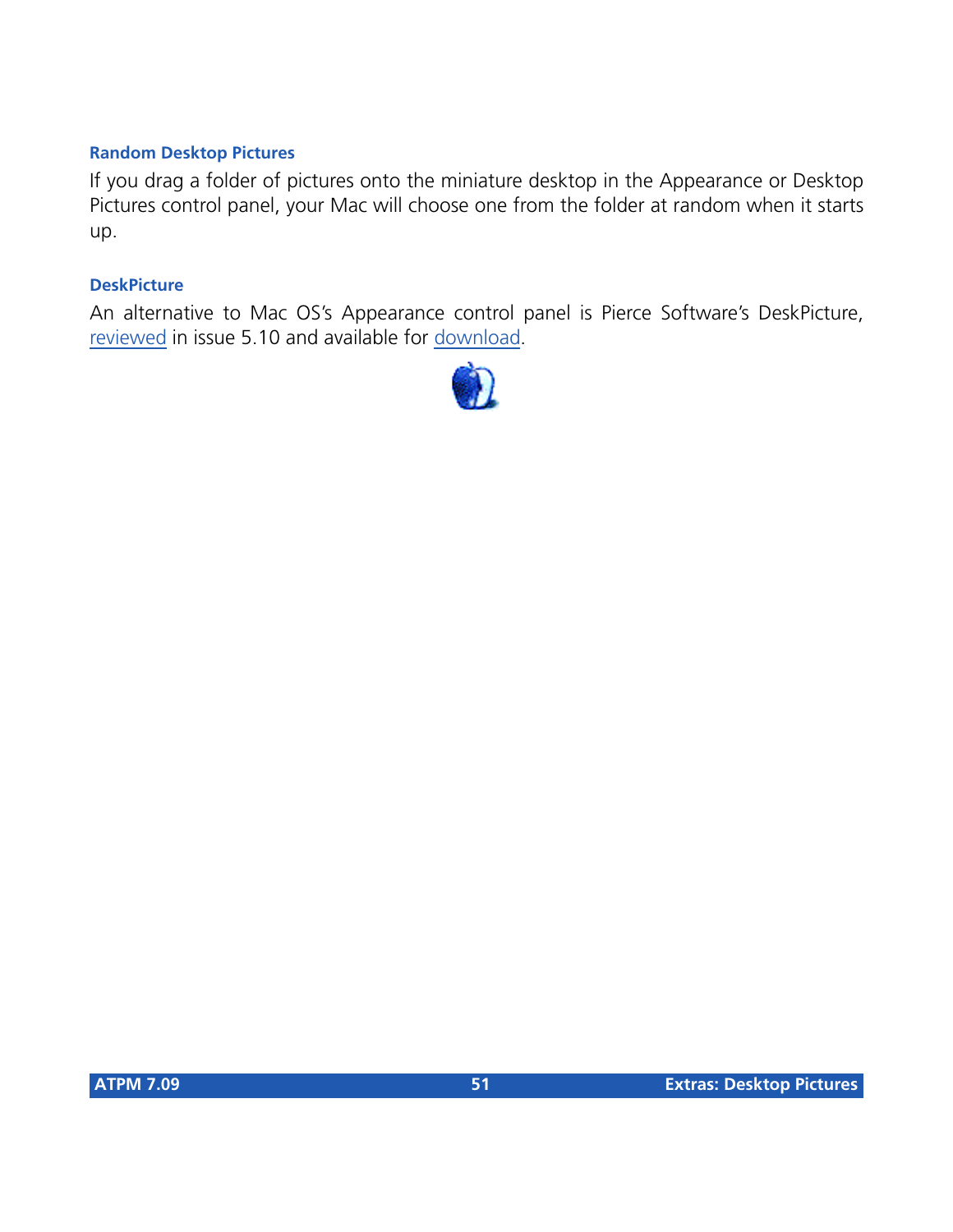**by Daniel Chvatik, [dchvatik@atpm.com](mailto:dchvatik@atpm.com)**

**Developer:** Strange Flavour ([product page\)](http://www.strangeflavour.com/airburst.html) **Price:** \$5 (£2) **Requirements:** Mac OS 8.6/9.x with CarbonLib 1.2.5 or Mac OS X 10.0.4. **Recommended:** 300 MHz G3, Rage 128. We recommend making a backup copy of version 1.0 before upgrading to 1.0.1, as some readers experienced incompatibility problems with certain configurations. Strange Flavour is working on a fix. **Trial:** Feature-limited (first two game types only and no balloon editor)



Most veteran gamers have played Breakout, Bricks, Pong, or any of their variations at some point in their lives. Although these are simple games, they exert a certain fascination on most people who try them. Airburst squares that fascination. Although Airburst takes some ideas from other games, the combination is so unique and amazingly well done that one cannot help but become addicted to the game.

Airburst was written by two brothers from the UK whose software company, "Strange Flavour," had its debut with the side-scrolling action game BushFire not long ago. When I first tried Airburst, I was struck by the level of craftsmanship and attention to detail that found its way into the game, something one rarely finds these days in shareware games, except from the big shareware developers like Ambrosia and Freeverse.

What makes Airburst a hit is its flawless combination of amazing graphics, well-done music and sound effects, and addictive game play. Another reason why I still am drawn to the game after many hours of game play is the sheer quantity of variation the game has to offer. There are twelve game types, which run on many different levels with unique characteristics.

### **What Is It?**

The idea is simple. In Airburst, each player controls a character sitting on a big balloon (called a "Floater"), surrounded by protective rings of smaller balloons. Each player has a "bat" or "paddle" that he can move around his balloon in a circular way (clockwise or counter-clockwise). The exact goal depends on the game type, but in general you'll try to avoid being hit by the spiked ball(s) in the game by deflecting it/them with your bat. You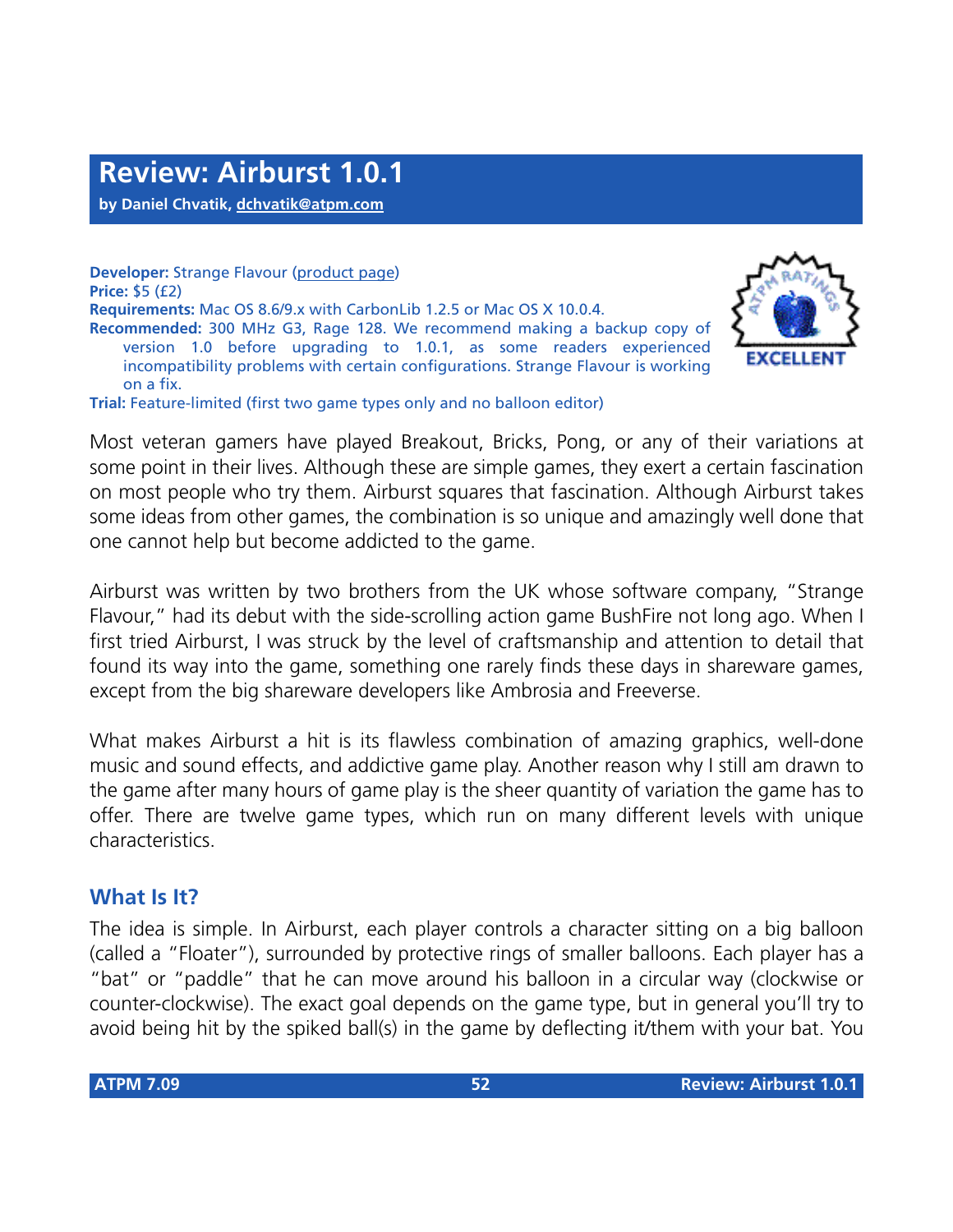can deflect them onto other players or various bonus power-ups that you encounter. If you cannot deflect the ball and it hits your balloons, they will "burst." Once the balls make their way through to your big center balloon, you lose and fall down the Earth. Similarly, a well placed ball can send your opponents tumbling down once their protective shields are gone.



Too Many Balls

The first two game types, Levels and DM, are available in the free version. Playing and winning them will unlock further games in the registered version:

*Levels:* In a levels game, the last player surviving wins the level and progresses to the next. Each level is defined by having different power-ups available in it. The distribution of power-ups changes the style and tactics required for each level. Every five levels, there is a bonus level, where one player must try to collect all the points bonuses without losing any shield balloons.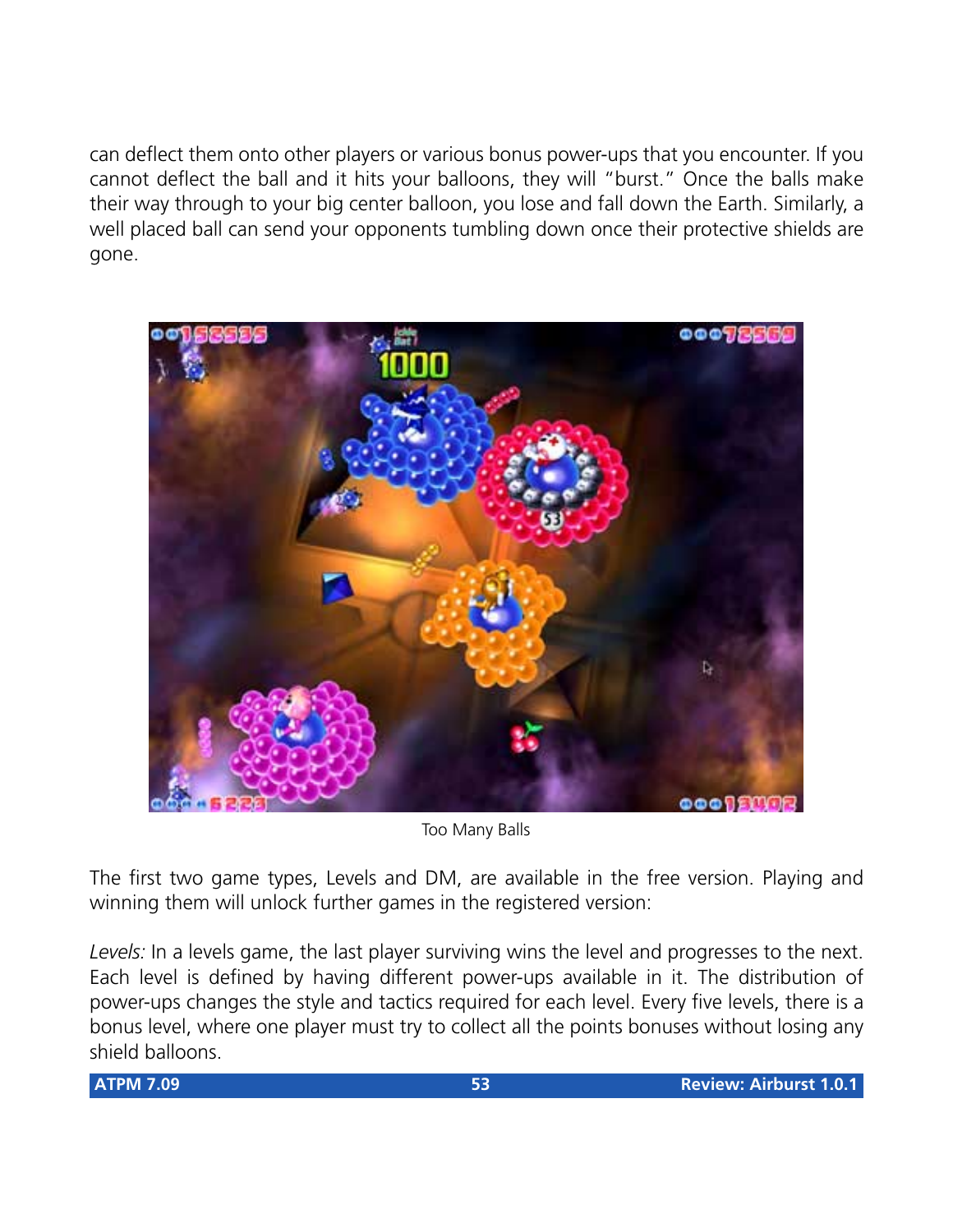*DM:* DeathMatch! Protected only by a single ring of shield balloons, players must try to shoot each other down. For each player you shoot down, you score a "kill." When there is only one player remaining, all the other players are respawned, and play continues. The winner is the first person to 10 kills.

*Castles:* An extra Floater, called the Castle and surrounded by shield balloons is set in the center of the play area with a sticker on it. The winner is the player who manages to shoot down the castle (all other players' Floaters will automatically burst when this happens). If no players survive and the castle is still airborne, then the castle is declared the winner. If you win a Castles game, you also win the sticker to place on your shield balloons (using the balloon editor).

*Catch The Frog:* This is a team game. When playing a team game, each player controls all the computer players on his team (third and fourth players only control their own characters). To play Catch The Frog, you must capture the Flying Frog by hitting it with the ball. Whichever team owns the frog cannot be shot down, as their players will automatically respawn if their floaters burst. The team without the frog doesn't respawn; the aim of the game being to shoot down both opposing teams while owning the frog.

*Thief:* This game is a variant of Levels. It works the same, but players only start with two rings of shield balloons. Every time a ball owned by you bursts an opponent's balloon, you "steal" that balloon and it is added to your own defenses.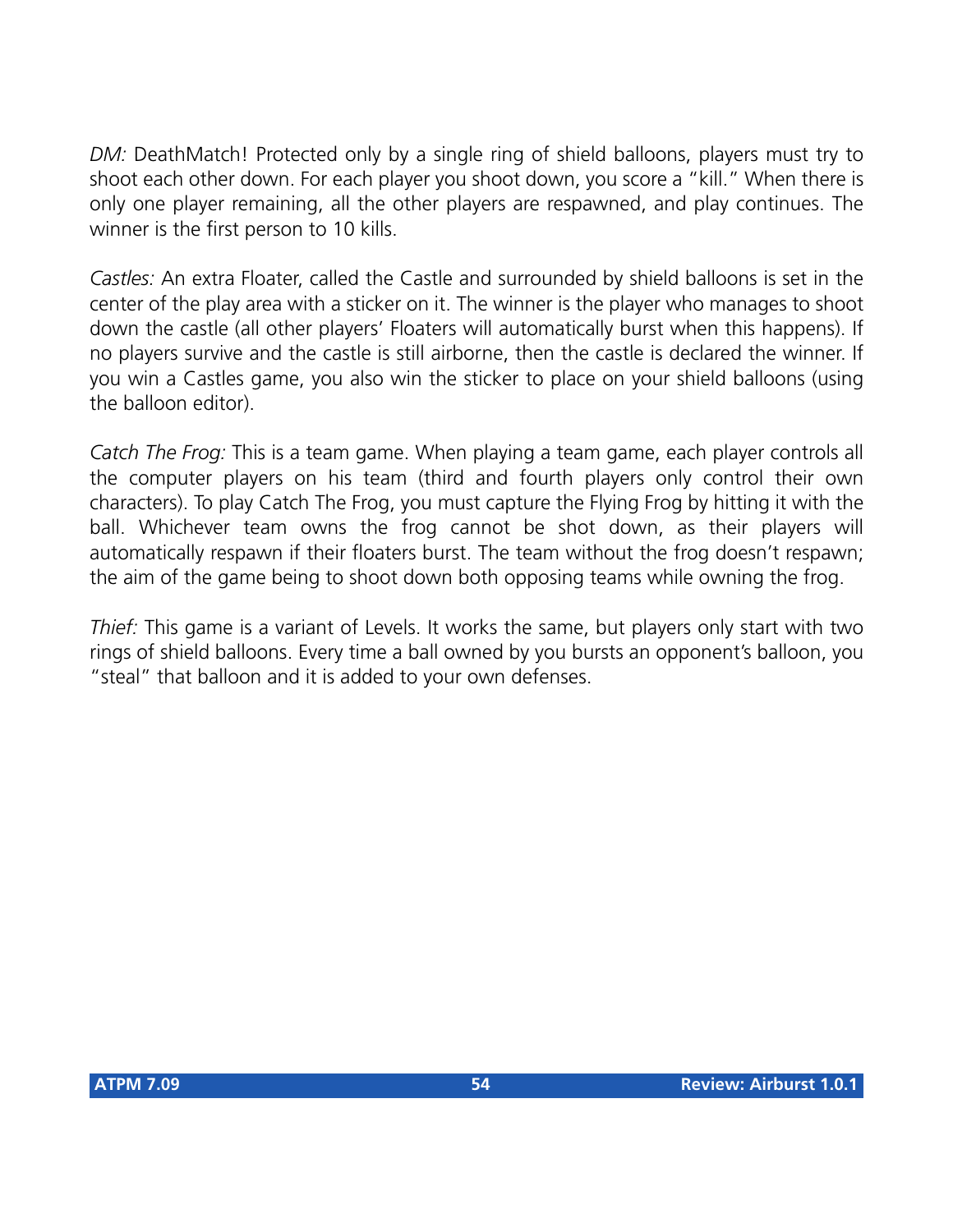*Football:* This is of course, Airburst Football, not real football or soccer. Each team has three players: a goalkeeper (with no shield balloons and a bigger, sticky bat) and two strikers (with a single ring of shield balloons). Instead of a standard Airburst ball, a modified version is used for the primary ball. If this primary ball gets into the goal area, the opposing team scores.



A Game of Football

*Team Levels:* These are similar to ordinary levels, but with two teams of four players. The surviving team wins the level.

*Super DM:* This is like the normal DeathMatch, but more scary: there are no shield balloons!

*Chaos:* You'll never fully understand chaos until you try a levels game with completely random power-ups!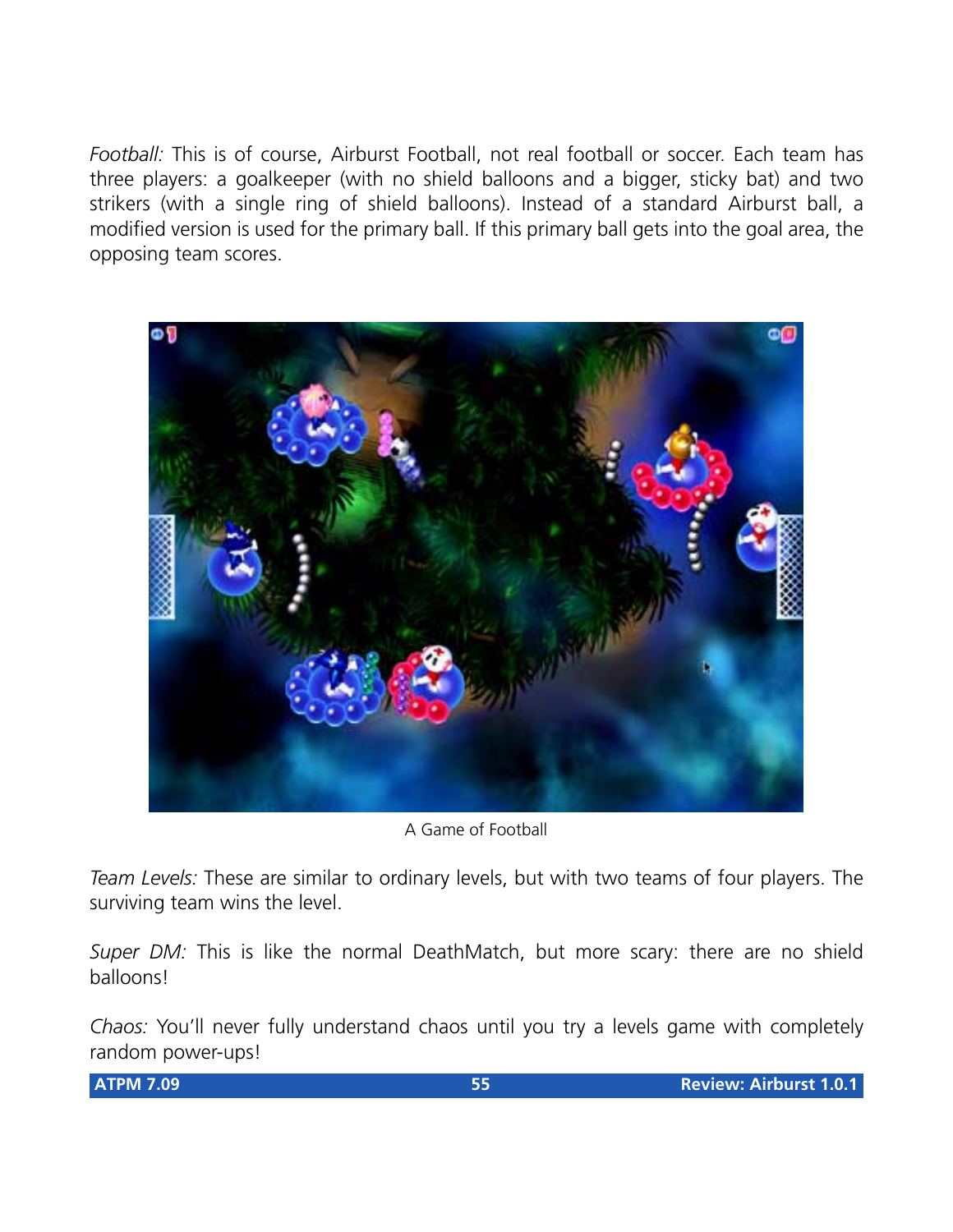*Dual:* Duals were once used as a challenge between two players with a grudge against each other. Players start facing away from each other, each with a ball and a soon-to-time-out sticky bat. They float away from each other for five seconds, turn and fire. The survivor is declared the winner and best arguer of the two.

*Dogs:* Otherwise known as Mexican Standoff. Up to eight players face into the center of a circle; each of them has a ball and a short-time sticky bat. The survivor (if any) wins.

*Grenades:* Russian Grenade Roulette, a very dangerous game. Set up like a normal Levels game, each player has three rings of shield balloons. However, when the first player loses a balloon, a hand grenade with a ten-second fuse is teleported to him. To lose the grenade, he must burst one of the other players' balloons, in which case the grenade will teleport to that player, with the timer still ticking down. When the grenade's timer reaches zero, it explodes, bursting the floater of the player carrying it. Play continues, with another grenade as soon as someone else loses a balloon. The winner is the surviving player.

**• • •**

What gives the game extra appeal are the various power-ups you'll encounter. They spawn multiple balls, slow down or speed up the balls, shrink or grow your bat, make it sticky so you can aim your shots, give you pop-gun ammo, remove your bat temporarily, and much more. The power-ups can turn the tide of the game in moments.

As entertaining as the single-player game is (against up to 15 computer opponents for some game types), the real fun lies in playing against other humans. Currently all human players (up to four) have to be on the same machine. Strange Flavour is working on a more networkable (LAN, Internet, and hopefully GameRanger) version for the near future. There are few moments with such pure gratification as seeing your friend's character tumble down to Earth after you have popped his or her balloon.

Version 1.0.1 adds a few bug fixes, especially when it comes to non-standard monitor resolutions, as well as the ability to control bat speed.

Overall, Airburst is a game I can recommend to everyone. It has plenty of action, but it's not like the Quake or Unreal shooter games. The limited amount of violence makes it suitable for a family game because it holds plenty of fun and excitement for the younger members, but also enough serious entertainment for the adults. Seasoned players will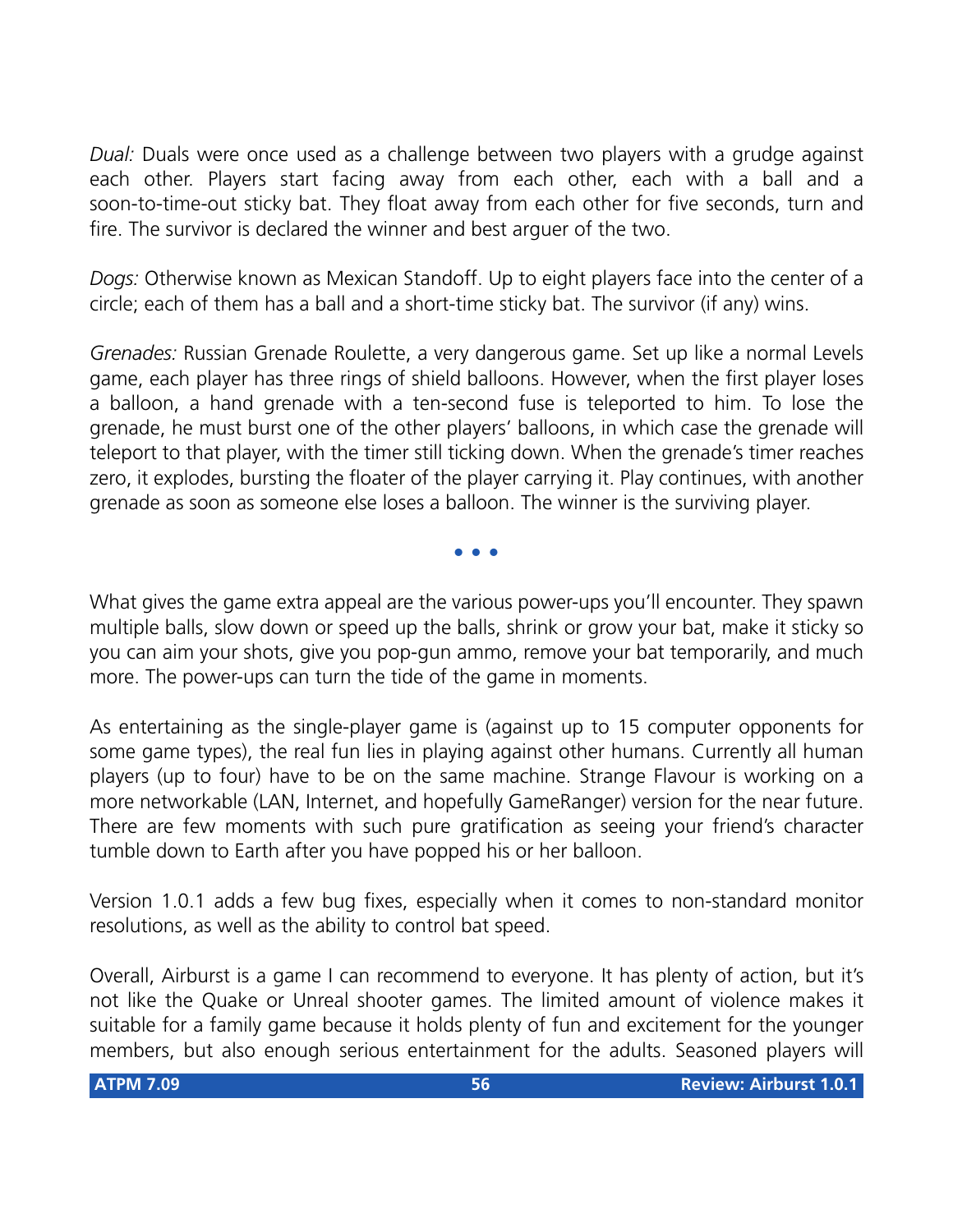appreciate the balloon editor, which lets each player customize her balloon colors and place stickers won in Castle games. I only wish Strange Flavour had included more than four characters. The game is carbonized and runs very well under OS X. All that for an incredible low price, or free trial version with unlimited play in the first two game types, makes Airburst a must-try.

*Copyright © 2001 Daniel Chvatik,* [dchvatik@atpm.com](mailto:dchvatik@atpm.com)*. Reviewing in ATPM is open to anyone. If you're interested, write to us at* [reviews@atpm.com](mailto:reviews@atpm.com)*.*

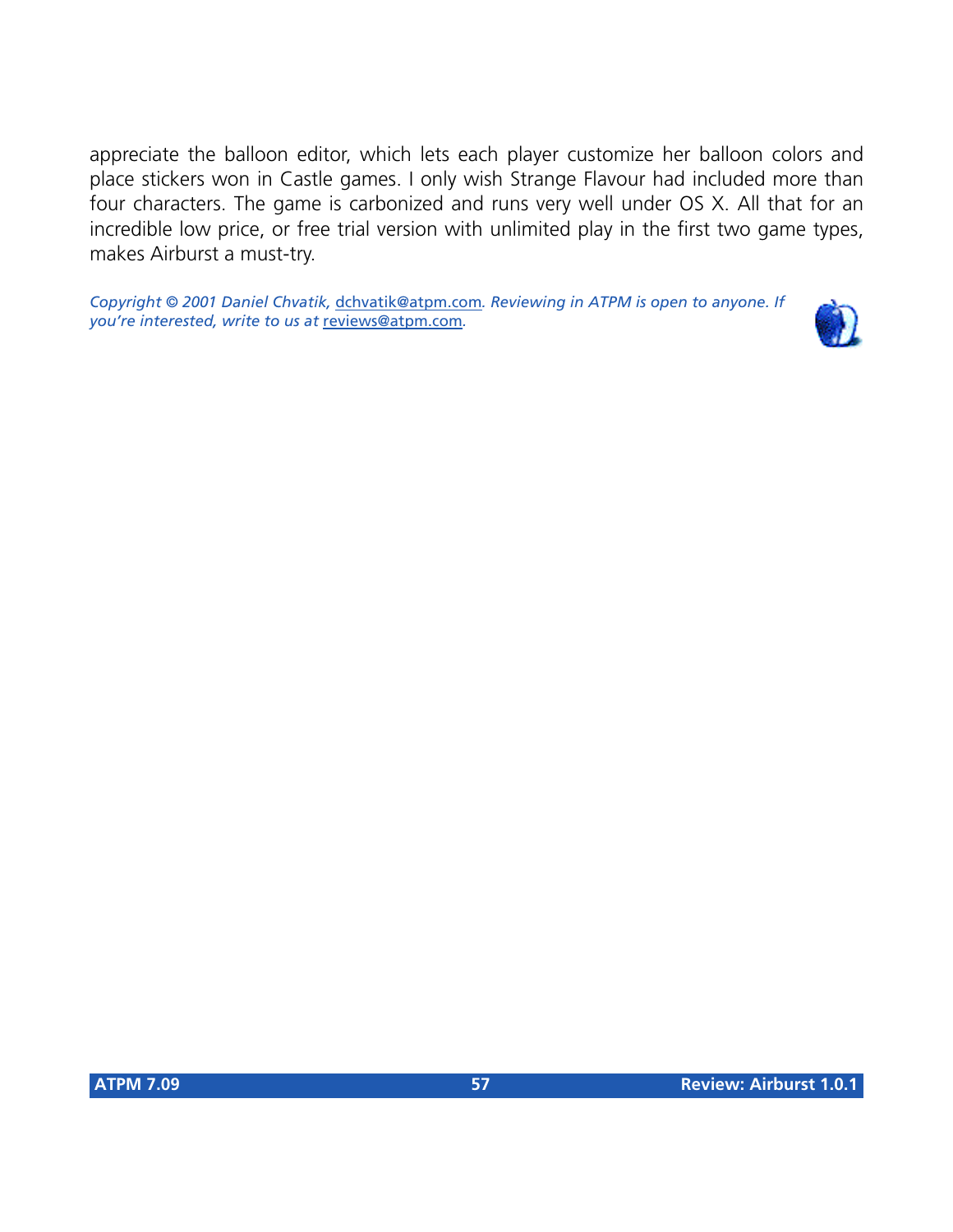**by Eric Blair, [eblair@atpm.com](mailto:eblair@atpm.com)**

**Developer:** Kinetic Creations [\(product page](http://www.kineticcreations.com/eclick/index.html)) **Price:** \$29.95 (+\$5 s/h—no download option) **Requirements:** Mac OS 8.6, CarbonLib 1.3.1. **Trial:** Feature-limited (limited number of buttons)



According to Apple, there is no step three when it comes to assembling

an iMac. Whether or not you agree with that statement, there is definitely a step three when creating buttons with Kinetic Creations' eClick. Along with steps one, two, and three, there are also steps four, five, and six. Considering ATPM's own [button tutorial](http://www.atpm.com/5.02/page9.shtml) contained 20 steps, this is definitely an improvement.



eClick under Mac OS X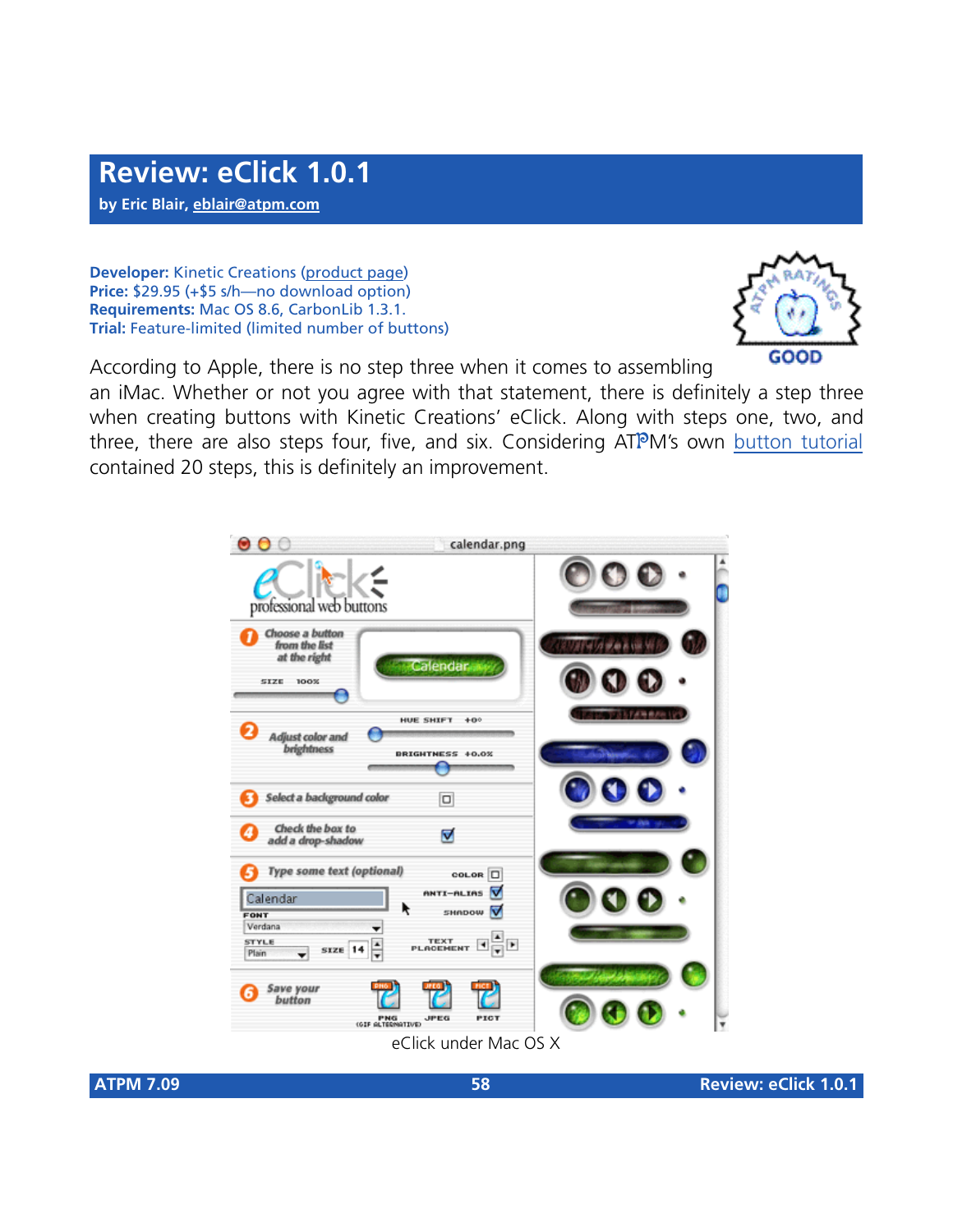### **Click, There It Is**

I used the ATPM tutorial on a few of my earlier Web sites. The result were, admittedly, rather bland. Using eClick, I am able to create much nicer buttons in a fraction of the time. Also, it's far easier and less expensive than Photoshop.

Each of eClick's six steps is straightforward and makes sense in the grand scheme of things.

For step one, you select your button out of the 900-plus styles that are included with eClick and select a size. Every button starts off at 100% and can be scaled down to 10%. Some of the buttons can scale above 100%, but they are only stretched length-wise. If you want a button that contains two lines of text, you're out of luck. Also, it seems that if the button is filled with a pattern instead of solid color, it can't be enlarged beyond 100%.

Step two gives you some control over the coloration of the button—here, you get to modify the button's hue and brightness. This doesn't give you full control over the button's coloration, but it gives you more freedom than having the developers choose which colors they will support.

The third step lets you choose a background color. This is really important for any non-rectangular button, since the resulting image will be rectangular. Of the three file types eClick supports, only PNG supports transparencies. Unfortunately, Internet Explorer 5.5 for Windows does not support PNG transparencies, so you really need to set the transparency color to match your background.

The fourth step is whether or not you want a drop shadow. This is just a checkbox, so you can't specify the size or color of the shadow.

Fifth, add your text. You can choose any font installed on your system, use any of the standard text styles, choose your font size, and choose your color. You also have the option of anti-aliasing your text or adding a drop shadow. Finally, you can move text around using a set of arrow cursors.

Aside from more robust color selection, I think the text tool is most in need of help. First off, text properties are all or nothing for each button. You can't mix or match fonts, colors, or styles in a single button. This may not seem like a huge thing, but it is somewhat ironic,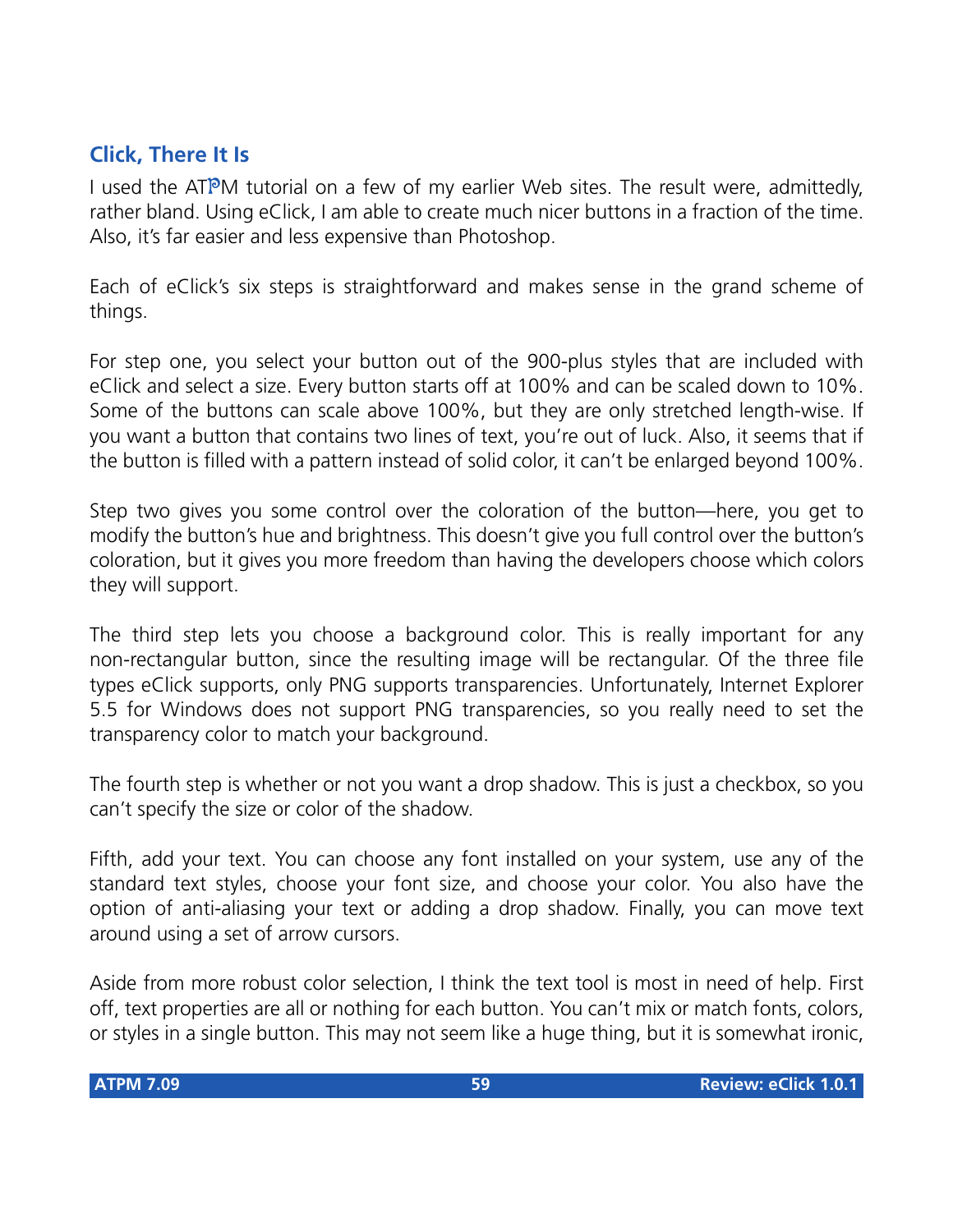considering there's a button with mixed font colors on the eClick home page. Also, the text placement controls could use some work. If you move the text, there's no way to get it back to the starting position, aside from trying to remember how much you moved the text and working backwards. The application doesn't support Undo, so that's not an option. Something along the lines of a Recenter button would be nice. It would also be nice if text could be justified to the left or right side of a button. Using the arrow tools, it's just too hard to consistently line up text across multiple buttons.

The sixth and final step is saving your button. eClick gives you the option of [PNG](http://www.atpm.com/6.12/graphicsandtheinternet.shtml), [JPEG,](http://atpm.com/6.06/graphicsandtheinternet.shtml) or PICT. PNG is an upcoming standard for Web graphics that combines high quality images with small files sizes. JPEG is one of the more common standards for images on the Web. PICT, of course, is the standard Macintosh image format in OS 9.



You'll notice that [GIF](http://www.atpm.com/6.08/graphicsandtheinternet.shtml) is missing from the list of files. This is because Unisys holds a patent on the compression algorithm used in GIFs. As a result, there's a significant fee involved if a program saves GIF files. PNG is intended as a replacement for GIF.

### **Making Changes**

One of eClick's major advantages is that it's intelligent about saving files. As far as your Web browser is concerned, a PNG created by eClick is just a plain PNG. The same goes for JPEG and PICT. Your drop shadow, text, and other settings are just pixels. If you reopen the file in eClick, though, the settings are all preserved. You can edit your text, change the button color, do basically whatever you want. eClick accomplishes this by storing its information in the file's resource fork. Most programs just look at the file's data fork, so this extra information doesn't hurt anything.

If you move the file to a Windows or Unix system, this feature disappears because the resource fork gets stripped away. So, if you think you'll be editing buttons you created in eClick, don't just rely on the button stored on your Web server (unless, of course, it's a Mac)—keep a backup copy on you Macintosh for editing.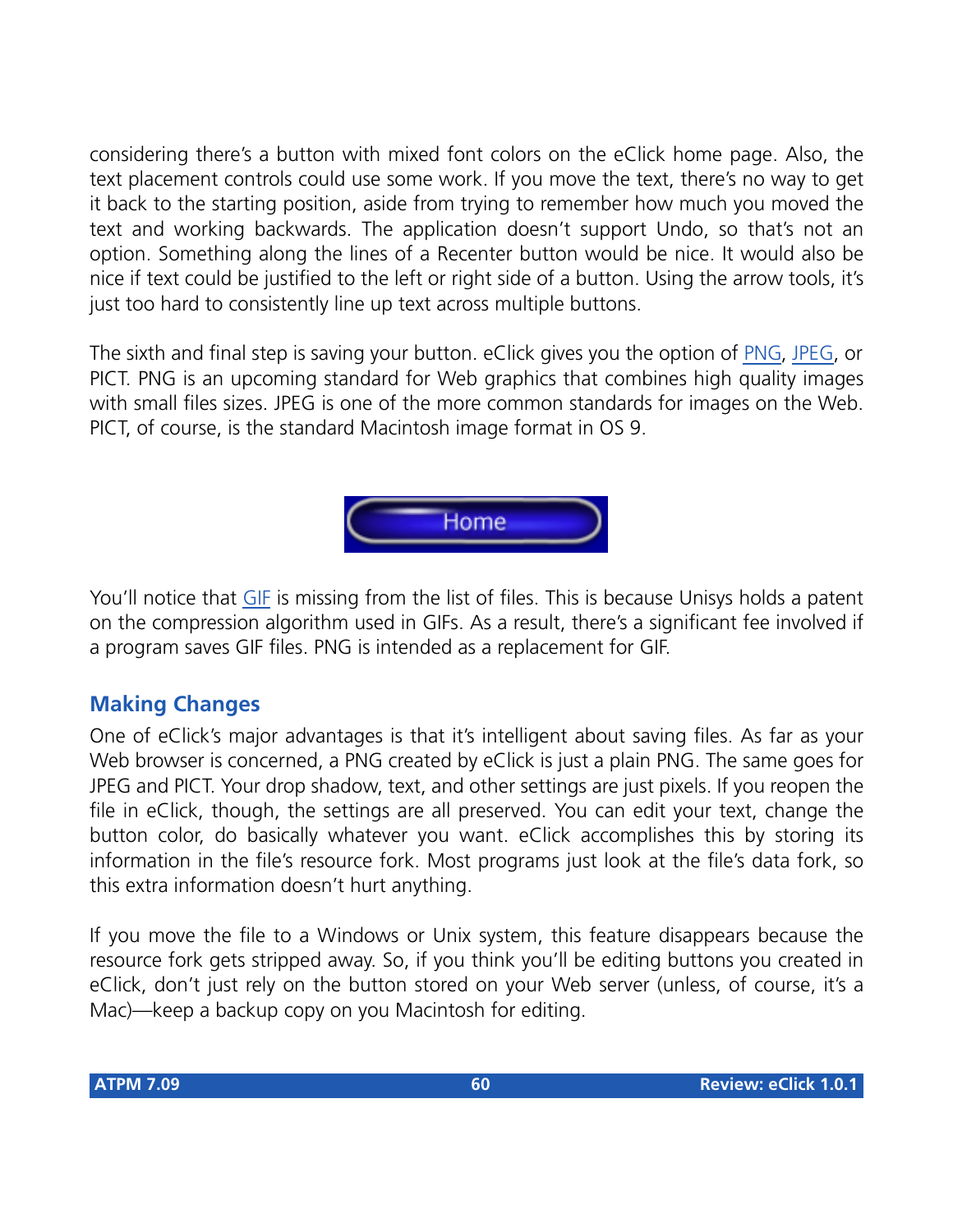### **…But it's Still Version 1.0**

Version 1.0 software almost always needs some work. eClick is no exception.

I try to work almost exclusively in OS X. Fortunately, eClick is Carbonized, so it runs natively in OS X. From time to time, the software crashed on me. I didn't see this happen during the time I tried using the software in Classic mode.

The controls for size, hue, and brightness are a little rough. They are sliders that cover the range of available options. The hue slider covers the largest range: 0°—360°. With a fairly small slider and a large range of numbers, accuracy isn't really possible with a mouse. Kinetic Creations could deal with this by making the arrow keys move a single percent (or 0.1% for brightness) or letting the user type in her desired value.

I recently bought a 19" monitor because I wanted more screen space. As a result, I usually don't have windows fill the whole screen. However, I do like to resize my windows. With eClick, I'd like make the window taller so I can see more buttons without scrolling. This isn't possible, though, because the eClick window has no grow box.

Finally, it would be nice if users could add button styles to eClick. I think these additions would fall into two categories—buttons distributed on the Web for the general public, and buttons created by users who import them into eClick for access to its consistent text and shadowing options. I don't know how this would impact eClick's technique for recognizing saved buttons, but support for button plug-ins would be nice.

### **Conclusion**

As much as I like designing Web sites, I've never been good at creating intricate buttons. This may not seem major, but well-designed buttons can really tie a site together. eClick makes it possible for anybody to have professional looking buttons at a fraction of the time and cost it would have taken in the past. There are still some things that could be improved for the next version, but eClick is a quality piece of software that definitely does what it promises.

*Copyright © 2001 Eric Blair,* [eblair@atpm.com](mailto:eblair@atpm.com)*. Reviewing in ATPM is open to anyone. If you're interested, write to us at* [reviews@atpm.com](mailto:reviews@atpm.com)*.*

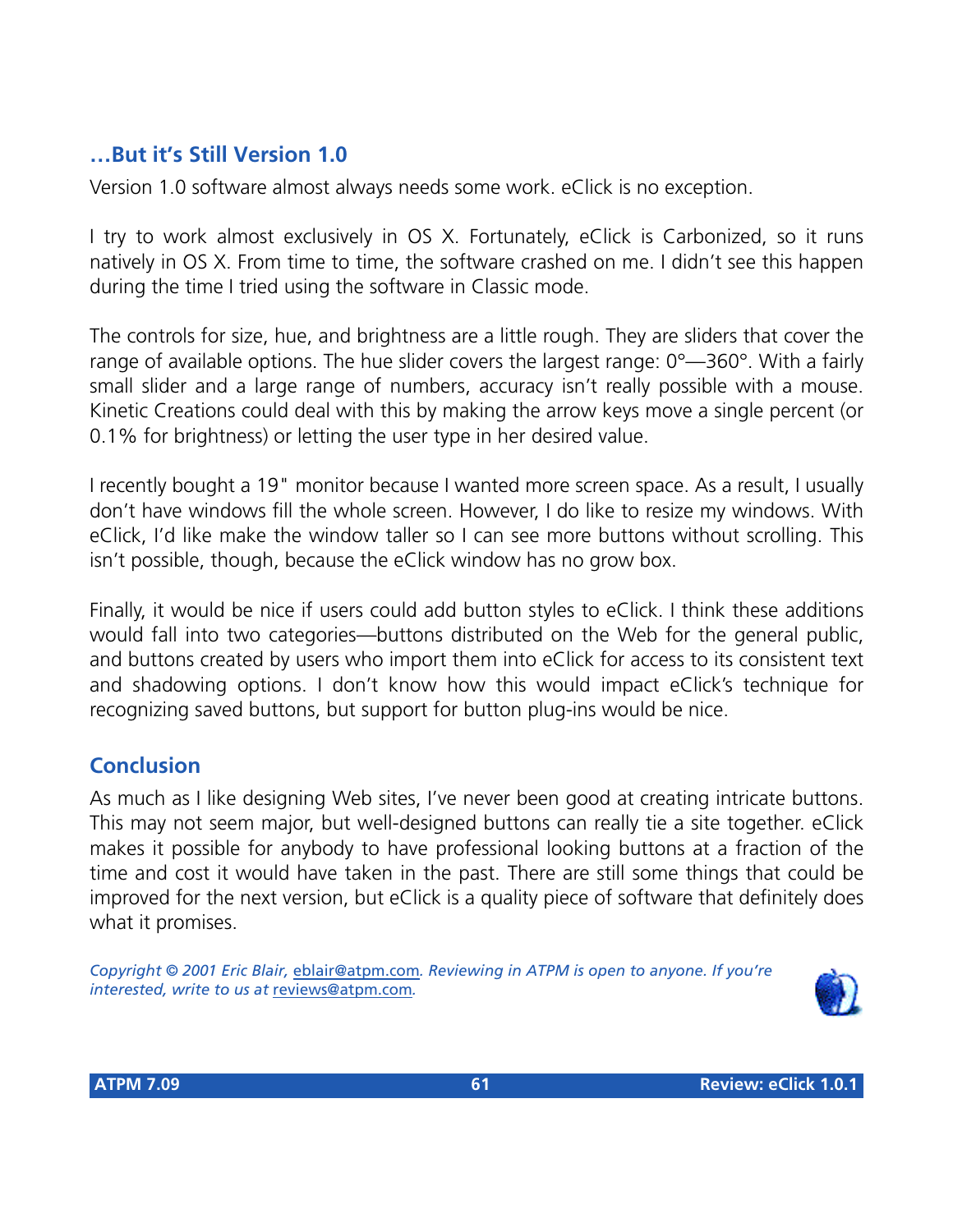**Developer:** Ambrosia Software [\(product page\)](http://www.AmbrosiaSW.com/utilities/snapzprox/) **Price:** \$29; \$49 with movie capture (can be upgraded later for price difference). Upgrades from Snapz Pro 2 are \$19 and \$39 respectively. **Requirements:** Mac OS X **Recommended:** G4 for movie capture **Trial:** Fully-featured (30 days)



Many Mac users know what pressing Command-Shift-3 and Command-Shift-4 do: they take screenshots. Those who made the switch to Mac OS X have painfully become aware that Apple decided to do away with this useful feature and to replace it with the cumbersome Grab application.

Luckily, Ambrosia Software has ported their popular Snapz screen capture utility to Mac OS X. Or, rather than ported, Ambrosia has completely rewritten Snapz Pro X from scratch and added many new features in the process. As a result, the new Snapz Pro X runs on Mac OS X *only*. However, [Snapz Pro 2](http://www.atpm.com/5.08/snapzpro2.shtml) is still available to pre–OS X users.

The first thing that stands out about Snapz Pro X (SPX) is its versatility in terms of the file formats it can save to. Unlike Apple's Grab, which can only save in TIFF format, SPX can save in BMP, PICT, GIF, JPEG, PNG, TIFF, PDF, and even Photoshop format. Like Snapz Pro 2, SPX can also record the screen as a QuickTime movie.

As expected from Snapz' long and successful history, the features don't stop here. Screenshots can be scaled, cropped, color depth–changed, and dithered. Among the new features in Snapz Pro X are the abilities to add borders, drop shadows, thumbnails, and even overlays of watermarks or copyright messages. Another new feature is the FatBits function, accessed by pressing Control while in any of SPX's modes. FatBits displays additional information about the capture, like the current location of the mouse pointer, the size of the selection, and a magnified view of the area around the cursor for more precise selections.

SPX can literally be installed in a snap. Just mount the disk image by double-clicking it and drag (as instructed) the SPX folder to your hard drive. Because OS X does not support "Extensions" any more, you'll either need to start SPX by hand for it to work, or you can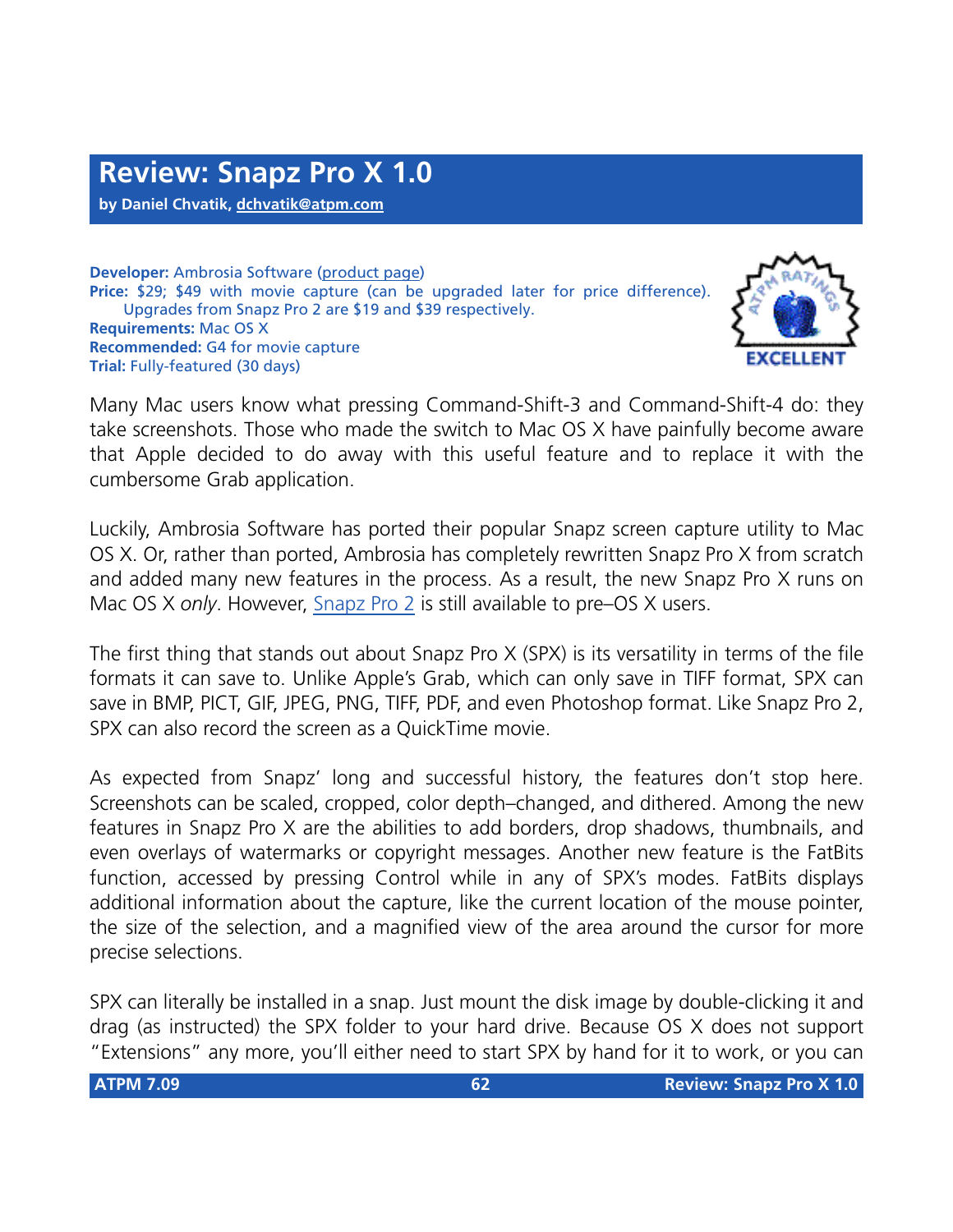just add it to the Login preferences in the System Preferences to have it automatically launched at every system start. While SPX is running, it does not appear in the dock. Instead, you invoke it by pressing the usual Command-Shift-3—changeable to any other shortcut you like. SPX's palette will appear and allow you to make several choices.

Once invoked, you can operate SPX with the mouse, or you can use the keyboard for the most common commands. The mouse may not always work in some applications (like games). The palette, besides allowing you to change a wide range of preferences, has four main buttons: Screen, Selection, Objects, and Movie (if you pay for the movie option). Their corresponding keys are 1 through 4. "Screen" takes a picture of the entire screen. "Selection" takes a picture of an arbitrary rectangular area. Once invoked, SPX grays out all of the screen except for a selected area, which you can move or resize. Once you are happy with the area, just double-click it or press the Return key. A nice touch is the option to automatically open shots in the application of your choice.

"Objects" is a feature new to Snapz that lets you to select natural "objects" like windows or menus. Just click on different objects to select them. You can select several objects at once by Shift-clicking them. The unselected areas in the enclosing rectangle will be faded out according to your preferences. Unfortunately, "Objects" only captures what you see, so you cannot capture the content of a window that is hidden behind another. As with the older Snapz, you can take screen shots in many situations that were previously inaccessible, such as pictures of dropped down menus. Besides being able to save to files (which can be named automatically or entered by you after the capture) in different formats, SPX can also capture directly to the clipboard and the printer.

One of the coolest new features introduced by the old Snapz Pro 2 was the ability to [capture QuickTime movies](http://www.atpm.com/7.09/images/snapz-itunes-movie.mov) of the screen action. SPX does not disappoint in this regard. Movie capture comes with many options, including different frame rates, different compression codecs (provided by QuickTime), and three different camera modes: fixed camera, follow cursor, and smooth pan. This features is great for making movies of your favorite game or iTunes visual. Movie capture is restricted to the more expensive version of SPX—although it can be tried out in the demo for 30 days. The movie capture is AltiVec-accelerated and hence works best on G4s.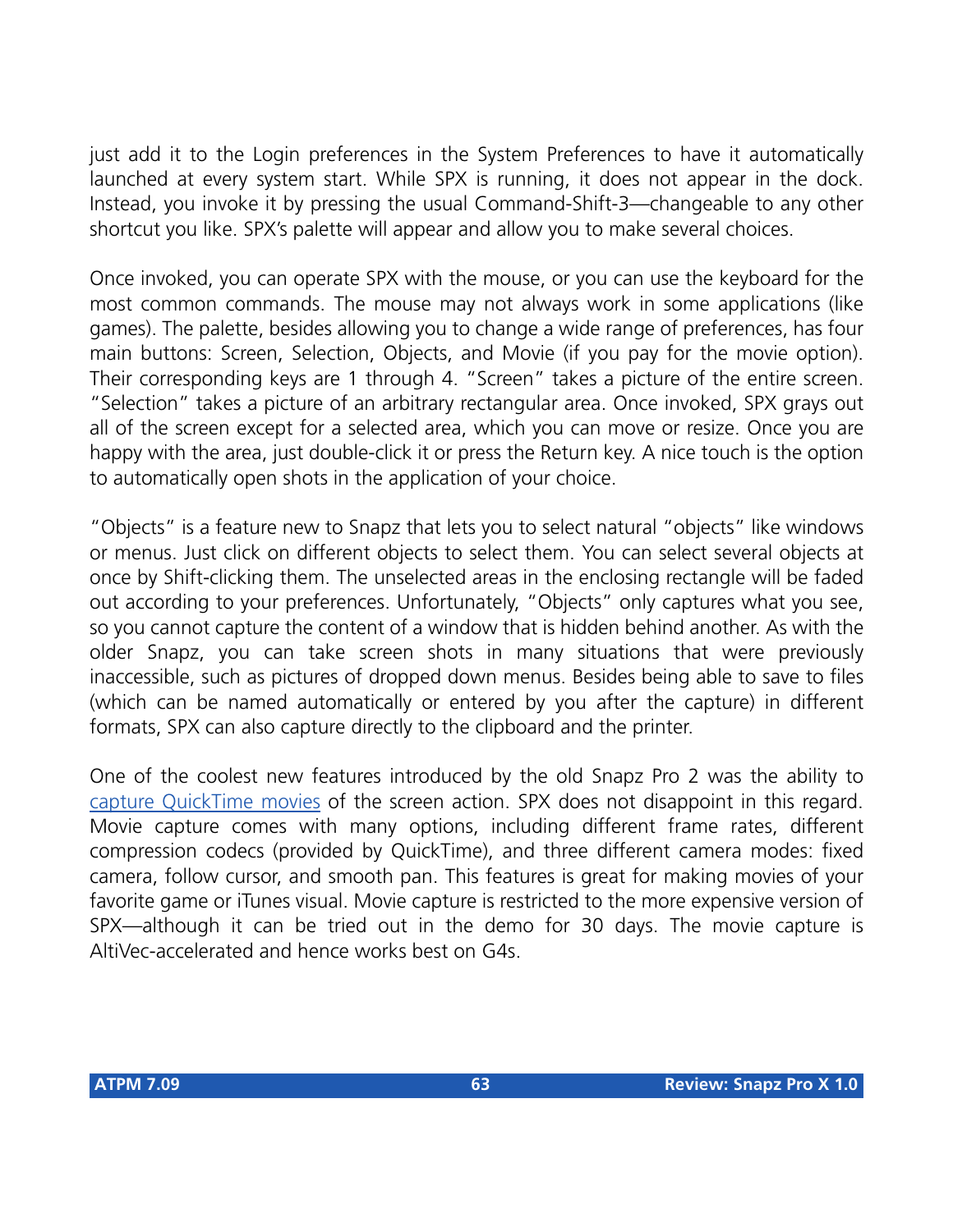A nice touch is the ability to see a miniature version of the movie while it is being post-processed. SPX can add sound from the microphone input to the movies. Due to technical shortcomings in the current sound APIs in OS X, Snapz cannot capture sound directly from the OS (such as music playing in iTunes). However, as a workaround, you can connect your Mac's sound out to the sound input and use the microphone setting.



[QuickTime Movie](http://www.atpm.com/7.09/images/snapz-itunes-movie.mov)

If you want to see more Snapz Pro screenshots and movies, check out Ambrosia's [Snapz](http://www.AmbrosiaSW.com/utilities/snapzprox/screenshots.html) [Pro X gallery.](http://www.AmbrosiaSW.com/utilities/snapzprox/screenshots.html)

While SPX still has a few small glitches, mostly due to the unfinished nature of OS X, Snapz Pro X is even more indispensable for OS X than Snapz Pro 2 was for the old Mac OS. It's a tool that simply should be on every Mac desktop. The price including the movie feature is a bit steep, but if you have any use for that function, it's worth the money.

*Copyright © 2001 Daniel Chvatik,* [dchvatik@atpm.com](mailto:dchvatik@atpm.com)*. Reviewing in ATPM is open to anyone. If you're interested, write to us at* [reviews@atpm.com](mailto:reviews@atpm.com)*.*

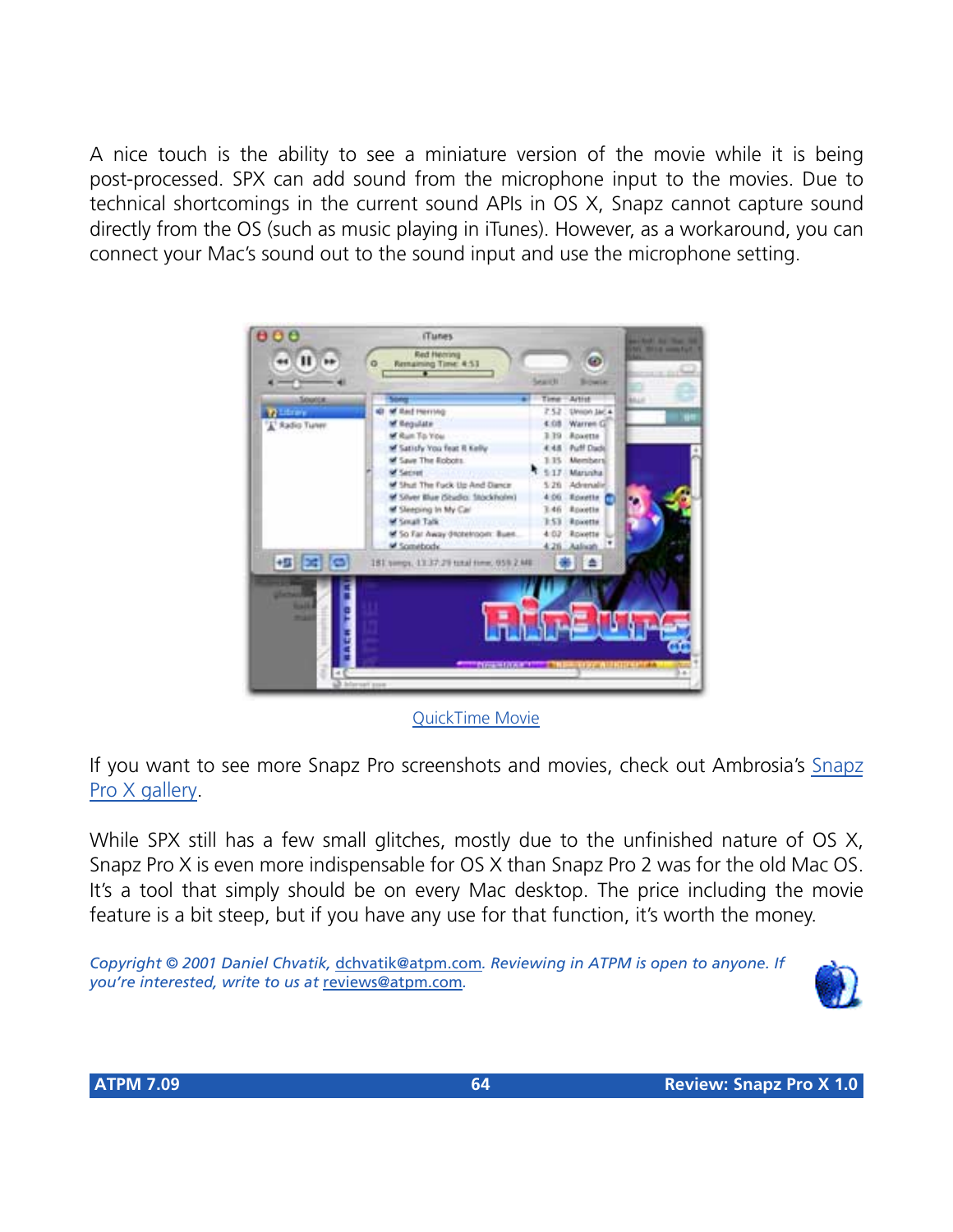**Developer:** [TiBag](http://www.tibag.com) **Price:** \$39.95 (plus shipping & handling) **Requirements:** something to put in it **Trial:** None



Don't you just hate the movie reviewers who sit there and judge every single flick that Hollywood produces as if it were supposed to be the next [Citizen Kane?](http://us.imdb.com/Title?0033467) Or [The Ten Commandments?](http://us.imdb.com/Title?0049833) Or [The Birds](http://us.imdb.com/Title?0056869)? Why do so many reviewers across the country have a problem with judging the movies they watch simply on the basis of the movie itself?

We all know there are action movies worth seeing, and many more that are not. We all know there are comedies that will leave us nearly at the point of asphyxiation from laughter, and many others that leave us wondering why we just wasted six bucks and two hours of our time. You get the point.

So when I set out to review the TiBag, the invention of PowerBook G4 lover Sebastian Sindermann, I determined that I would judge the bag on its own merits, and not compare it to other bags that are out of its league, and vice versa.



The TiBag, loaded and ready to roll.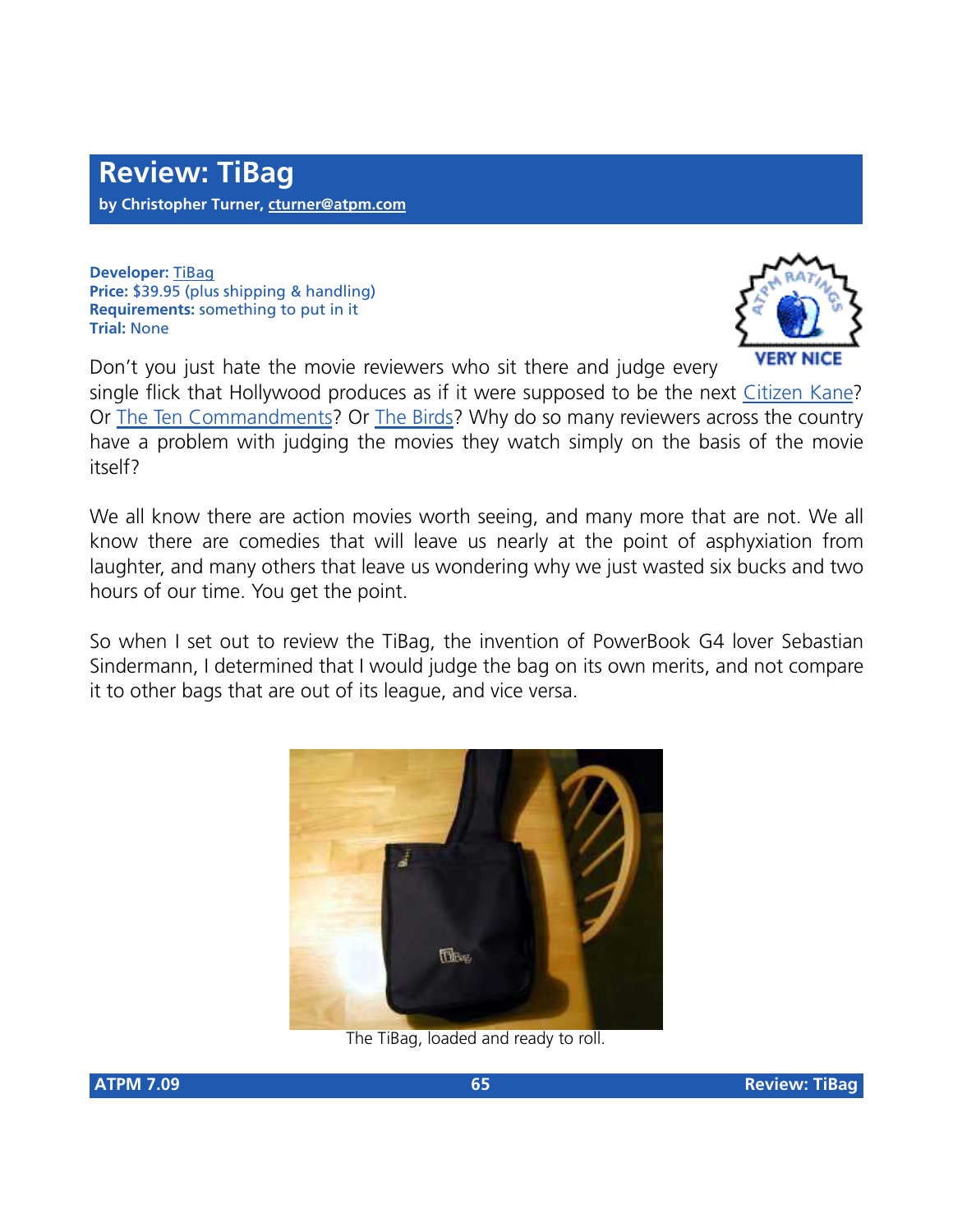The TiBag is a courier-style bag designed to be worn over one shoulder, like a backpack, or across the chest, messenger style. It features three main pockets, with two smaller ones. The first big pocket is on the flap of the TiBag itself, accessible through the large zipper that dominates the top of the flap. The flap affixes to the main compartment via a velcro strip at the bottom.

Be forewarned, however, that should you stuff the flap pocket full, you may be unable to get the velcro strips to stay connected. I tend to pack quite a bit around with my TiBook, and many a time did I find myself with the flap, well, flapping free.

Pulling back the flap, you are greeted first by a series of smaller pockets, which useful for pens, small note pads, and your disk carrier of choice. I also keep my TiBook's extra battery in the small zippered pocket.



Main flap open on the TiBag.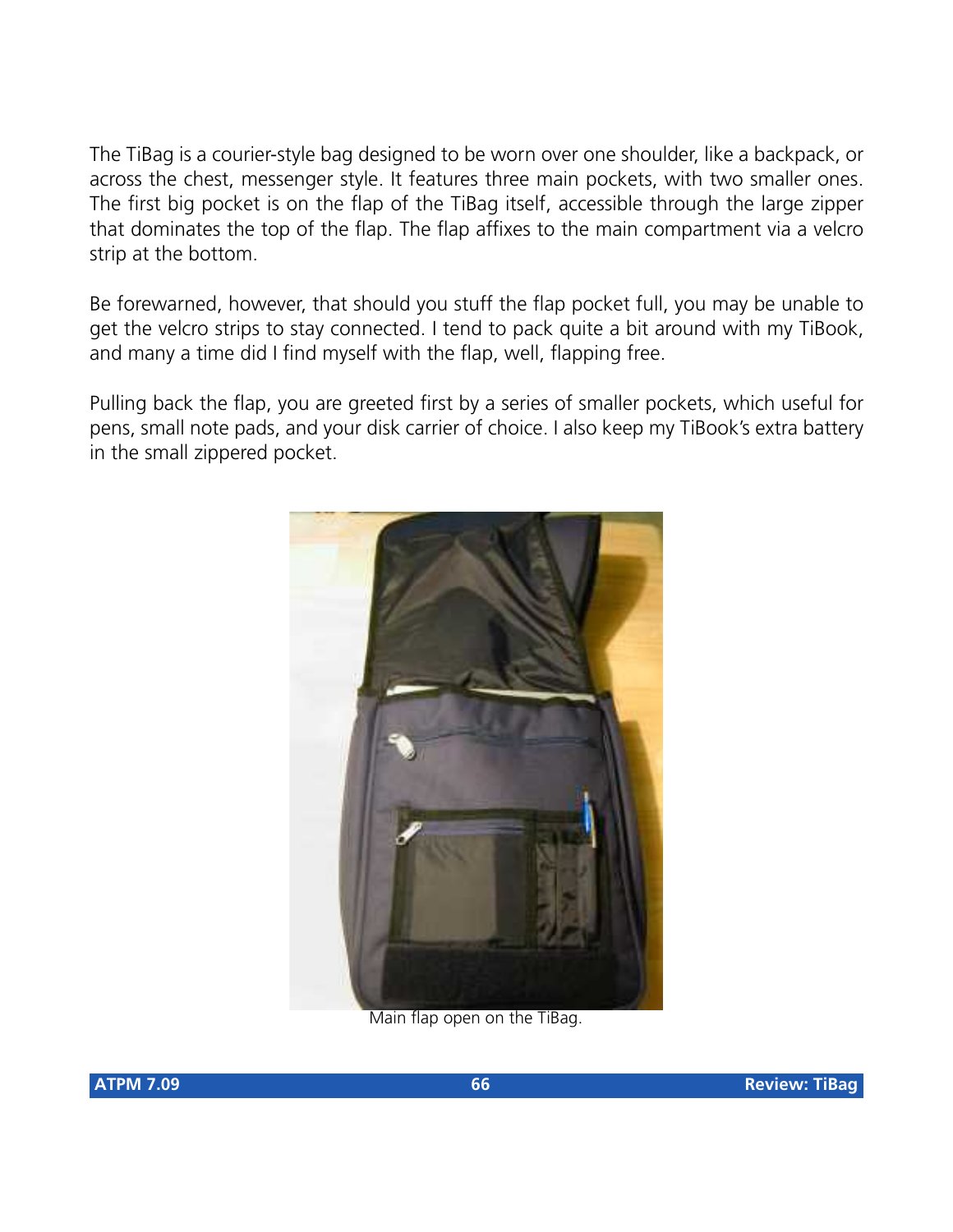Behind this series of pockets, you are greeted with the TiBag's two main compartments. Here lies the potential for some confusion, but the TiBag folks save the day with a handy instruction sheet, included with each TiBag. The first of these two compartments is for your Titanium PowerBook G4. The larger pocket, at the rear of the bag, has a small zippered flap pocket at the top, which could potentially scratch the TiBook. The first pocket is designed and sized specifically for the TiBook, and it fits like a glove.

The second, larger pocket, is thick enough to slide in a few magazines, and my [Podium](http://www.atpm.com/7.08/coolpad.shtml) [CoolPad](http://www.atpm.com/7.08/coolpad.shtml) will fit in there as well, provided none of the risers are on it.

Showing careful thought in terms of design and function, the TiBag also features a mobile phone/PDA holster that attaches to the main strap. This puts your phone or PDA within easy reach while the TiBag is over your shoulder. For me, this little extra is worth the price of admission alone, as I have found myself removing it (it attaches via the miracle of Velcro) from the TiBag and using it on my other backpack, for longer trips when I need more carrying space. Seeing as how this is a messenger-style bag, it only stands to reason that messengers would have mobile phones for staying in touch with their dispatcher and/or PDAs running custom software where clients can sign for their packages. This premise carries over to the mobile professional's world perfectly. I simply cannot tell you how often I have found the holster invaluable, and my Palm V has taken up residence there.



Chris's Palm V rests in the PDA/phone holder.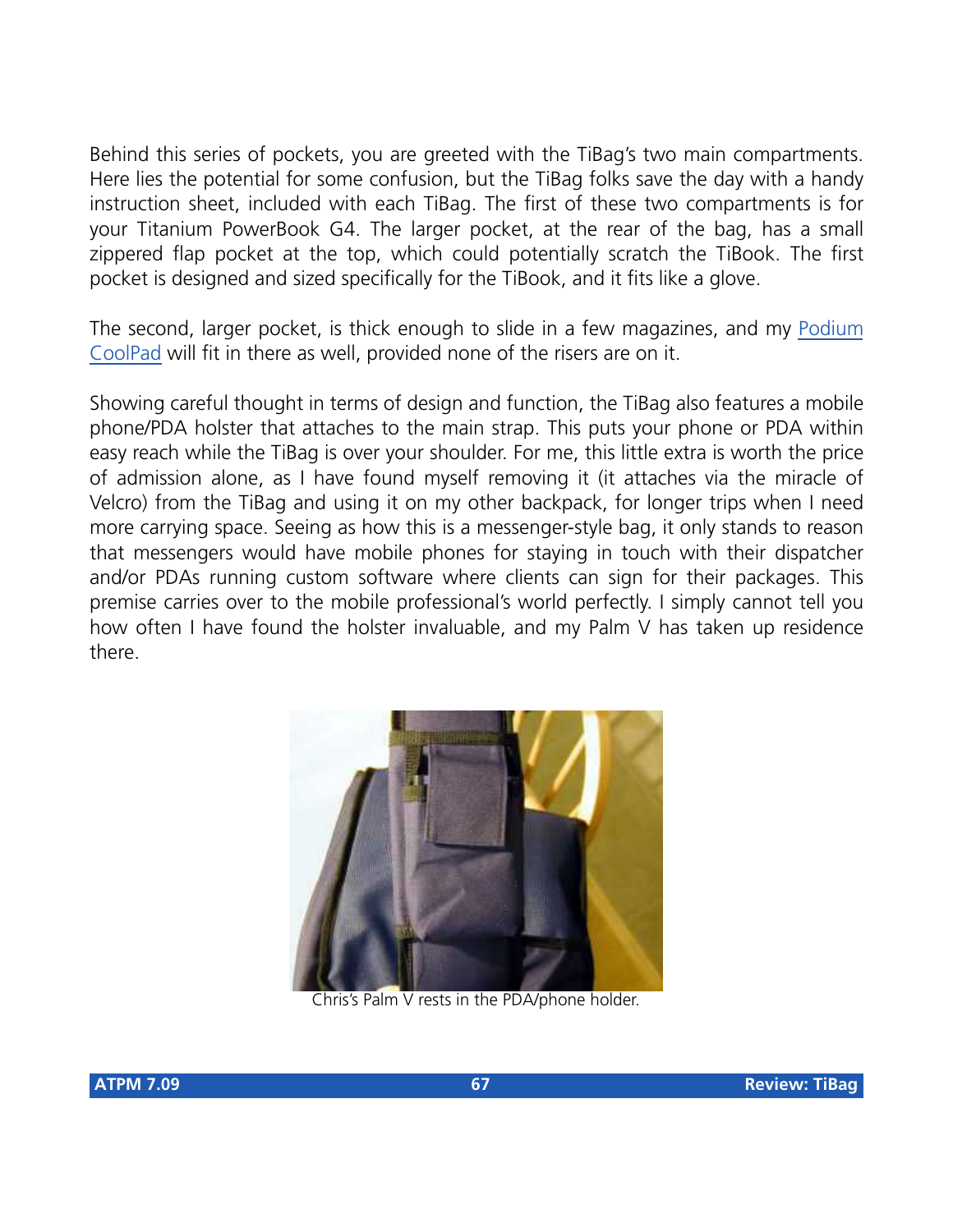

A quick flip of the Velcro flap and the Palm is ready to rock.

The main strap the holster attaches to is also highly adjustable, again, thanks to Velcro. The TiBag designers realized that one size does not fit all. Even the same person will not keep the shoulder strap at the same length if they switch from over-the-shoulder carry to across-the-chest. The Velcro backing makes this adjustment fast and easy.



Side view of the TiBag worn messenger-style.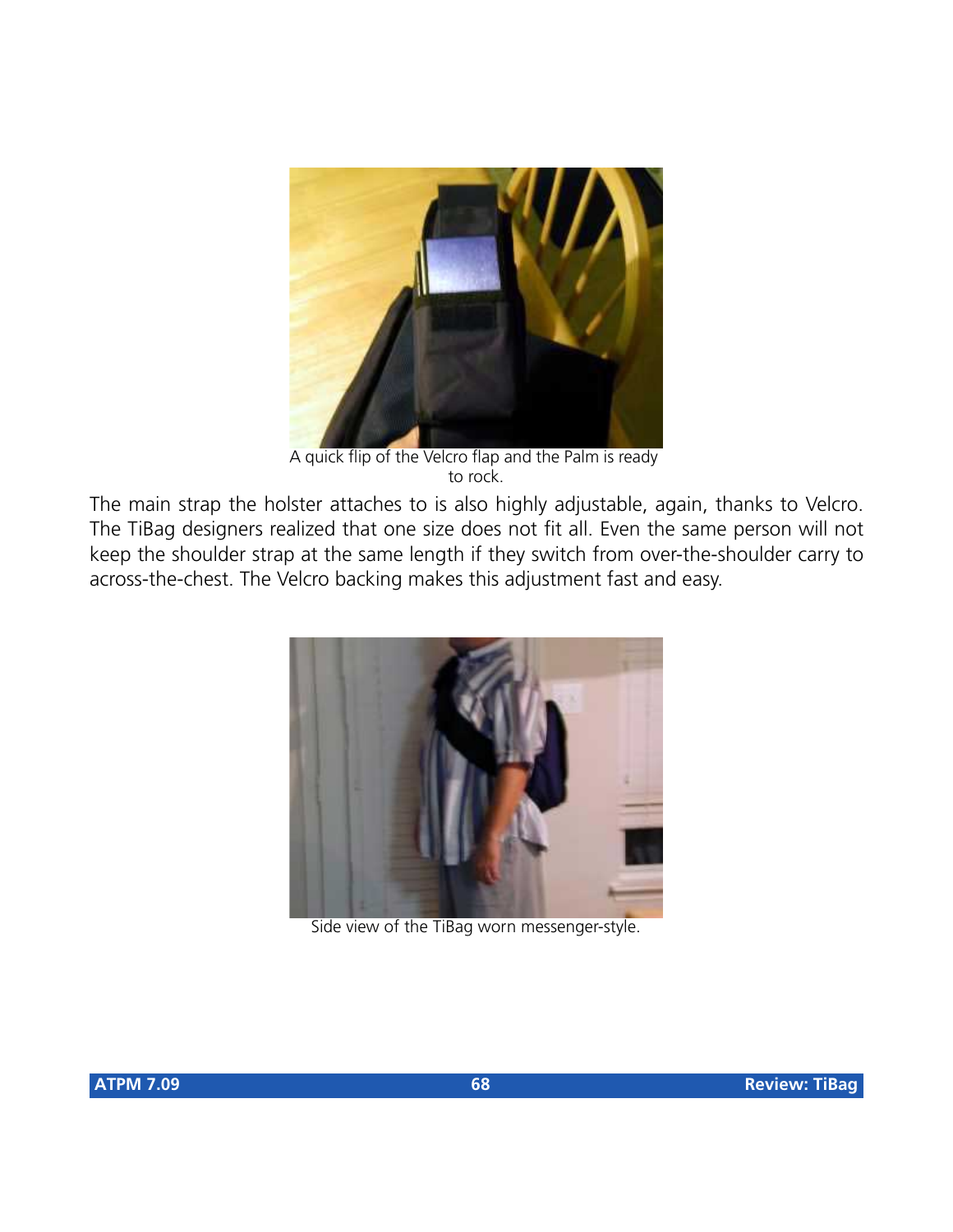

Rear view of the TiBag worn messenger-style.

The TiBag has become my every-day use bag. Most of the time I am simply going from home to the office and back again, with the occasional off-site meeting. With this sort of schedule, I do not need to schlepp around a multitude of items; only the basic essentials. Having two AC adapters for my PowerBook, I do not even carry one of those around every day. One stays at work; the other remains at home, freeing up more space in the TiBag.



Side view of the TiBag worn as a single-strap backpack.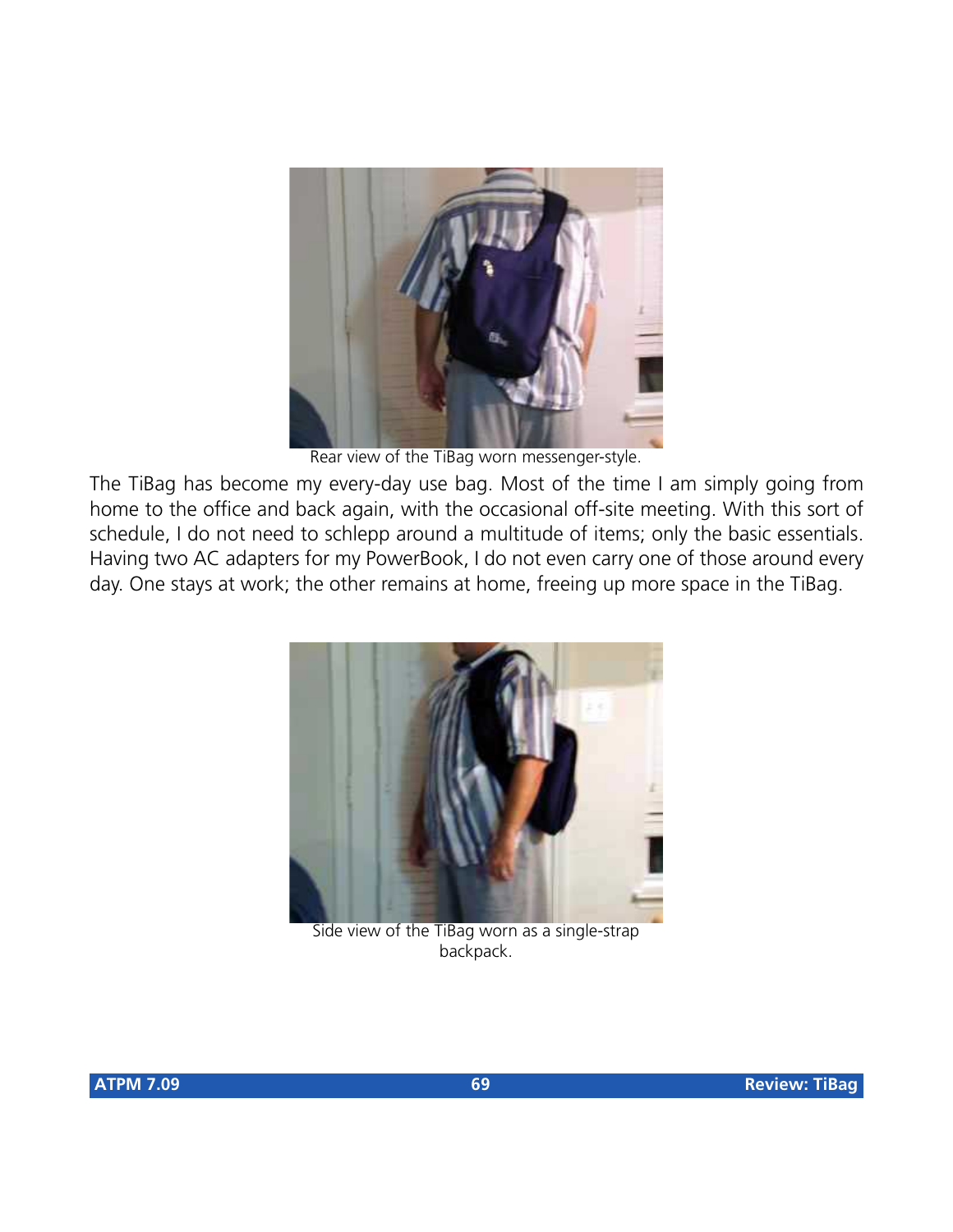

Rear view of the TiBag worn as a backpack.

The quality of the TiBag is clear. It is constructed out of super-durable 600 Denier Polyester, with thick zippers that are easy to open and close. It looks great, and feels great, even when fully loaded. It is one of those items that just feels right, kind of like the TiBook it is designed to carry.

There is room for improvement, however, as far as this reviewer is concerned. While I love my TiBag, there are a few things I would like to see in the next revision of the product. First, I would appreciate a firmer seal on the main flap of the TiBag. The Velcro works great, but as I stated earlier, if the TiBag bulges, the flap will come loose and just flap around. Perhaps one of those two-piece, quick-click locks is the answer here. Second, I am not too fond of the way the pocket for the PowerBook is open at the top. A simple flap that seals via Velcro would do the trick, covering the part of the PowerBook that sticks out of the top of the pocket.

The TiBag is currently available only in black, with the silver TiBag logo. Other colors are slated for release in 2002, including blue, khaki, red, and silver. The TiBag sells for \$39.95 plus shipping and handling, and is currently available only through [www.tibag.com](http://www.tibag.com). The TiBag comes with a lifetime warranty against manufacturing defects and features a thirty-day money-back guarantee. Sebastian Sindermann, TiBag designer and President, is so sure you'll love his product that he'll refund your money, minus shipping, if you are not absolutely satisfied. With that kind of offer, what do you have to lose?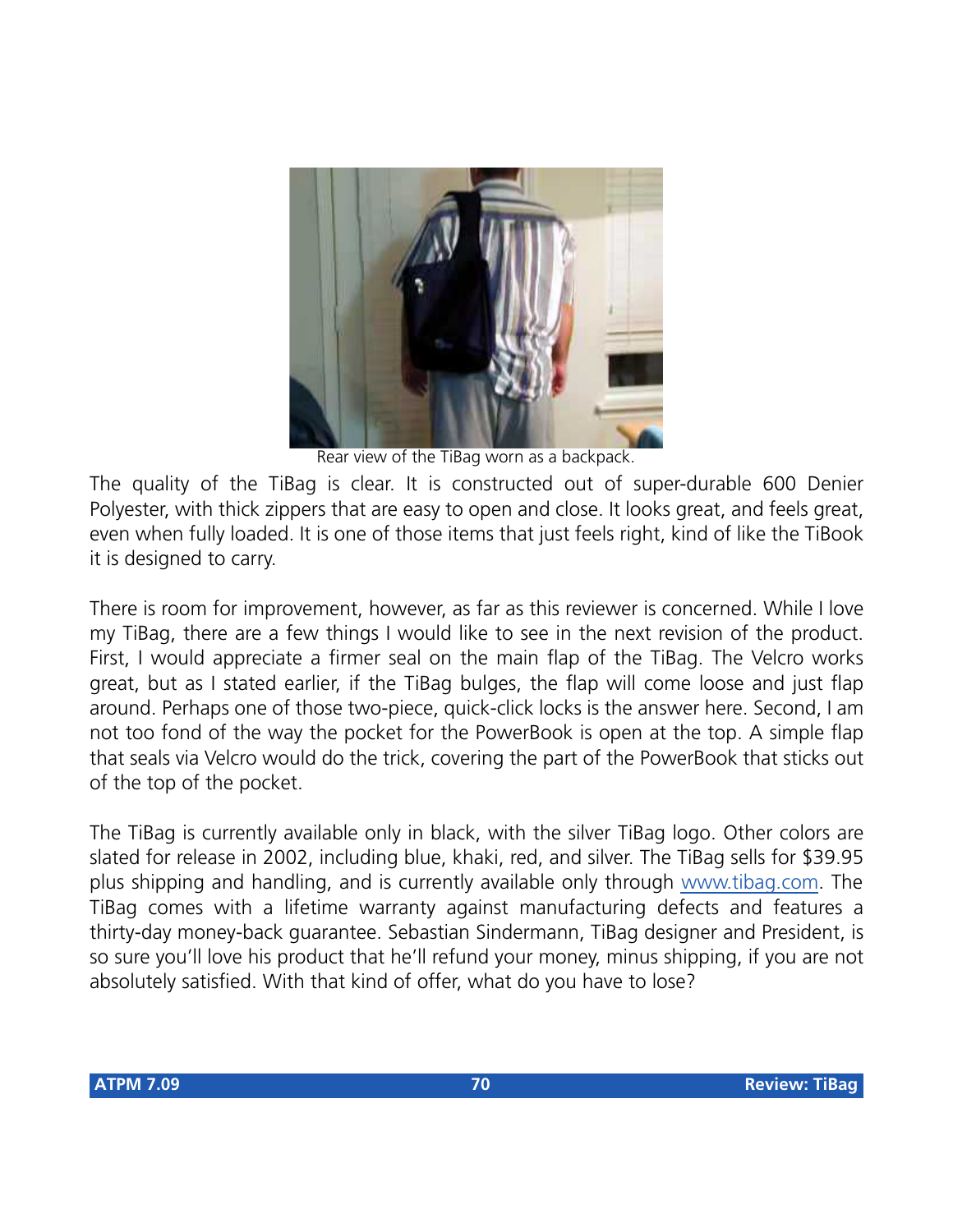If you are a TiBook owner, and need a simple bag for every day use that doesn't require a ton of storage space, then I encourage you to check out the TiBag. This is not one of those computer bags that tries to do it all. Rather, it is perfect for every-day, back-and-forth, around-the-town use, without unnecessarily weighing one down. There is room for improvement, but this is a fine product to add to your PowerBook G4 arsenal.

*Copyright © 2001 Christopher Turner,* [cturner@atpm.com](mailto:jens@grabenstein.de)*. Contributing Editor Christopher reviewed the Podium CoolPad by RoadTools in last month's issue of ATPM, and is currently trying to convince his wife of the need (yes, darn it, need!) of a second AirPort Base Station for their home. Reviewing in ATPM is open to anyone. If you're interested, write to us at* [reviews@atpm.com](mailto:reviews@atpm.com)*.*

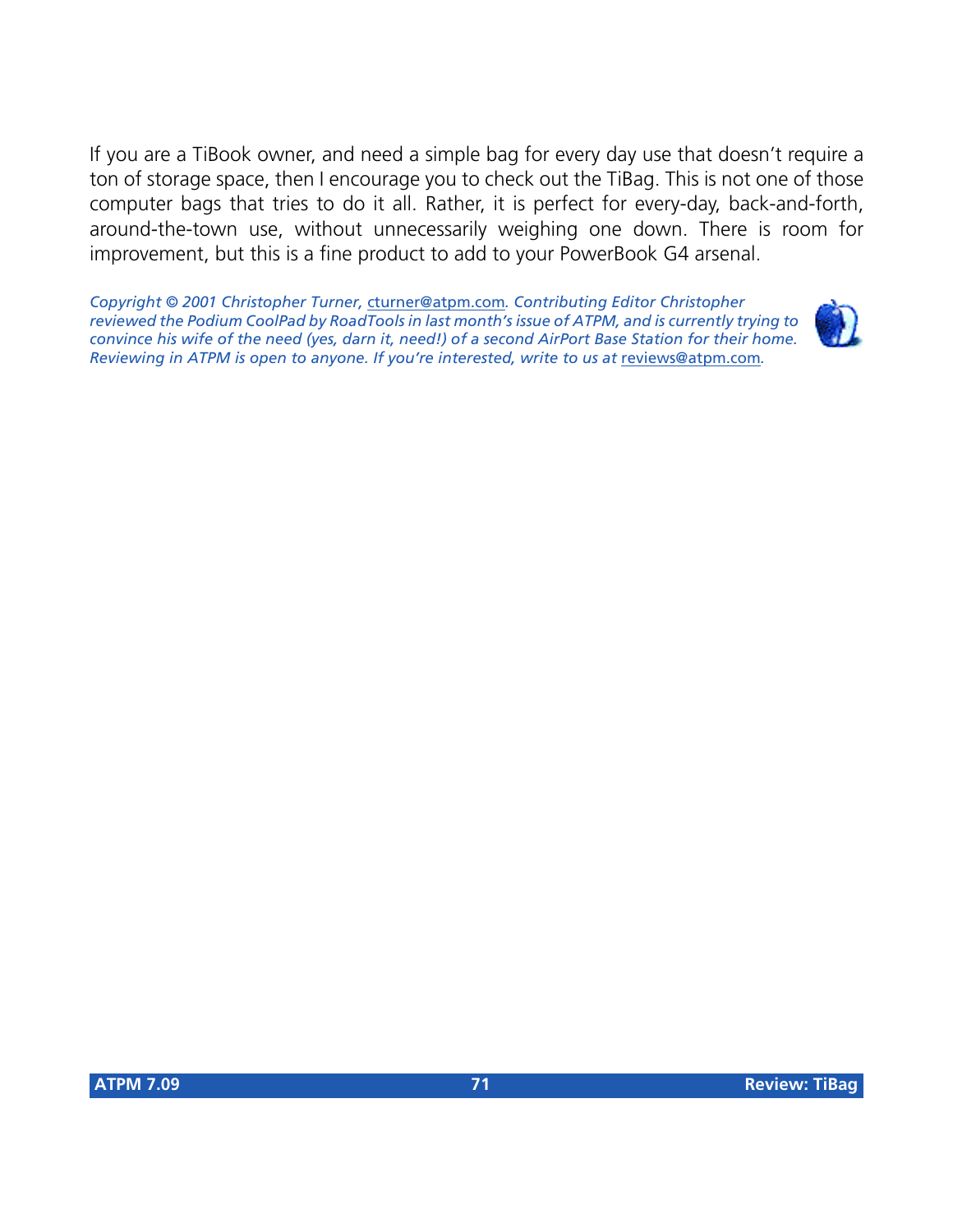**Developer:** MacSoft ([product page\)](http://www.poptop.com/Tropico.htm) **Price:** \$39.99 **Requirements:** G3 Processor, Mac OS 8.6 or Mac OS X 10.0.2, 850 MB disk space. **Trial:** None



I'm sure that just about everybody out there has sat down and played some sort of simulation game. The granddaddy of this genre would have to be SimCity. I was introduced to this game on a black and white IBM with an 8086 processor (for those lucky enough never to have used a DOS-based computer, that's an *old* computer). Now, I'm playing MacSoft's Tropico on my Power Mac. Things have certainly come a long way since my days a grayscale city building.

### **Installation**

Tropico installs the same way as just about any other Mac application, with one exception—the installer can run under both the Classic Mac OS and under OS X. This is because Tropico is Carbonized for use in either environment. The only caveat is that running the installer under OS X is extremely slow. At first, I thought the application had crashed. Turns out it was launching *very* slowly.

When the installation is done, you end up with roughly 830 MB of stuff. This includes two copies of the application—one for OS X and one for OS 8 and 9—as well as movies, maps, voices, scenarios, and other graphics. .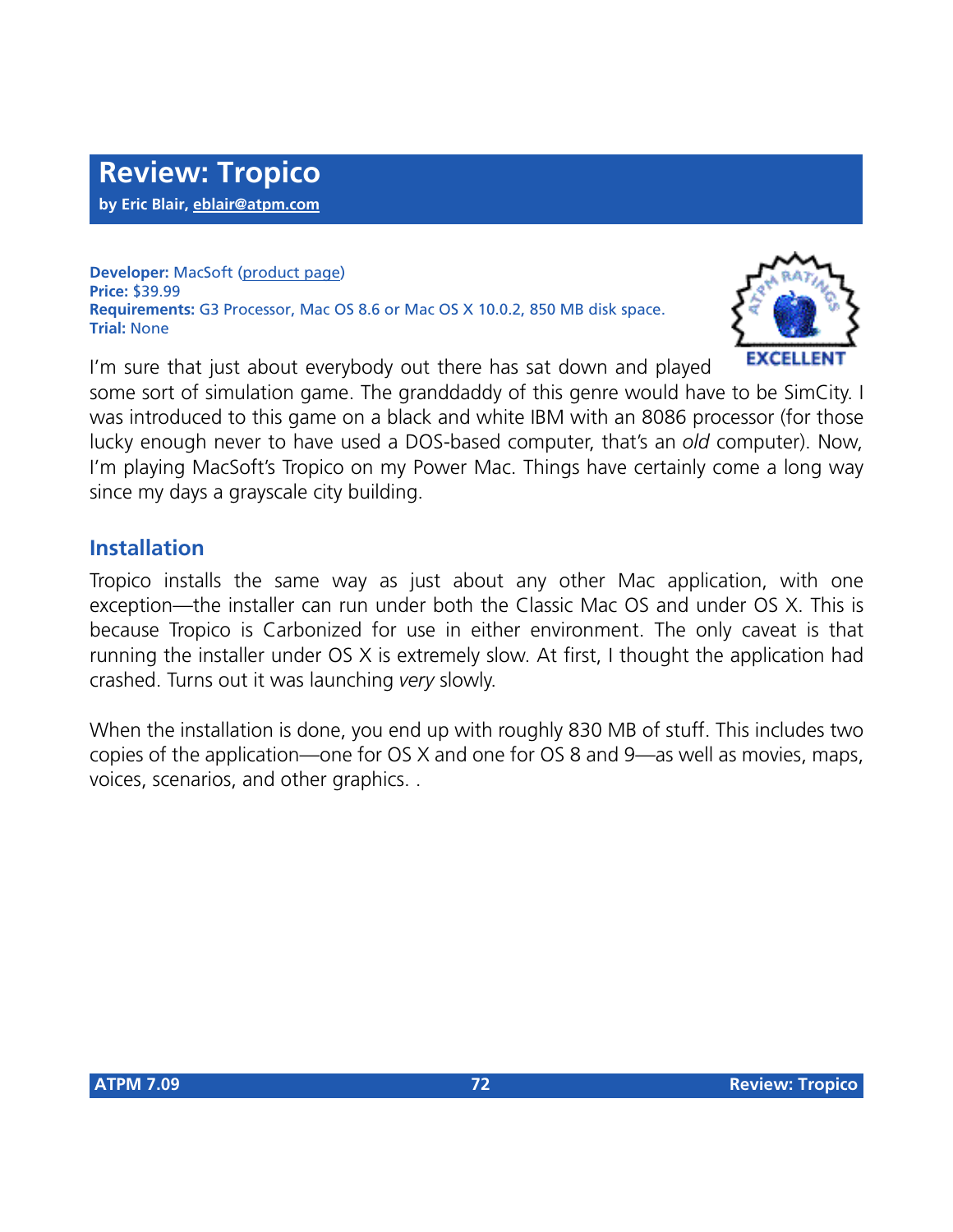#### **Game Play**

Tropico's roots lie in the city building simulation domain. However, it builds on this base to become something different than the norm.



First off, instead of designing some generic city in the middle of nowhere, you're ruling a Caribbean island. You take power in 1950, in the midst of the Cold War. Barring rebellion, *coup d'état*, or losing an election, you will rule until 2000 and beyond. Considering the period, your decisions will be monitored by both the USA and the Soviet Union.

Furthermore, your dictator's personality influences the path of the game. You start off by basing your personality on one of 19 real-life dictators like Mussolini, Evita, Castro, and Papa Doc. Then you choose how you initially take power (election, revolution, installed by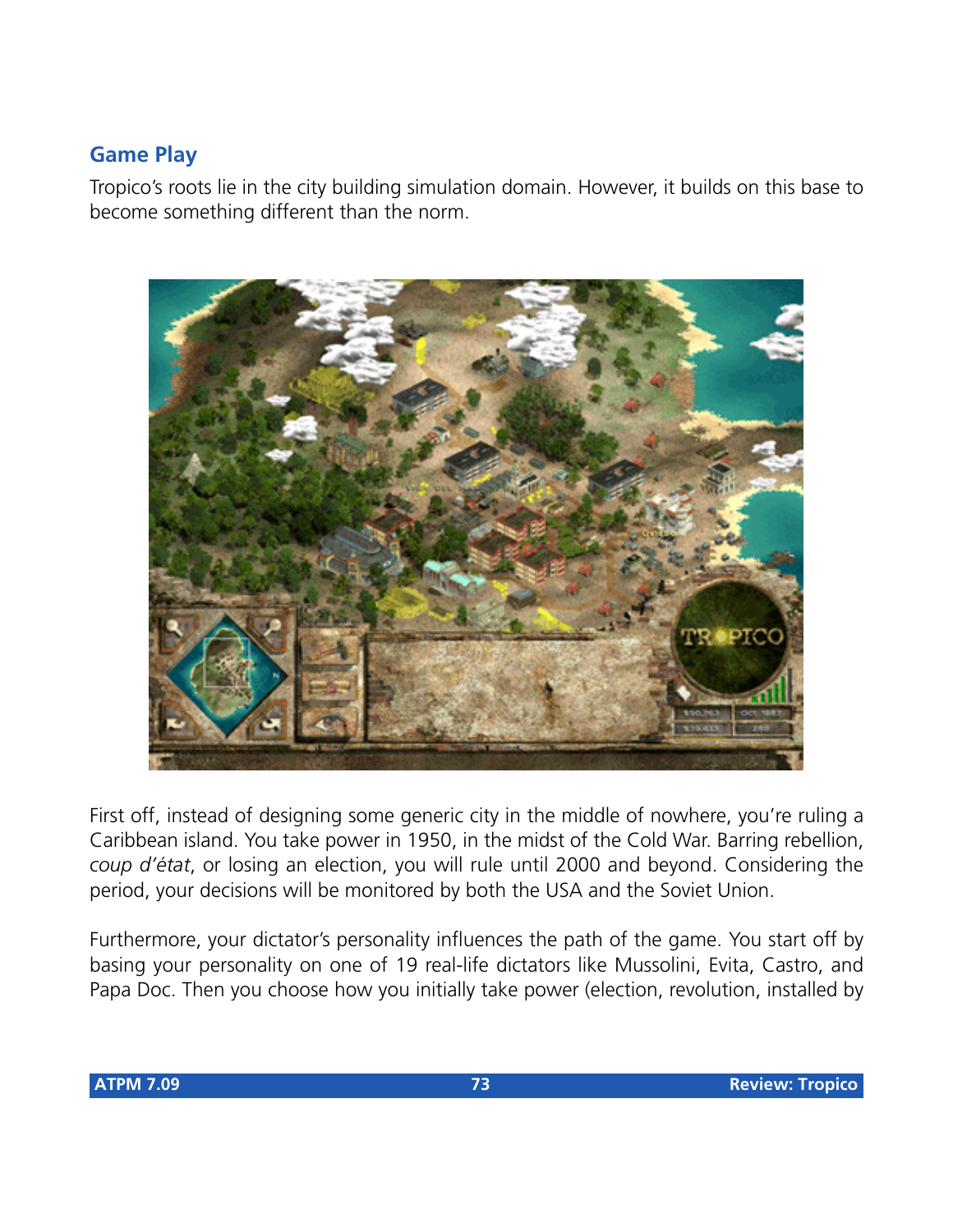KGB), your strengths (charismatic, financial wizard), and your weaknesses (womanizing, flatulent). All of these factors influence how you are viewed by the various factions on your island and by the two world superpowers.

Your island is not even isolated from the rest of the world. Along with trying to please the USA and/or the Soviet Union, you need to worry about things such as tourism, trade, immigration, and emigration. These all contribute to the financial well-being of both your island and yourself.

Unlike most simulation games, just because you created your island out of thin air doesn't mean you get to rule forever. By design, you have 50 years to accomplish whatever goals you selected at the start of the game. You can choose to play beyond this time, but anything that happens thereafter won't affect your final score. Of course, there's always the possibility that you might not make it the full 50 years. Your citizens could remove you through an election (assuming you choose not to "correct" a few ballots). They could also drive you out through open rebellion. Similarly, the military could turn against you. Also, there's nothing stopping the USA or the Soviet Union from stepping in and taking control if they don't like the way you're running things. In short, it's very much like running a real banana republic.

Since you don't really have lots of job security, you also need to put a little something away in case things turn bad. Fortunately, you have a Swiss bank account into which you can siphon funds. If you start skimming too much, though, people might realize that something is amiss and hold you accountable.

As dictator, you get to decide almost everything about your island. For instance, you get to pick almost every building that appears on your island (people will build shacks on their own if there's insufficient housing). These building don't just appear, though. They take time and manpower to build. If you decide that your island needs five farms, two hotels, and a power plant, you will probably be waiting several years to see all these completed.

Your work is not done once the buildings are complete. For farms, you need to decide what they're producing. Different crops grow better on different parts of the island. Furthermore, some crops are better suited for feeding your people while other are better for exporting to the rest of the world. For housing, you need to decide how well you want to maintain the buildings and what you want to charge for rent. For places of work, you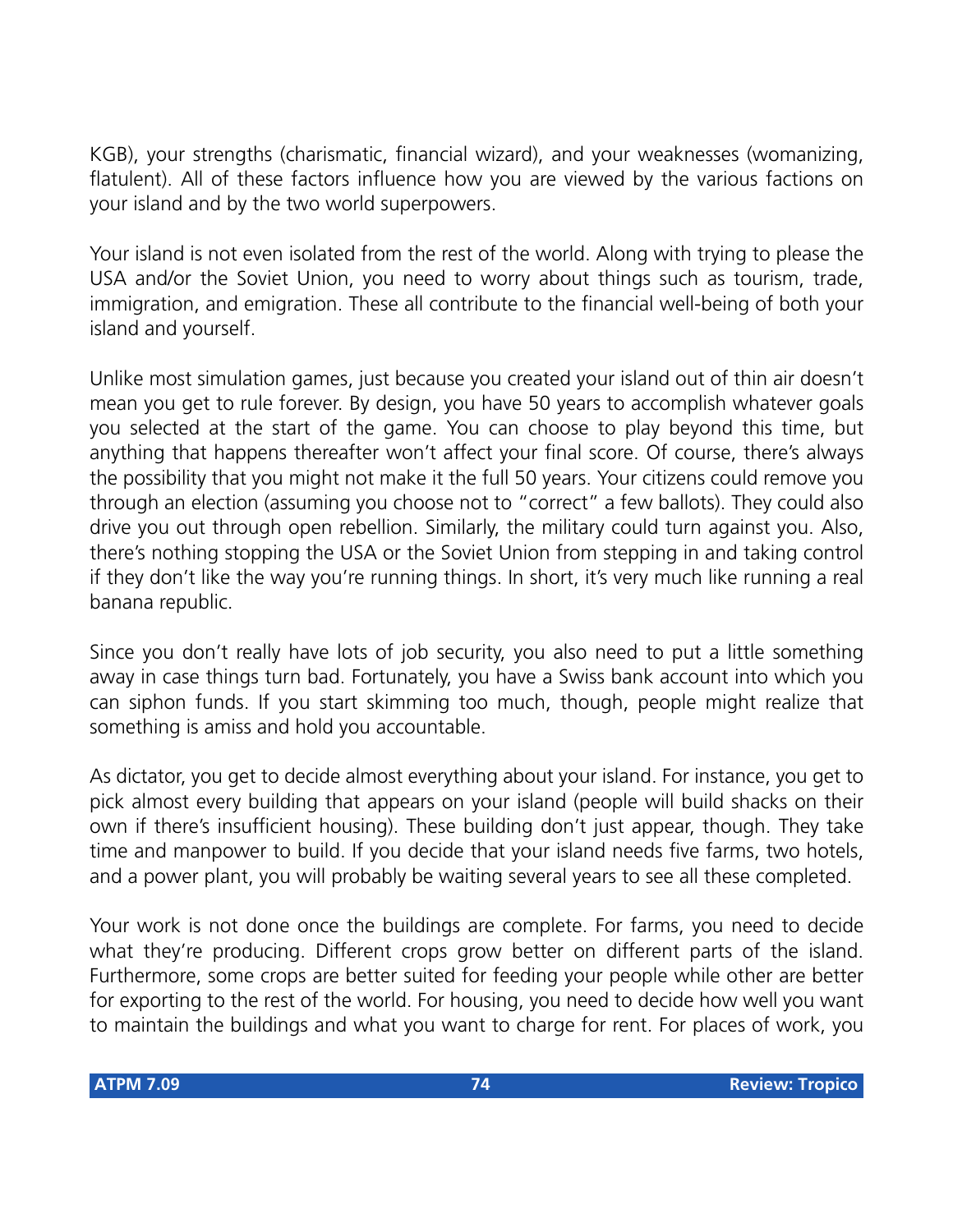need to set wages. Of the Sim games that I've played, SimTower comes closest to matching Tropico's level of control. That said, the Tropico system is far more complex than SimTower.

Along with creating your own island and setting your own victory goals, Tropico comes with several scenarios, some with very specific goals, for you to play—things like "sell lots of Tropican cigars" and "prove to cousin Fidel that you can run your own island". PopTop Software has already released [two new scenarios](http://www.poptop.com/Tropico.htm) (they can be decompressed with StuffIt Expander and the first version of Tropico for the Mac incorporated all of the 1.0.3 changes, so you're all set for running the scenarios).

#### **The Tropicans**

Another area where Tropico excels is the way it handles people. I would say that this aspect of the game falls somewhere between SimTower (where you could name people and see their happiness with your building) and The Sims (where you can control almost everything). Although you can't manipulate your people by telling them exactly what to do, you can find out all sorts of information about them—you can view their needs, their thoughts, their political leaning, and their families.

People in Tropico live full lives. While they do change over the course of their lives, their actions make sense based on their beliefs. An ardent supporter won't suddenly start to hate you unless you do something to prompt his reaction. For instance, in one of my games, there was one particular citizen who ran against me in three straight elections until the time he died from cancer. I was never able to fulfill his wishes while running the island, so he was always determined to defeat me.

Although you can't tell individual citizens what to do with their lives, there are other ways to manipulate them. If there's a particularly annoying citizen you want to discredit, you can have that person declared a heretic. If that doesn't work, throw them in jail. These actions have side effects—your target and his or her family won't be particularly fond of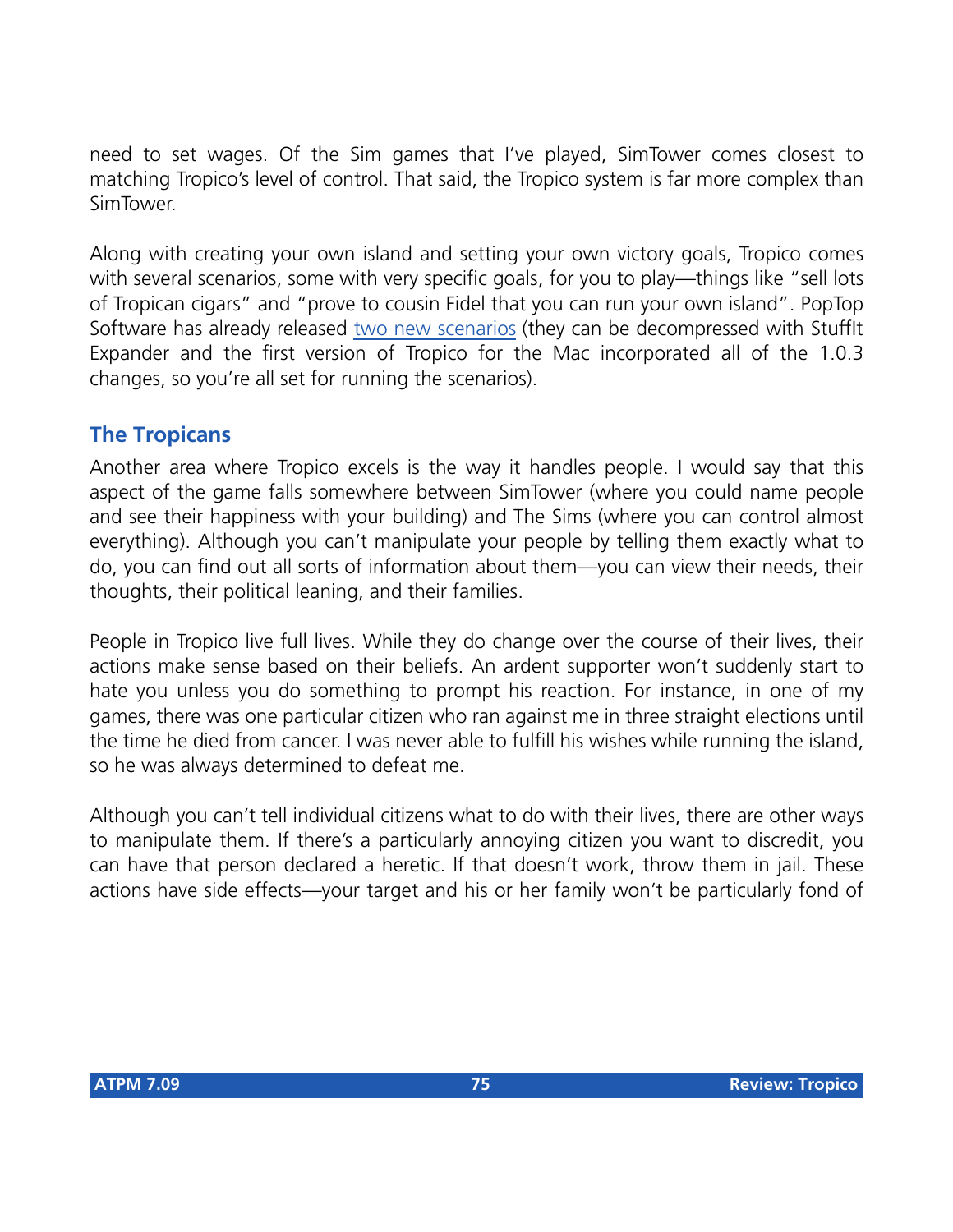you, for instance. If these methods aren't strong enough, you can have the citizen assassinated. At this point, his or her opinion of you really doesn't matter. The victim's family will not like you, though, and any witnesses to the murder will think less of you.



Yolanda Del Negro and her family.

Of course, punishment's not your only option. If you're feeling benevolent, you can simply bribe this person. The benefactor and his or her family will respect you more.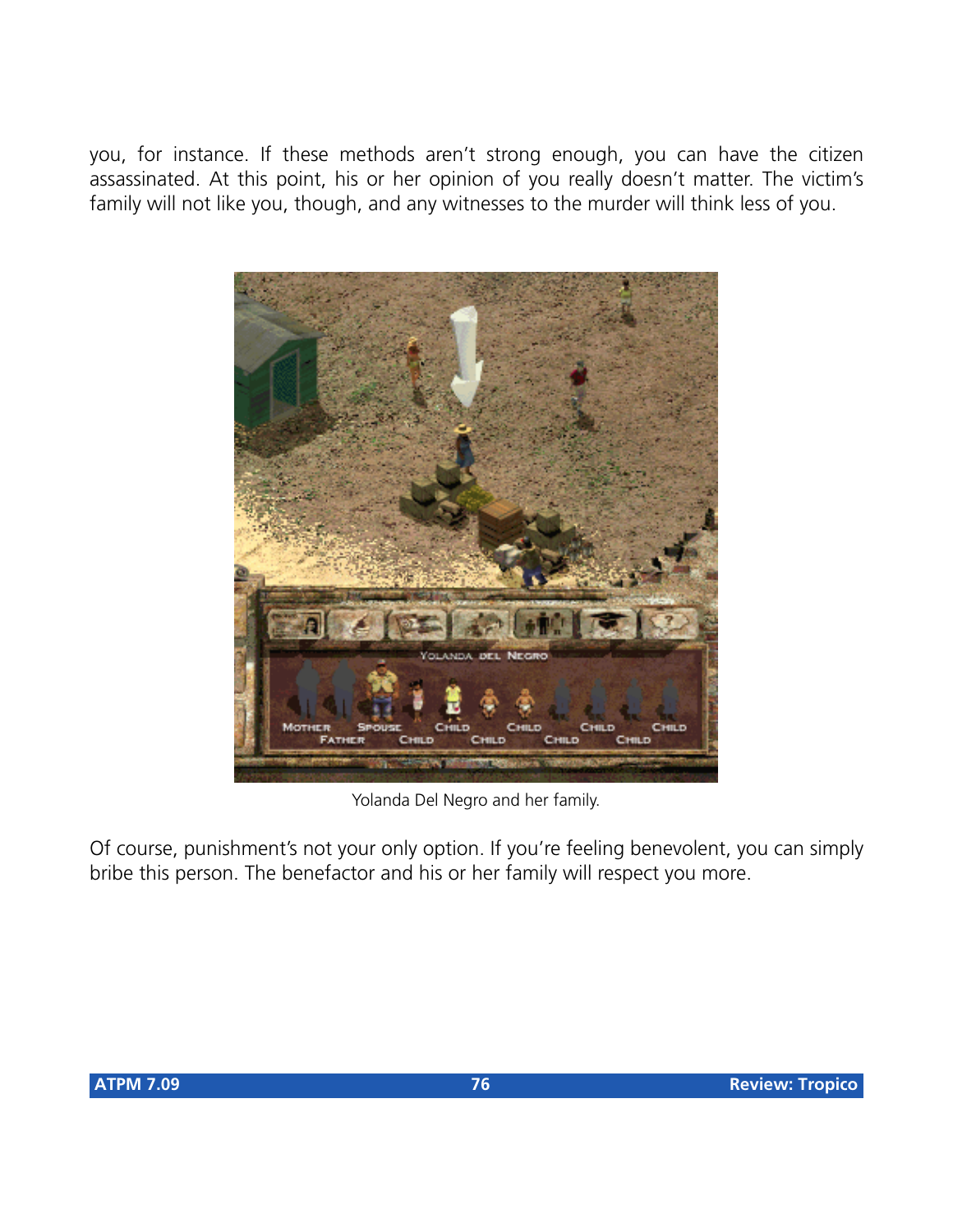#### **Graphics and Sound**

I'm between video cards right now, so I played Tropico in software rendering mode. Nevertheless, the graphics were quite nice—I was even able to read the name of my hotel from its sign.



The 66 Hostel, a cheap hotel aimed at low-class tourists.

The individual characters were the only things that didn't look great—when viewed at the closest setting, they were quite fuzzy. From some of the pictures I've seen on the Web, I have every reason to believe that the people, along with most everything else, would look much better if I were using OpenGL. For the record, Tropico does require a video card with 16 MB of video RAM to use OpenGL.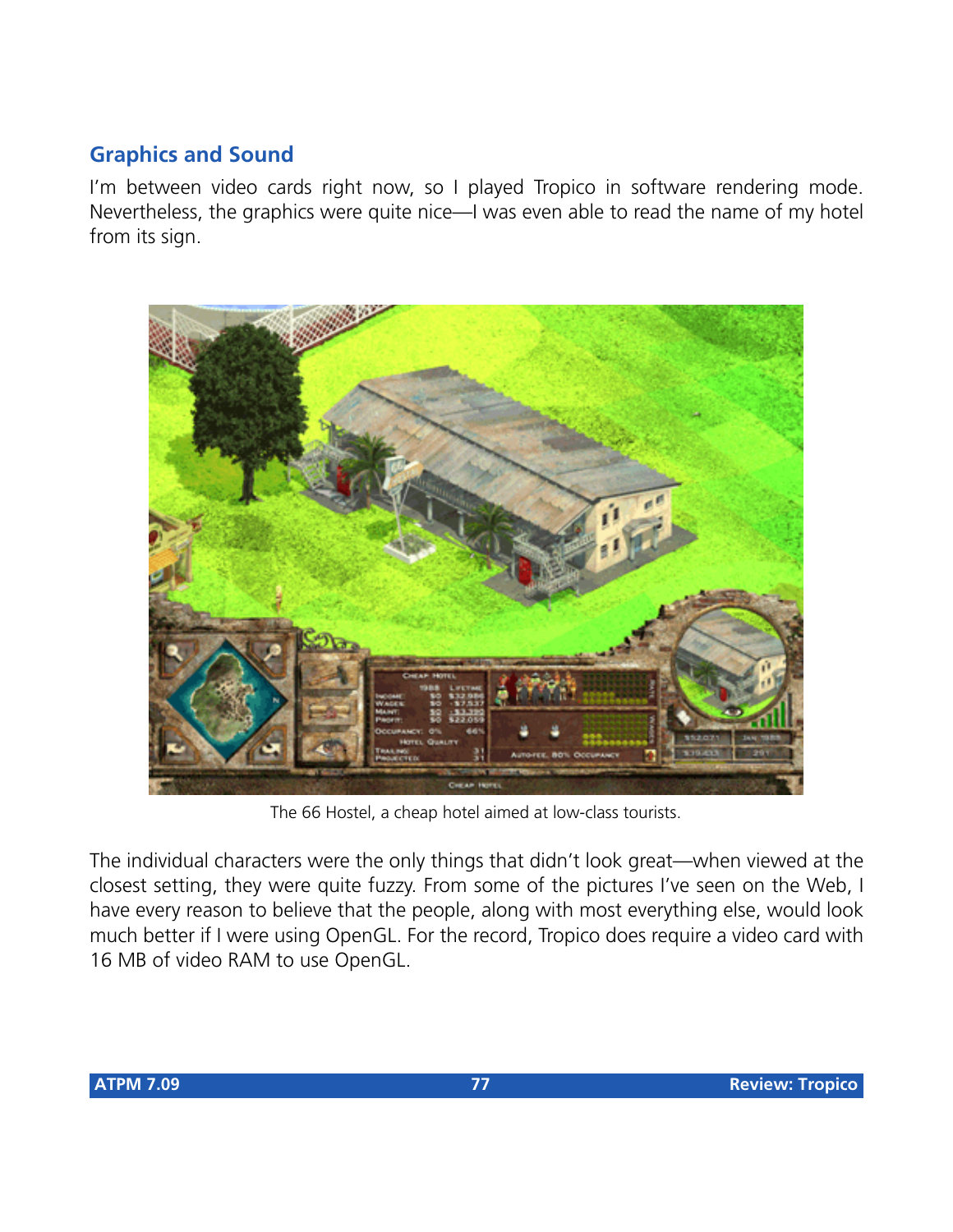Along with the excellent graphics, Tropico sounds great. Most of the time, you're treated to authentic Latin music, which sounds really good and adds to the enjoyment of the game.

Also, your advisor speaks with a Caribbean accent. He provides you with information about your people's complaints and little comments about your reign.

#### **Complaints**

I only had one real problem with Tropico—I wasn't able to get the OS X version of the game to run. I tried using the safe mode option, but this didn't do any good. According to [MacSoft's technical support page for Tropcio](http://www.ina-support.com/faq/tropico_mac.asp), "It is recommended that you exit the game, reboot the computer into OS 9.1, and play the 'OS 8 or 9' version of the game." I believe that's called avoiding the issue. The Read Me says that you can run the OS 8 or 9 version of the game under Classic, which I did, but you are limited to software rendering if you choose this approach. According to some of what I've read about this game, some people have this problem and others do not.

Aside from this, I love everything about this game—well, aside from the fact that it cuts into the time when I'm supposed to be productive, that is.

#### **The Bottom Line**

Tropico is one of the most addictive games I've played in a long time. It takes the classic concept of the city building simulation and twists it into something new and original. If you're looking for a game that is both enjoyable and challenging, look no further.

*Copyright © 2001 Eric Blair,* [eblair@atpm.com](mailto:eblair@atpm.com)*. Reviewing in ATPM is open to anyone. If you're interested, write to us at* [reviews@atpm.com](mailto:reviews@atpm.com)*.*

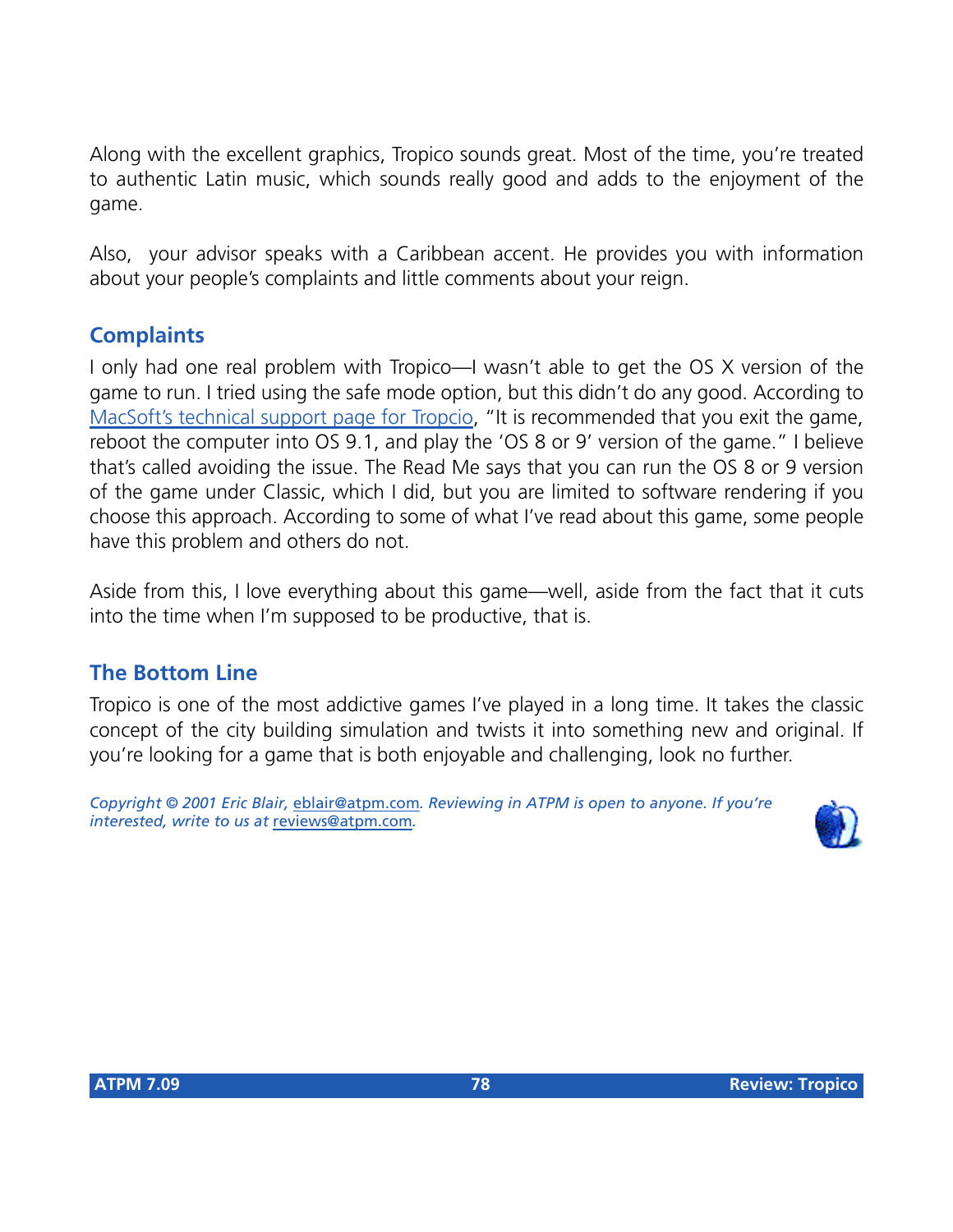# **Review: Ultralingua French-English Dictionary 3.4**

**by Paul Fatula, [pfatula@atpm.com](mailto:pfatula@atpm.com)**

**Developer:** [Ultralingua](http://www.ultralingua.com) **Price:** \$29.95 **Requirements:** System 7.1 **Trial:** Fully-featured (10–30 days)



While I'm generally not a fan of computerized books, there is one point where they can definitely come in handy: searching. Encyclopedias and dictionaries have long been available on CD-ROM; go into a bookstore and you'll find that a few paper dictionaries come with a computer-readable version. Ultralingua has created a number of language-to-language dictionaries (French-English, German-English, Italian-English,

Spanish-English, and French-German), as well as monolingual dictionaries in French and English. In addition to Macintosh (classic and X), there are versions available for Windows and Palm, the latter of which I'd think could be extremely useful to travelers.

#### **Content**

According to the Web site (you don't think I counted, do you?), the French-English dictionary contains some 250,000 indexed translations. That alone compares quite favorably to the two paper dictionaries I have lying around, the larger of which claims only 120,000. Point being, at least on the surface, the dictionary seems to be pretty complete. (Anyone interested in medical terms can purchase a separate French-English Medical Terms module.)

Definitions themselves in Ultralingua's dictionary tend to be quite terse, just giving a word or two into which the word can be literally translated. There are however numerous listings for expressions involving a particular word. Listed under *tête*, for example, you can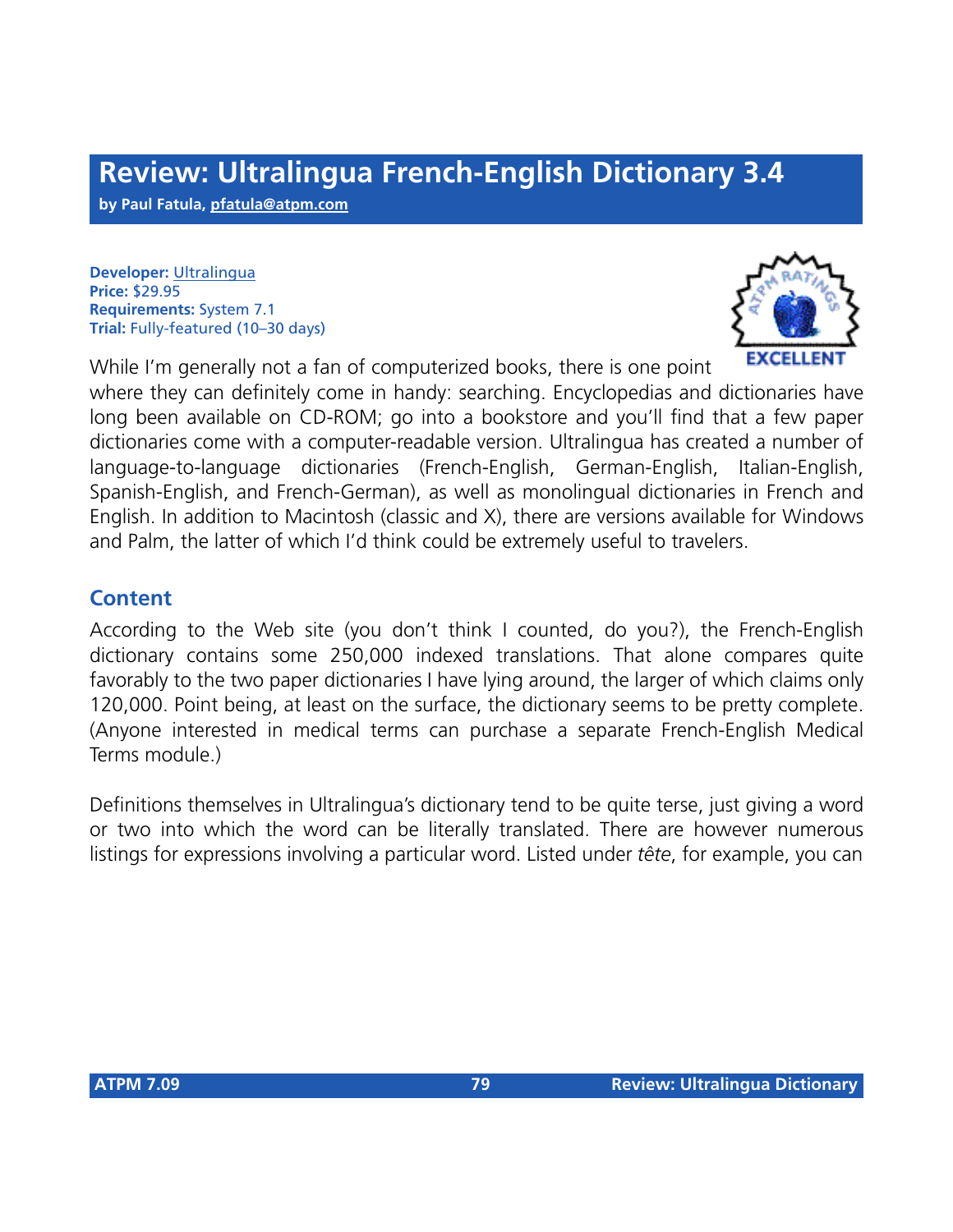find *être une tête de mulet* ("to be muleheaded"), *être une tête de pioche* ("to be pigheaded"), and, well, let's just say well over a hundred more expressions using the word; I'm sick of counting.

| Uttralingua fR/EN6                           |      |  |
|----------------------------------------------|------|--|
| tete                                         |      |  |
| $\bullet$ French<br>◯ English                | 3.40 |  |
| <b>tête</b> [n.f.]                           |      |  |
| gourd*                                       |      |  |
| head                                         |      |  |
| tête <i>(Faatball)</i> [n.f.]                |      |  |
| header                                       |      |  |
| avoir encore toute sa <b>tête</b> [expr.]    |      |  |
| (to) still have one's wits                   |      |  |
| avoir la <b>tête</b> en l'air [expr.]        |      |  |
| (to) be absent-minded                        |      |  |
| avoir la <b>tête</b> sur les épaules [expr.] |      |  |
| (to) have a head on one's shoulders          |      |  |
| (to) have one's head (squarely) on           |      |  |
| one's shoulders                              |      |  |
| avoir mal à la <b>tête</b> [expr.]           |      |  |
| (to) have a headache                         |      |  |
| avoir qqch. en <b>tête</b> [expr.]           |      |  |
| (to) have (sth.) in mind                     |      |  |
| Unregistered copy., 1 user                   |      |  |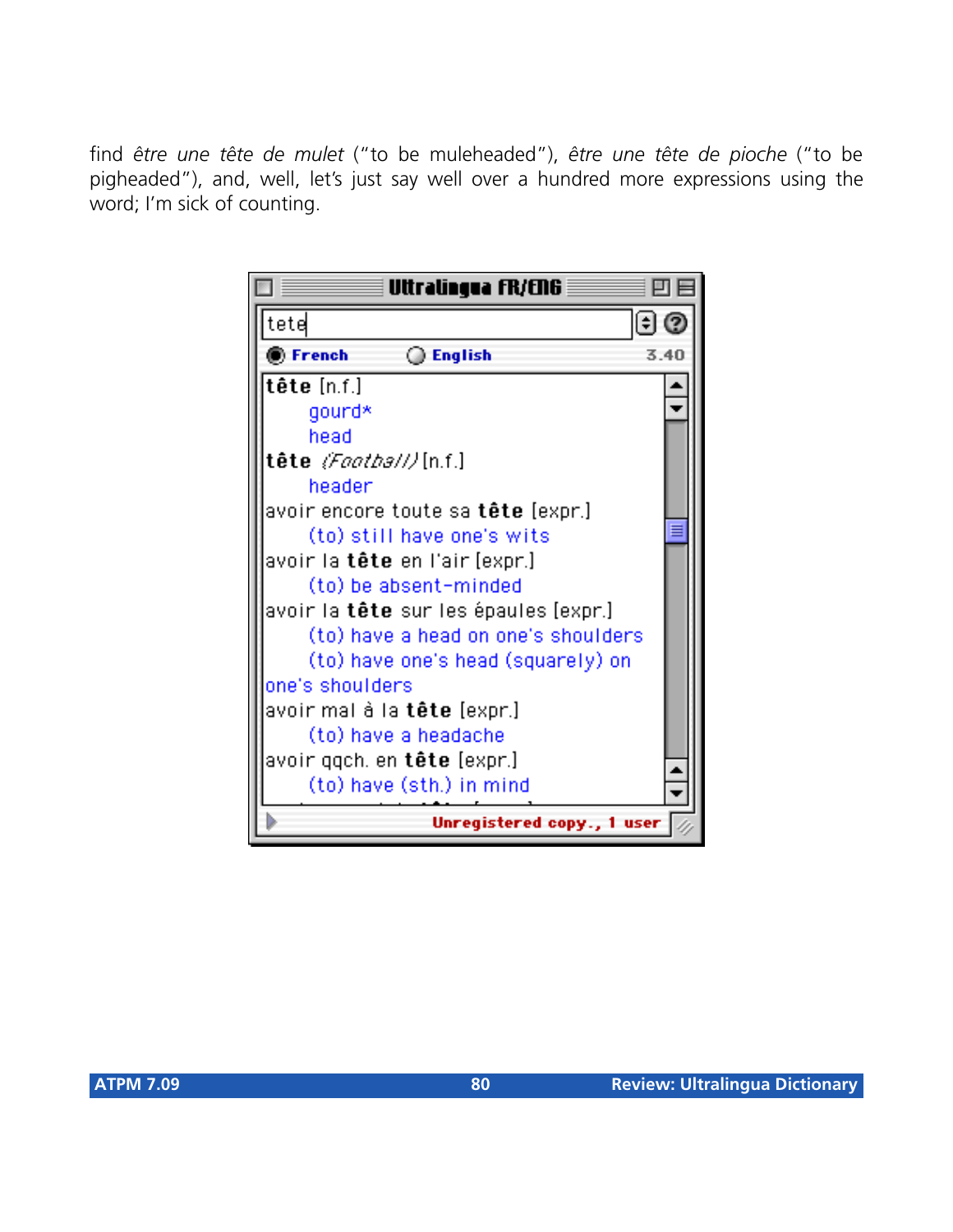Content doesn't stop there, however. There's a handy feature where you can type in a number (in digits) and see the number typed out in words. To me the most exciting thing about this is it's instantaneous, and updates as you type, handling up to 18-digit numbers.



There's also a references section, which includes the manual for the product, French Grammar (written in English) and English Grammar (written in French) sections, and a table of correspondences (weights and measures, etc.). The Grammar section is extensive (far more so than in either of my paper dictionaries), well-written, and cross-referenced. Students will find the section listing common endings for masculine and feminine words to be quite useful, for example; I know that when I was studying French something like that would have helped me out a lot. Unlike many paper dictionaries, however, Ultralingua doesn't offer any verb tables, something I for one sorely miss.

#### **Interface**

Oh, how I wish that every program I used worked as well as this one. It behaves as expected, and it's lightning fast. Windows are resizeable, buttons look like buttons, and the floating toolbar's tooltips appear instantly. As you type in a word you want to look up, the window scrolls along with you; when you see what you're looking for, just stop typing: you don't have to hit enter and watch a spinning beachball while the program lethargically looks up a word. That means it is actually faster to look up a word with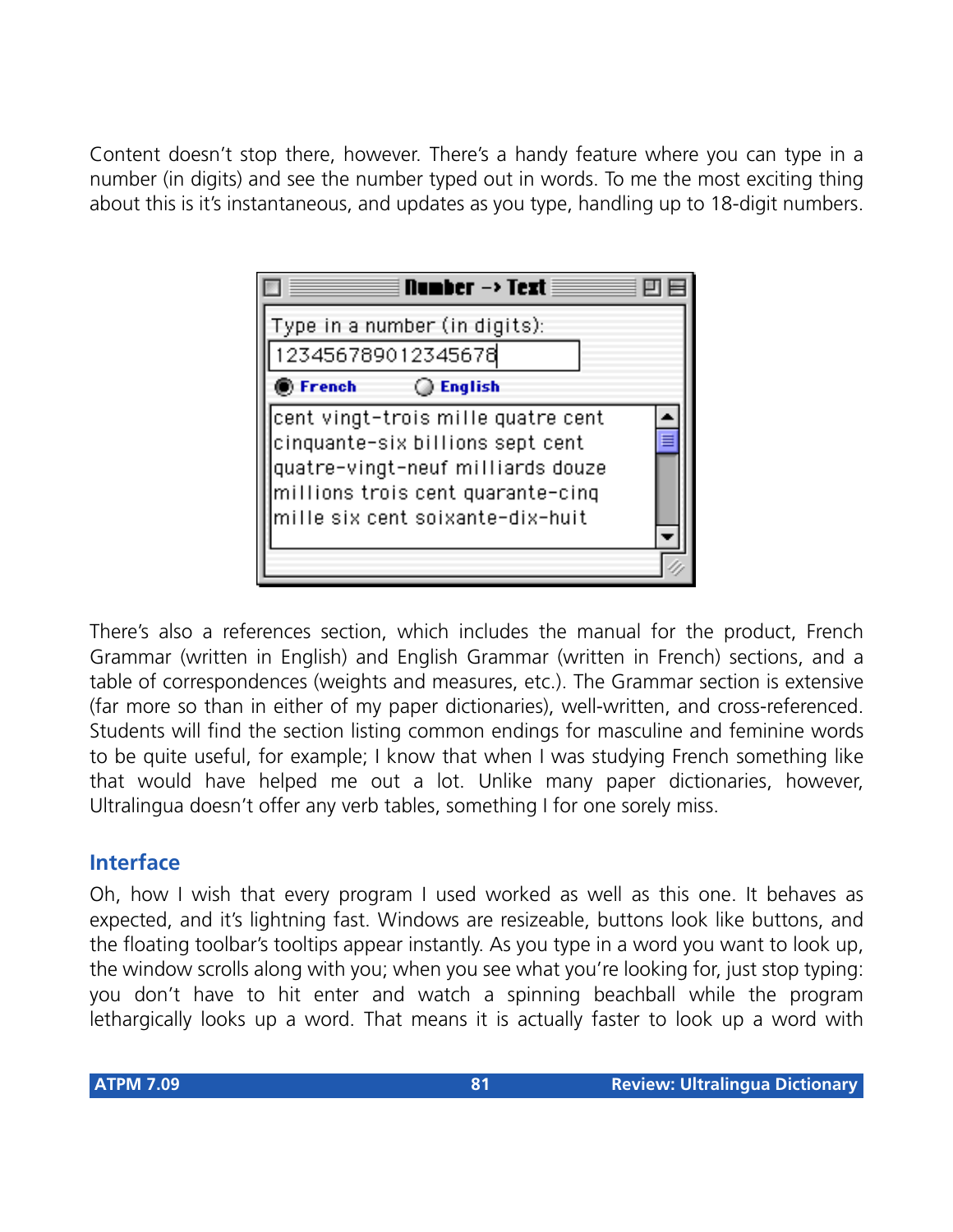Ultralingua than in a paper dictionary…and since you can scroll through the whole dictionary, we few (we happy few) who like to browse through dictionaries can do so just as well with Ultralingua's dictionary as with the paper kind.



The interface has a second window, showing reverse-translation, allowing you to double-check a word you plan to use. Just double-click on a word (in blue, mimicking Web pages), and up pops a reverse translation. Frankly, reverse-translation is something I never bother with using a paper dictionary; it's just too cumbersome. With Ultralingua, however, it's so simple that it's become a matter of course.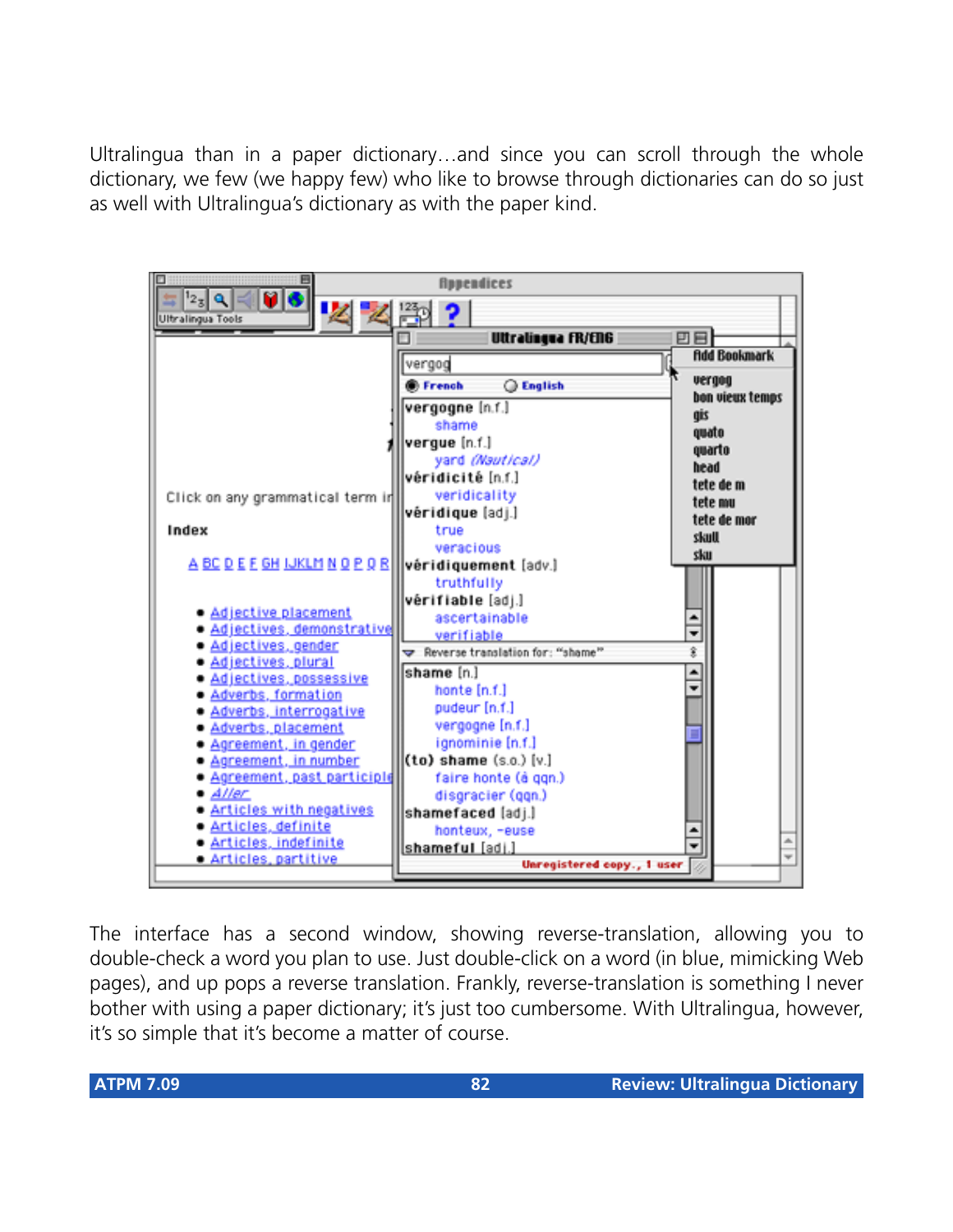You can bookmark a useful entry you find, and a drop down menu remembers words you looked up recently, making it easy to backtrack or double-check something you've already seen.

Maybe the handiest interface feature of Ultralingua (not yet available for X, but they're working on it) is an extension that allows you to activate Ultralingua with a key combination you choose. With that installed, you can select any word on your screen, from any application (at least in my experience; I expect there may be exceptions), hit the key sequence, and Ultralingua will look up the word for you. It's extremely useful if you're hanging out in a French language chat room on IRC or placing an order from <http://www.bol.fr>.

The one place where I'd say there's really some room for improvement is the dictionary's Find feature. This is different from looking up a word alphabetically, as described above. In the Find window, you can type in a word and get a list of terms in the dictionary that contain (or begin with, end with, or (gasp) do not contain) it. This is extremely useful for looking up expressions, or doing a quick check to see whether you're translating literally something that's actually an idiomatic expression. However, all the Find feature does is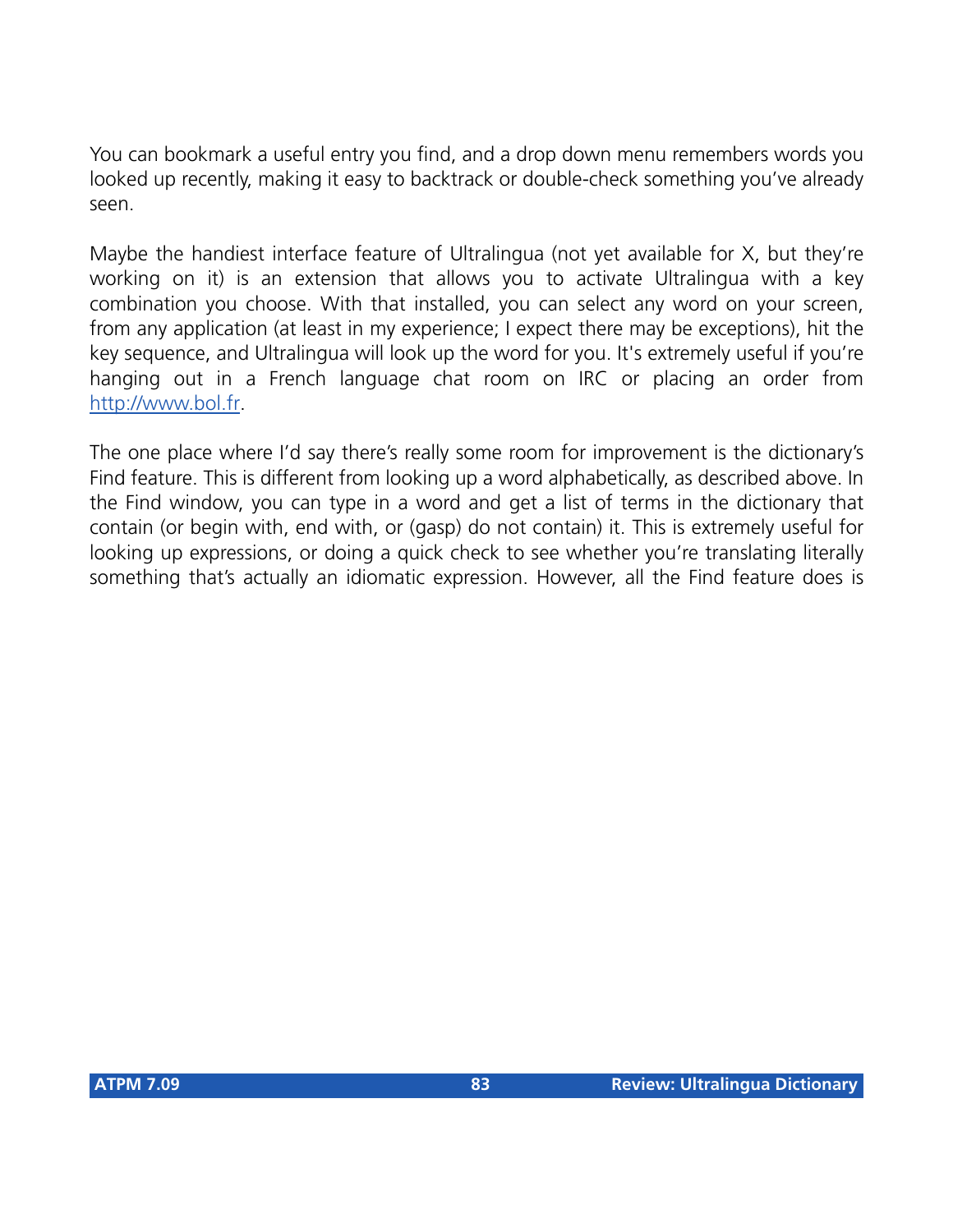give you a list. If you want to look up any of the terms it returns, you have to select the term, copy it, go to the dictionary screen, and paste. It's a real shame that you can't simply double-click on the term, as you can to get reverse translation.

| <b>find</b>                          |  |
|--------------------------------------|--|
| Contains $\triangleq$<br> temps      |  |
| More Fewer                           |  |
| ◯ English<br><b>O</b> French         |  |
| a fini l' examen temps               |  |
| a longtemps                          |  |
| à temps                              |  |
| affronter un problème en temps voulu |  |
| après la pluie, le beau temps        |  |
| arriver à temps                      |  |
| au temps pour moi !                  |  |
| autres temps, autres moeurs          |  |
| avoir le temps de faire qqch.        |  |
| beau temps                           |  |
| bon vieux temps                      |  |
| causerie en temps réel               |  |
| chaque chose en son temps            |  |
| chose en son temps                   |  |
| combien de temps<br>contretemps      |  |
| d'il y a longtemps                   |  |
| dans le temps                        |  |
| de la pluie et du beau temps         |  |
| de printemps                         |  |
| de temps                             |  |
| <u>lde temps à autre</u>             |  |
|                                      |  |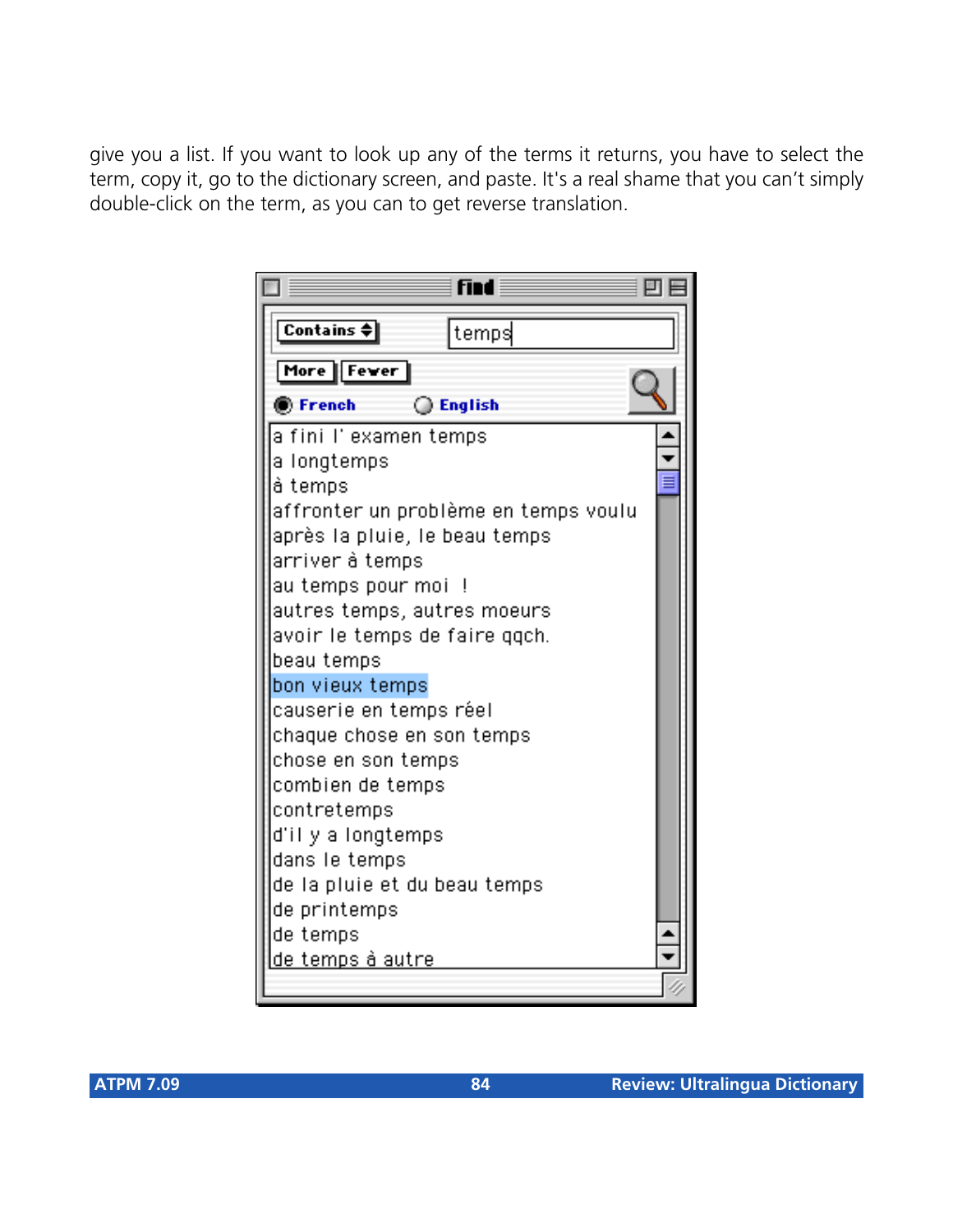# **Conclusion**

Ultralingua's French-English dictionary is a highly useful tool for anyone who works with both languages. The dictionary returns useful results instantly, and the grammar sections provide useful explanations and examples of commonly asked questions about points of grammar, in both languages. If this review has at all piqued your interest, take advantage of the free (and fully-featured) trial and see how well it meets your needs.

*Copyright © 2001 Paul Fatula,* [pfatula@atpm.com](mailto:pfatula@atpm.com)*. Reviewing in ATPM is open to anyone. If you're interested, write to us at* [reviews@atpm.com](mailto:reviews@atpm.com)*.*

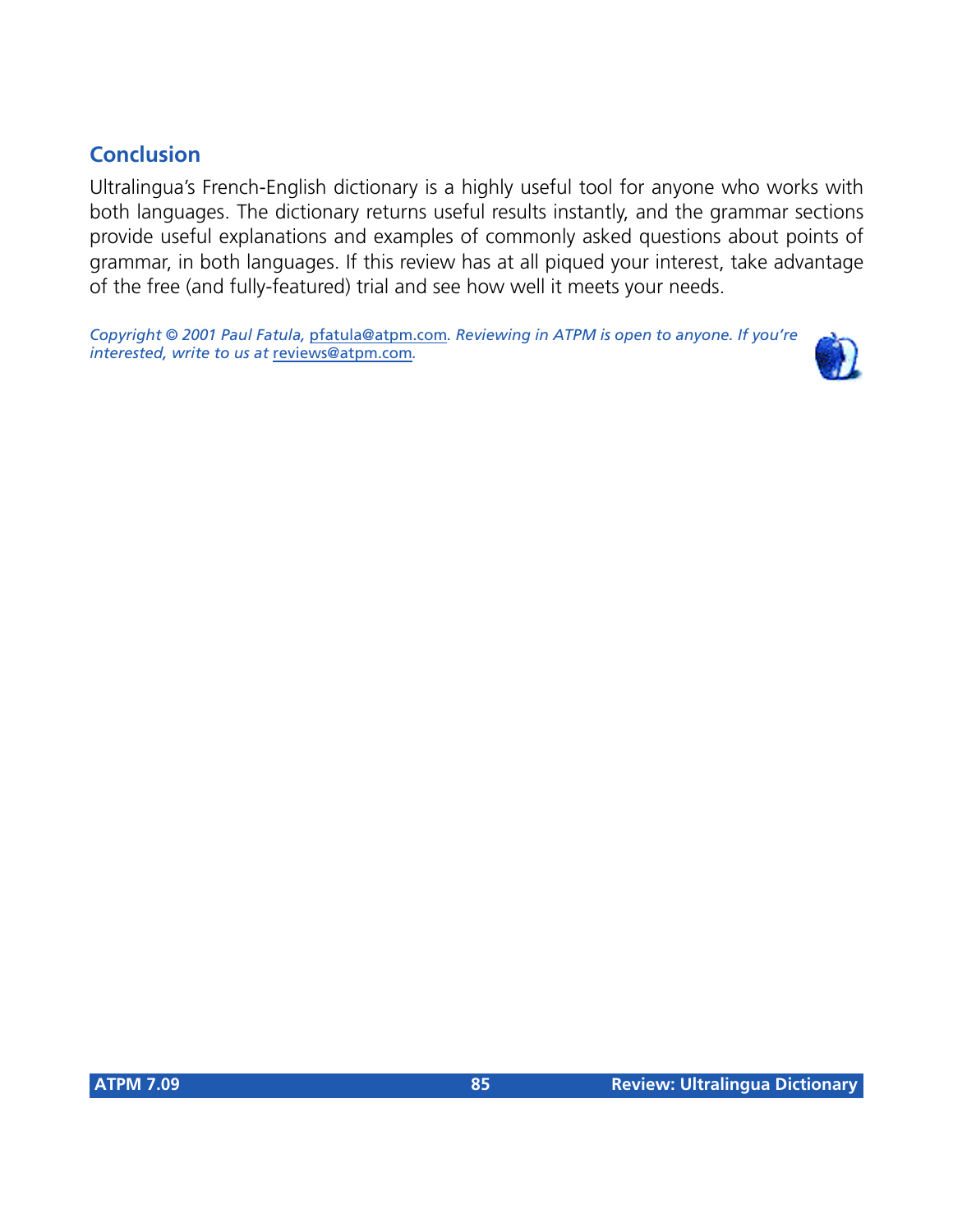# **FAQ: Frequently Asked Questions**

#### **What Is ATPM?**

*About This Particular Macintosh* (ATPM) is, among other things, a monthly Internet magazine or "e-zine." ATPM was created to celebrate the personal computing experience. For us this means the most personal of all personal computers—the Apple Macintosh. About This Particular Macintosh is intended to be about your Macintosh, our Macintoshes, and the creative, personal ideas and experiences of everyone who uses a Mac. We hope that we will continue to be faithful to our mission.

# **Are You Looking for New Staff Members?**

We currently need a **Managing Editor**, several **Contributing Editors**, a **Copy Editor**, and a **Publicity Manager**. Please [contact us](mailto:editor@atpm.com) if you're interested.

#### **How Can I Subscribe to ATPM?**

Visit the [subscriptions page](http://www.atpm.com/subscribe).

#### **Which Format Is Best for Me?**



The **Online Webzine** edition is for people who want to view ATPM in their Web browser, while connected to the Internet. It provides sharp text, lots of navigation options, and live links to ATPM back issues and other Web pages. You can use Sherlock to [search](http://www.atpm.com/search) all of the online issues at once.



The **Offline Webzine** is a HTML version of ATPM that is formatted for viewing offline and made available in a StuffIt archive to reduce file size. The graphics, content, and navigation elements are the same as with the Online Webzine, but

you can view it without being connected to the Internet. It requires a Web browser.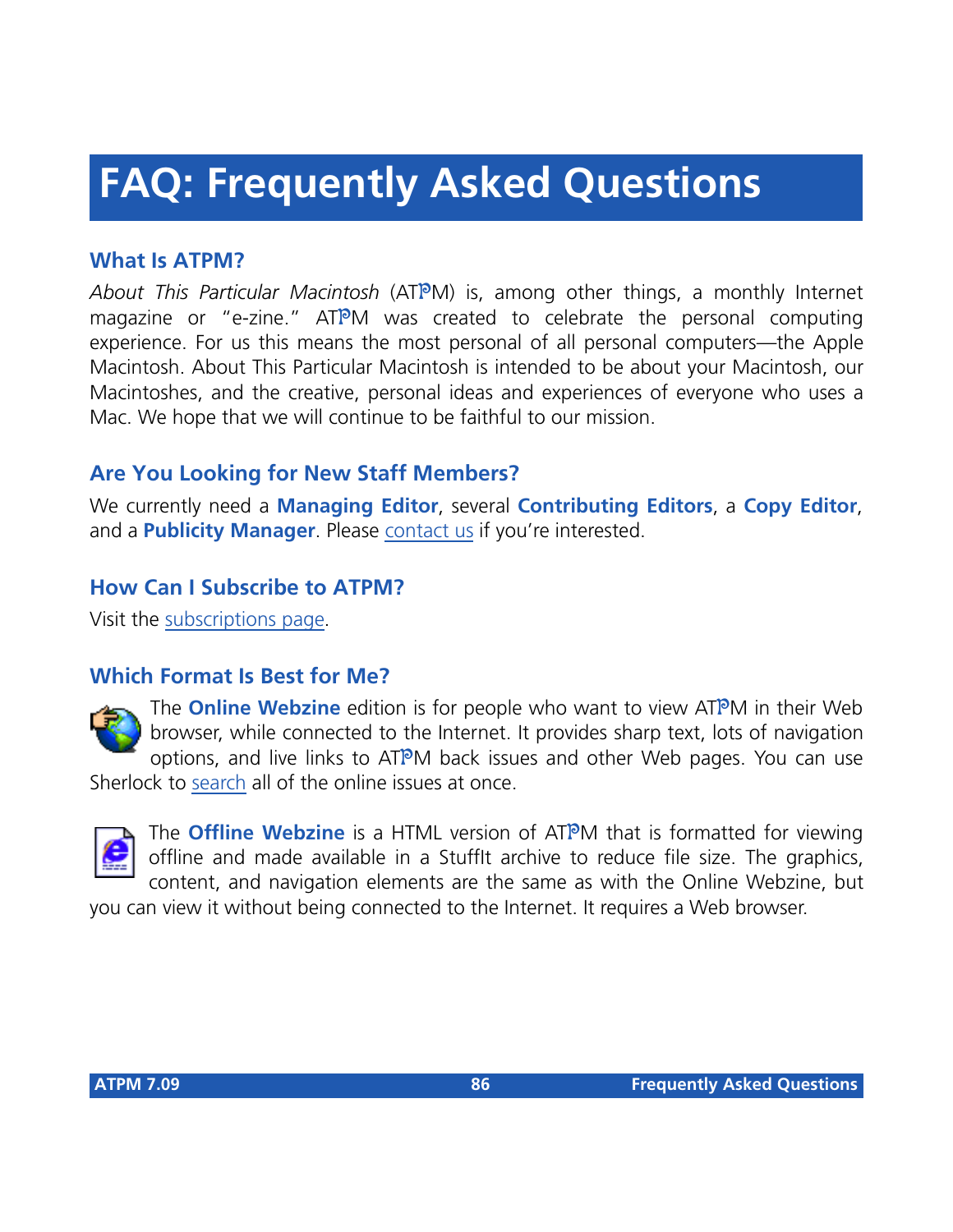

The **Print PDF** edition is saved in Adobe Acrobat format. It has a two-column layout with smaller text and higher-resolution graphics that are optimized for printing. It may be viewed online in a browser, or downloaded and viewed in

Adobe's free Acrobat Reader on Macintosh or Windows. PDFs may be magnified to any size and searched with ease.



The **Screen PDF** edition is also saved in Adobe Acrobat format. It's a one-column layout with larger text that's optimized for reading on-screen. It may be viewed online in a browser, or downloaded and viewed in Adobe's free Acrobat Reader on

Macintosh or Windows. PDFs may be magnified to any size and searched with ease.

#### **What Are Some Tips for Viewing PDFs?**

- You can [download](http://www.adobe.com/prodindex/acrobat/readstep.html) Adobe Acrobat Reader for free. If you have a Power Macintosh, Acrobat Reader 4 has better quality and performance. ATPM is also compatible with Acrobat Reader 3, for those with 680x0 Macs.
- You can zoom the PDF to full window width and scroll through articles simply by single-clicking anywhere in the article text (except underlined links).
- You can quickly navigate between articles using the bookmarks pane at the left of the main viewing window.
- For best results on small screens, be sure to hide the bookmarks pane; that way you'll be able to see the entire page width at 100%.
- Try turning Font Smoothing on and off in Acrobat Reader's preferences to see which setting you prefer.
- All blue-underlined links are clickable. Links to external Web sites are reproduced in footnotes at the bottoms of pages, in case you are reading from a printed copy.
- You can hold down option while hovering over a link to see where it will lead.
- For best results, turn off Acrobat's "Fit to Page" option before printing.

# **Why Are Some Links Double-Underlined?**

In the PDF editions of ATPM, links that are double-underlined lead to other pages in the same PDF. Links that are single-underlined will open in your Web browser.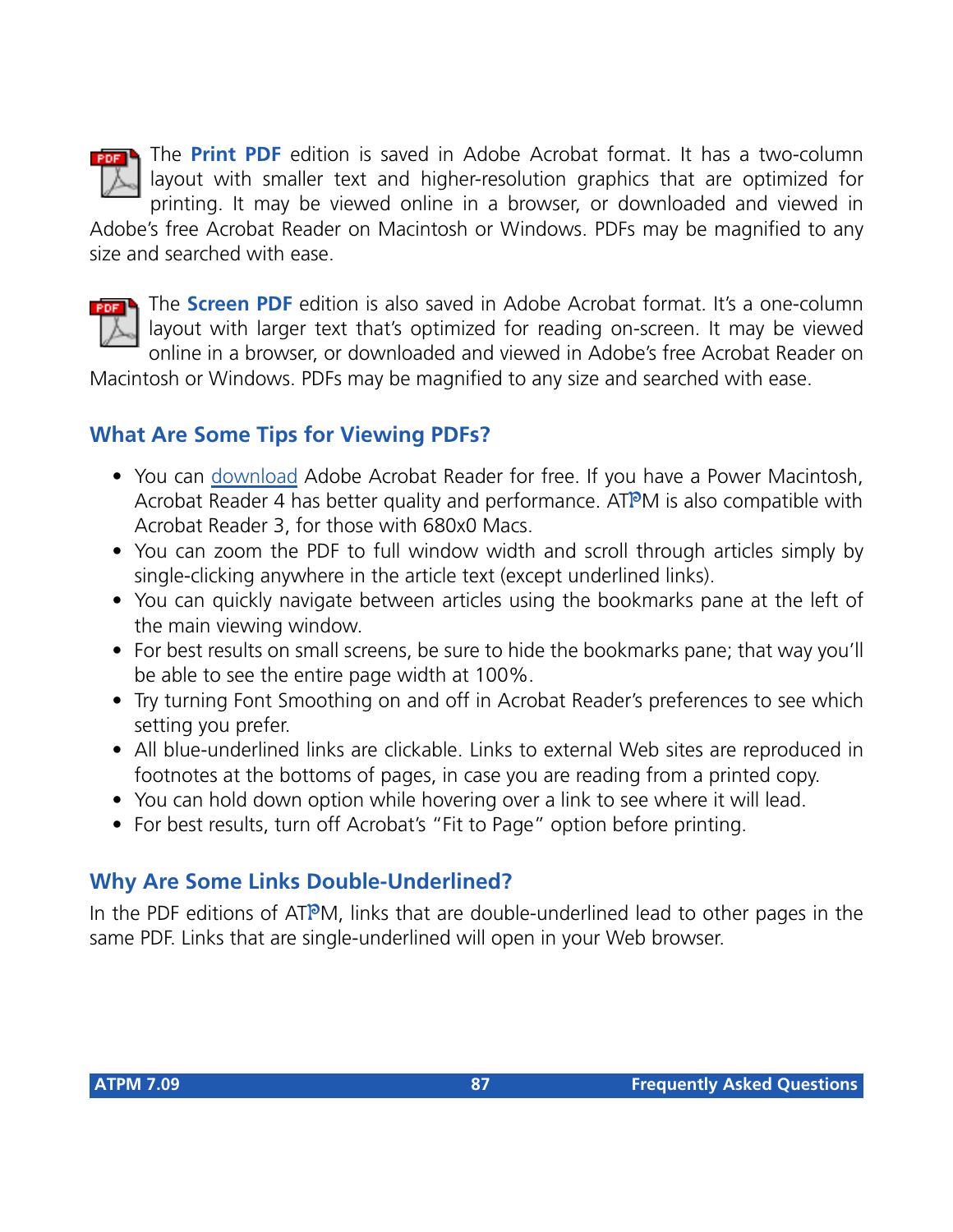#### **What If I Get Errors Decoding ATPM?**

ATPM and MacFixIt readers have reported problems decoding MacBinary files using early versions of Stufflt Expander 5.x. If you encounter problems decoding ATPM, we recommend upgrading to [StuffIt Expander 5.1.4 or later](http://www.aladdinsys.com/expander/index.html).

#### **How Can I Submit Cover Art?**

We enjoy the opportunity to display new, original cover art every month. We're also very proud of the people who have come forward to offer us cover art for each issue. If you're a Macintosh artist and interested in preparing a cover for ATPM, please e-mail us. The way the process works is pretty simple. As soon as we have a topic or theme for the upcoming issue we let you know about it. Then, it's up to you. We do not pay for cover art but we are an international publication with a broad readership and we give appropriate credit alongside your work. There's space for an e-mail address and a Web page URL, too. Write to [editor@atpm.com](mailto:editor@atpm.com) for more information.

#### **How Can I Send a Letter to the Editor?**

Got a comment about an article that you read in  $ATPM$ ? Is there something you'd like us to write about in a future issue? We'd love to hear from you. Send your e-mail to [editor@atpm.com.](mailto:editor@atpm.com) We often publish the e-mail that comes our way.

#### **Do You Answer Technical Support Questions?**

Of course. Email our Help Department at [help@atpm.com](mailto:help@atpm.com).

#### **How Can I Contribute to ATPM?**

There are several sections of ATPM to which readers frequently contribute:

#### **Segments: Slices from the Macintosh Life**

This is one of our most successful spaces and one of our favorite places. We think of it as kind of the ATPM "guest room." This is where we will publish that sentimental Macintosh story that you promised yourself you would one day write. It's that special place in ATPM that's specifically designated for your stories. We'd really like to hear from you. Several Segments contributors have gone on to become ATPM columnists. Send your stuff to [editor@atpm.com.](mailto:editor@atpm.com)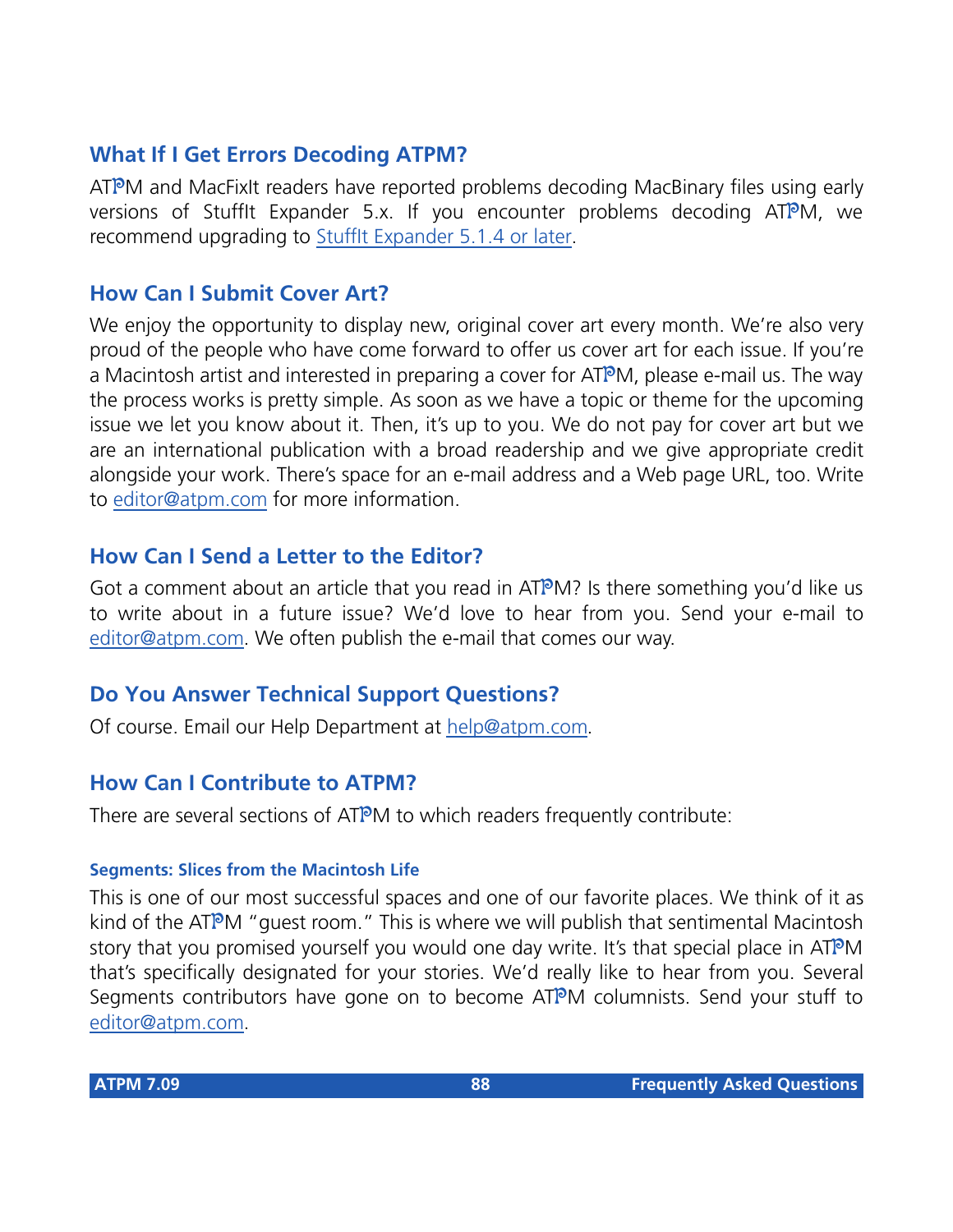#### **Hardware and Software Reviews**

ATPM publishes hardware and software reviews. However, we do things in a rather unique way. Techno-jargon can be useful to engineers but is not always a help to most Mac users. We like reviews that inform our readers about how a particular piece of hardware or software will help their Macintosh lives. We want them to know what works, how it may help them in their work, and how enthusiastic they are about recommending it to others. If you have a new piece of hardware or software that you'd like to review, contact our reviews editor at [reviews@atpm.com](mailto:reviews@atpm.com) for more information.

#### **Shareware Reviews**

Most of us have been there; we find that special piece of shareware that significantly improves the quality our Macintosh life and we wonder why the entire world hasn't heard about it. Now here's the chance to tell them! Simply let us know by writing up a short review for our shareware section. Send your reviews to [reviews@atpm.com](mailto:reviews@atpm.com).

#### **Which Products Have You Reviewed?**

Check our [reviews index](http://www.atpm.com/reviews) for the complete list.

#### **What is Your Rating Scale?**

ATPM uses the following ratings (in order from best to worst): Excellent, Very Nice, Good, Okay, Rotten.

#### **Will You Review My Product?**

If you or your company has a product that you'd like to see reviewed, send a copy our way. We're always looking for interesting pieces of software to try out. Contact [reviews@atpm.com](mailto:reviews@atpm.com) for shipping information.

#### **Can I Sponsor ATPM?**

About This Particular Macintosh is free, and we intend to keep it this way. Our editors and staff are volunteers with "real" jobs who believe in the Macintosh way of computing. We don't make a profit, nor do we plan to. As such, we rely on advertisers to help us pay for our Web site and other expenses. Please consider supporting ATPM by advertising in our issues and on our web site. Contact<advertise@atpm.com>for more information.